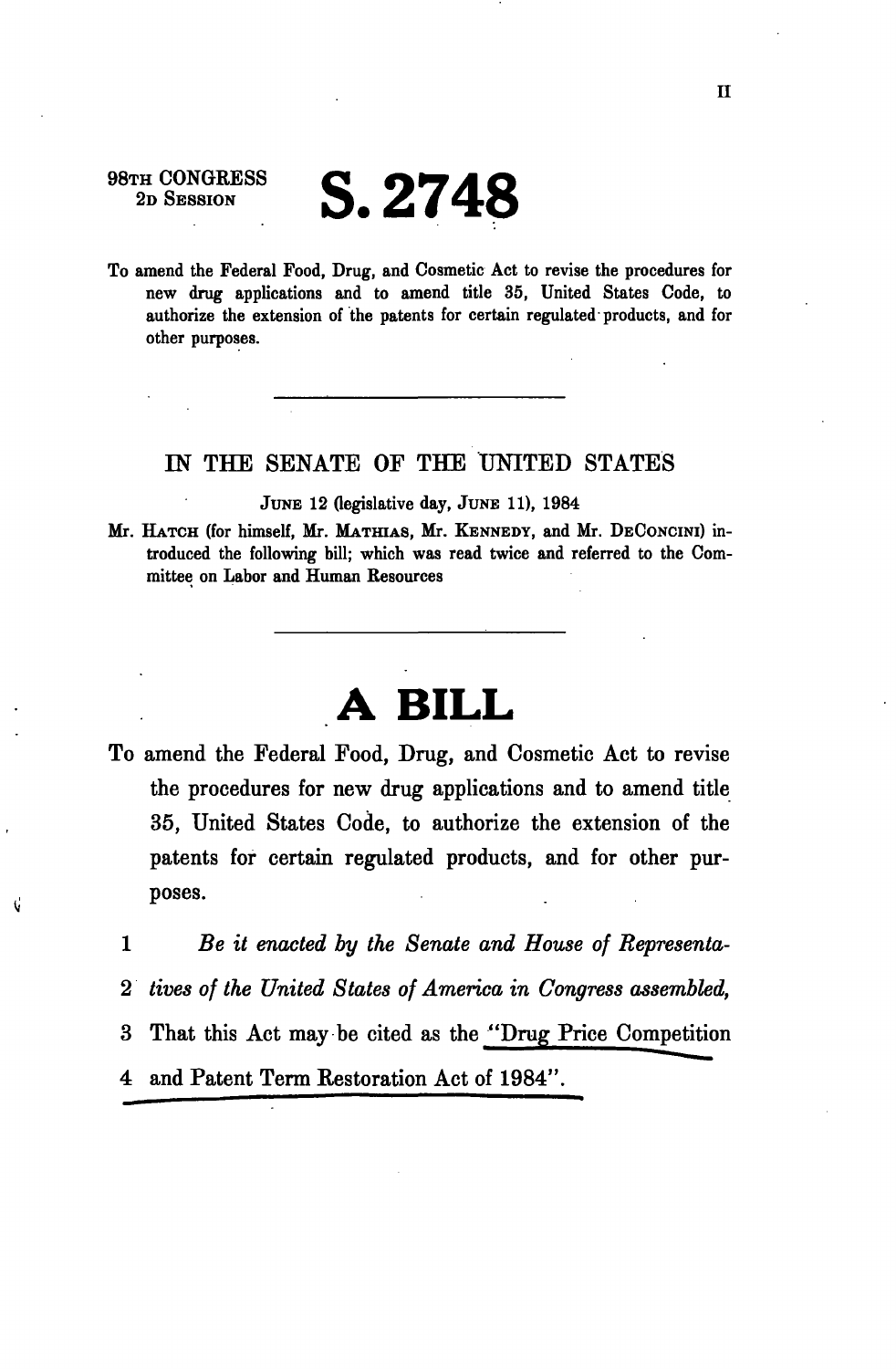## 1 TITLE I—ABBREVIATED NEW DRUG 2 APPLICATIONS

3 SEC. 101. Section 505 of the Federal Food, Drug, and 4 Cosmetic Act (21 U.S.C. 355) is amended by redesignating 5 subsection (j). as subsection (k) and inserting after subsection 6 (i) the following:

 $7$  "(j)(1) Any person may file with the Secretary an abbre-8 viated application for the approval of a new drug.

9 "(2)(A) An abbreviated application for a new drug shall 10 contain—

11 "(i) information to show that the conditions of use 12 prescribed, recommended, or suggested in the labeling 13 proposed for the new drug have been previously ap-14 proved for a drug listed under paragraph (6) (herein-15 after in this subsection referred to as a 'listed drug');  $16$  "(ii)(I) if the listed drug referred to in clause (i) 17 has only one active ingredient, information to show 18 that the active ingredient of the new drug is the same 19 as that of the listed drug,

20 "(II) if the listed drug referred to in clause (i) has 21 more than one active ingredient, information to show 22 that the active ingredients of the new drug are the 23 same as those of the listed drug, or

24 "(III) if the listed drug referred to in clause (i) 25 has more than one active ingredient and if one of the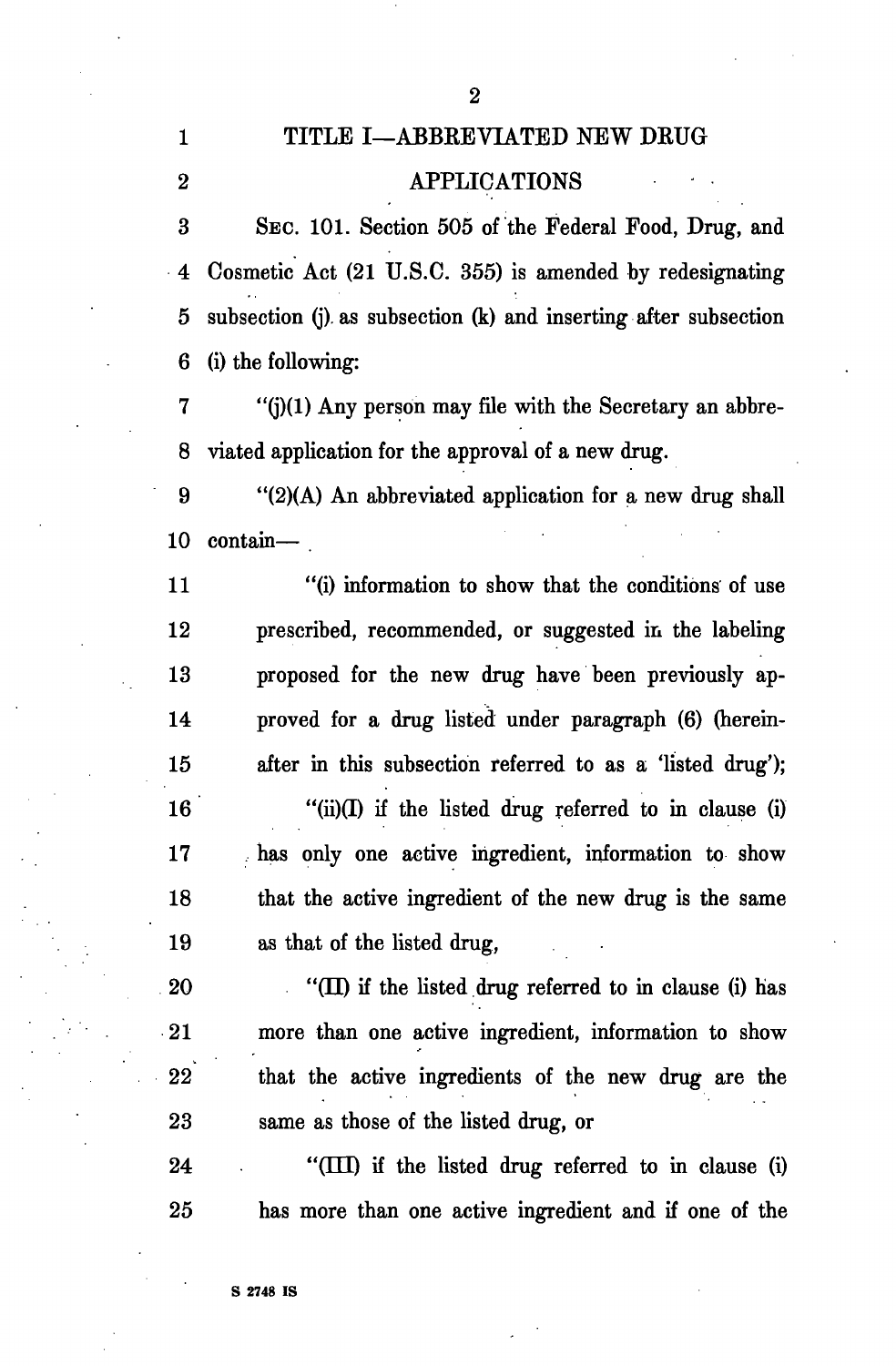1 active ingredients of the new drug is different and the 2 application is filed pursuant to the approval of a peti-3 tion filed under subparagraph (C), information to show 4 that the other active ingredients of the new drug are 5 the same as the active ingredients of the listed drug, 6 information to show that the different active ingredient 7 is an active ingredient of a listed drug or of a drug 8 which does not meet the requirements of section 9 201(p), and such other information respecting the dif-10 ferent active ingredient with respect to which the peti-11 tion was filed as the Secretary may require;

12 "(iii) information to show that the route of admin-13 istration, the dosage form, and the strength of the new 14 drug are the same as those of the listed drug referred 15 to in clause (i) or, if the route of administration, the 16 dosage form, or the strength of the new drug is differ-17 ent and the application is filed pursuant to the approval 18 of a petition filed under subparagraph (C), such infor-19 mation respecting the route of administration, dosage 20 form, or strength with respect to which the petition 21 was filed as the Secretary may require;

22 "(iv) information to show that the new drug is 23 bioequivalent to the listed drug referred to in clause (i), 24 except that if the application is filed pursuant to the 25 approval of a petition filed under subparagraph (C), in-

3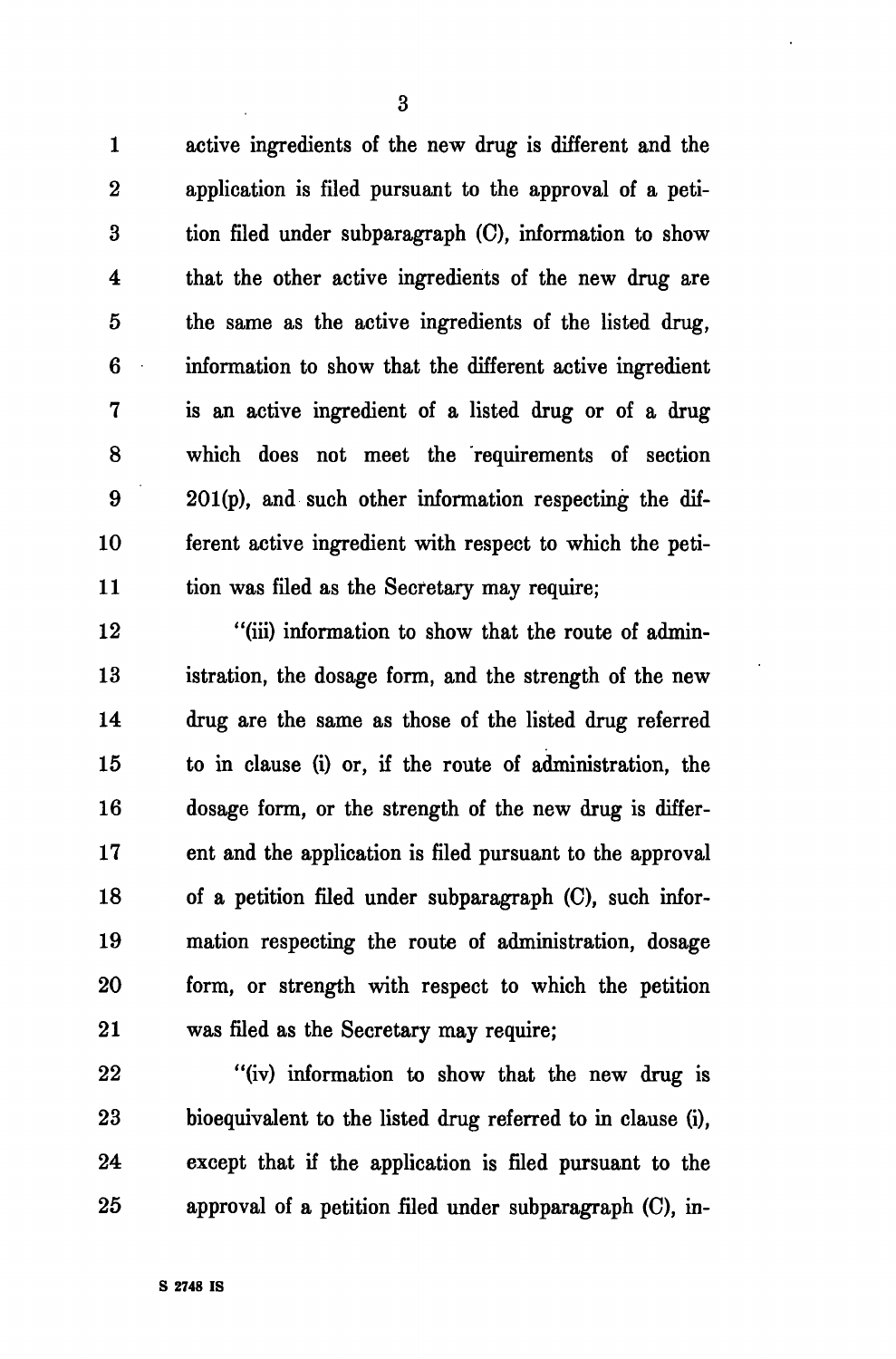1 formation to show that the active ingredients of the 2 new drug are of the same pharmacological or therapeu-3 tic class as those of the listed drug referred to in clause 4 (i) and the new drug can be expected to have the same 5 therapeutic effect as .the listed drug when administered 6 to patients for a condition of use referred to in clause 7 (i);

8 "(v) information to show that the labeling ipro-9 posed for the new drug is the same as the labeling ap-10 proved for the listed drug referred to in clause (i) 11 except for changes required because of differences ap-12 proved under a petition filed under subparagraph (C) or 13 because the new drug and the listed drug are produced 14. or distributed by different manufacturers; .

15 "(vi) the items specified in clauses (B) through (F) 16 of subsection (b)(1);

17 "(vii) a certification, in the opinion of the appli-18 cant and to. the best of his knowledge, with respect to 19 each patent which claims the listed drug referred to in 20 clause (i) or which claims a use for such listed drug for 21 which the applicant is seeking approval under this sub-22 section and for which information is required to be filed 23 under subsection (b) or (c)—

24 "(I) that such patent information has not 25 been filed,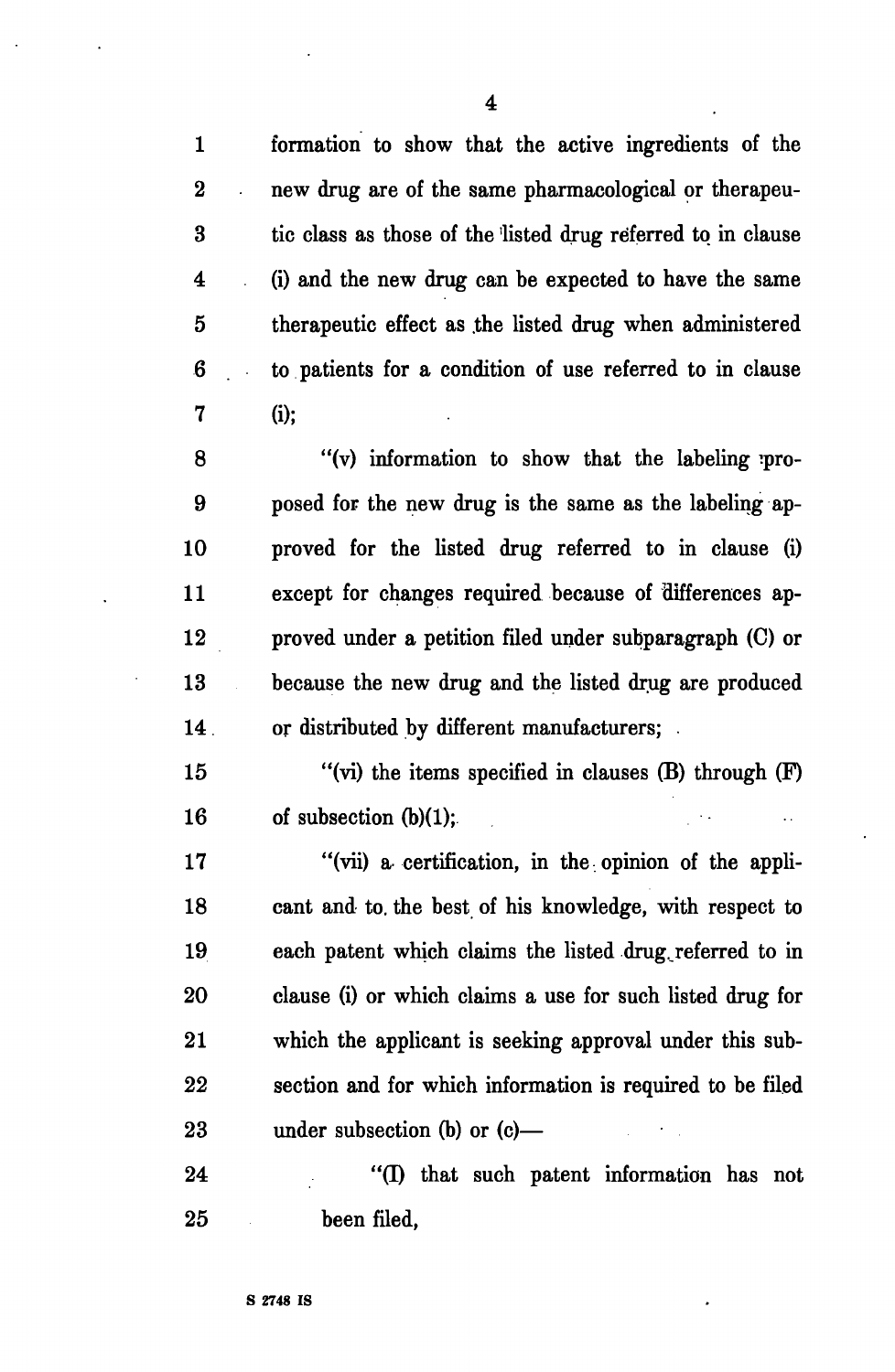| $\mathbf{1}$            | "(II) that such patent has expired,                              |
|-------------------------|------------------------------------------------------------------|
| $\bf{2}$                | "(III) of the date on which such patent will                     |
| $\bf{3}$                | expire, or                                                       |
| $\overline{\mathbf{4}}$ | "(IV) that such patent is invalid or will not                    |
| 5                       | be infringed by the manufacture, use, or sale of                 |
| 6                       | the new drug for which the application is submit-                |
| 7                       | tied; and                                                        |
| 8                       | "(viii) if with respect to the listed drug referred to           |
| 9                       | in clause (i) information was filed under subsection (b)         |
| 10 <sup>1</sup>         | or (c) for a method of use patent which does not claim           |
| 11                      | a use for which the applicant is seeking approval under          |
| 12                      | this subsection, a statement that the method of use              |
| 13                      | patent does not claim such a use.                                |
| 14                      | The Secretary may not require that an abbreviated applica-       |
| 15                      | tion contain information in addition to that required by         |
| 16                      | clauses (i) through (viii).                                      |
| 17                      | "(B)(i) An applicant who makes a certification described         |
| 18                      | in subparagraph $(A)(vi)(IV)$ shall include in the application a |
| 19                      | statement that the applicant has given the notice required by    |
| 20                      | clause (ii) to-                                                  |
| 21                      | "(I) each owner of the patent which is the subject               |
| 22                      | of the certification or the representative of such owner         |
| 23                      | designated to receive such notice, and                           |
| 24                      | "(II) the holder of the approved application under               |
| 25                      | subsection (b) for the drug which is claimed by the              |

5

 $\langle \cdot \rangle$ 

ä,

 $\bullet$ 

**S 2748 IS** 

l,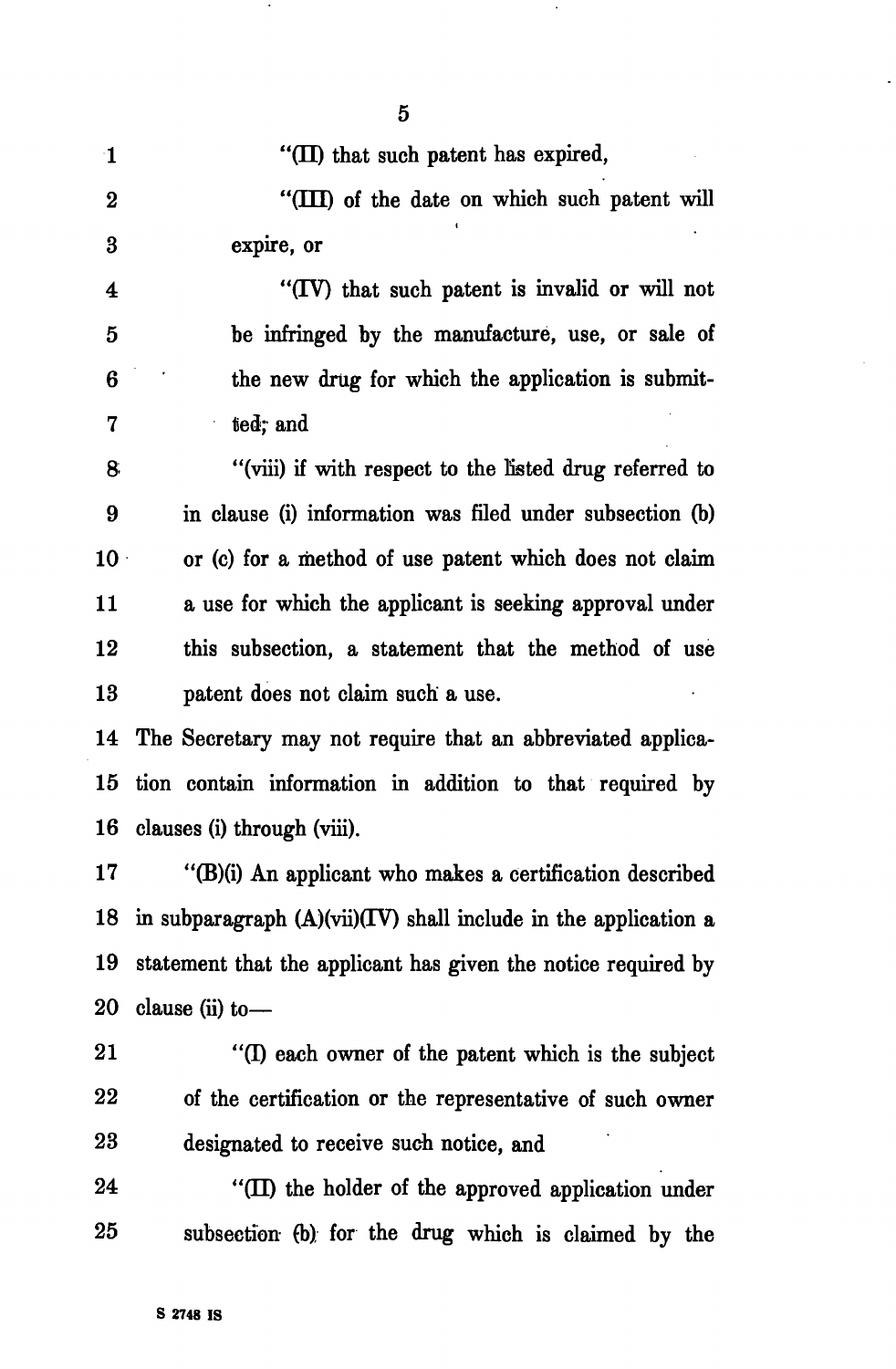1 patent or a use of which is claimed by the patent or 2 the representative of such holder designated to receive 3 such notice.

4 "(ii) The notice referred to in clause (i) shall state that 5 an application has been submitted under this subsection for 6 the drug with respect to which the certification is made to 7 obtain approval to engage in the commercial manufacture, 8 use, or sale of such drug before the expiration of the patent 9 referred to in the certification. Such notice shall include a 10 detailed statement of the factual and legal basis of the appli-11 cant's opinion that the patent is not valid or will not be in-12 fringed.

13 "(iii) If an application is amended to include a certifica-14 tion described in subparagraph  $(A)(vi)(IV)$ , the notice re-15 quired by clause (ii) shall be given when the amended appli-16 cation is submitted.

17 "(C) If a person wants to submit an abbreviated applica-18 tion for a new drug which has a different active ingredient or 19 whose route of administration, dosage form, or strength differ 20 from that of a listed drug, such person shall submit a petition 21 to the Secretary seeking permission to file such an applica-22 tion. The Secretary shall approve or disapprove a petition 23 submitted under this subparagraph within ninety days of the 24 date the petition is submitted. The Secretary shall approve 25 such a petition unless the Secretary finds that investigations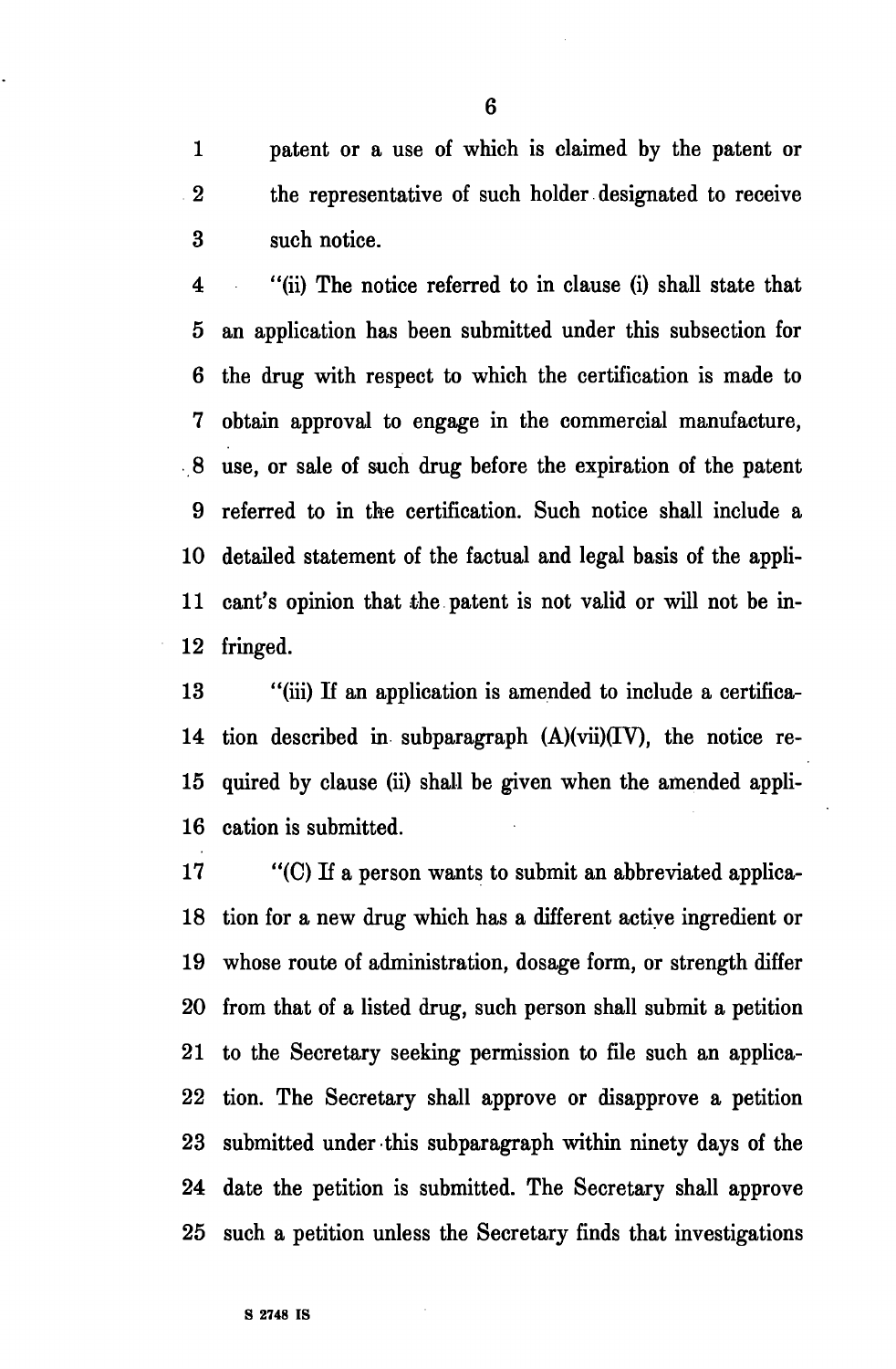1 must be conducted to show the safety and effectiveness of the 2 active ingredients of the drug or of the route of administra-3 tion, the dosage form, or strength which differ from the listed 4 drug.

5 "(3) Subject to paragraph (4), the Secretary shall ap-6 prove an application for a drug unless the Secretary finds—

7 "(A) the methods used in, or the facilities and 8 controls used for, the manufacture, processing, and 9 packing of the drug are inadequate to assure and pre-10 serve its identity, strength, quality, and purity;

11 "(B) information submitted with the application is 12 insufficient to show that each of the proposed condi-13 tions of use have been previously approved for the 14 listed drug referred to in the application;

 $15$  "(C)(i) if the listed drug has only one active ingre-16 dient, information submitted with the application is in-17 sufficient to show that the active ingredient is the same 18 as that of the listed drug,

19 "(ii) if the listed drug has more than one active 20 ingredient, information submitted with the application 21 is insufficient to show that the active ingredients are 22 the same as the active ingredients of the listed drug, or

23 "(iii) if the listed drug has more than one active 24 ingredient and if the application is for a drug which 25 has an active ingredient different from the listed drug,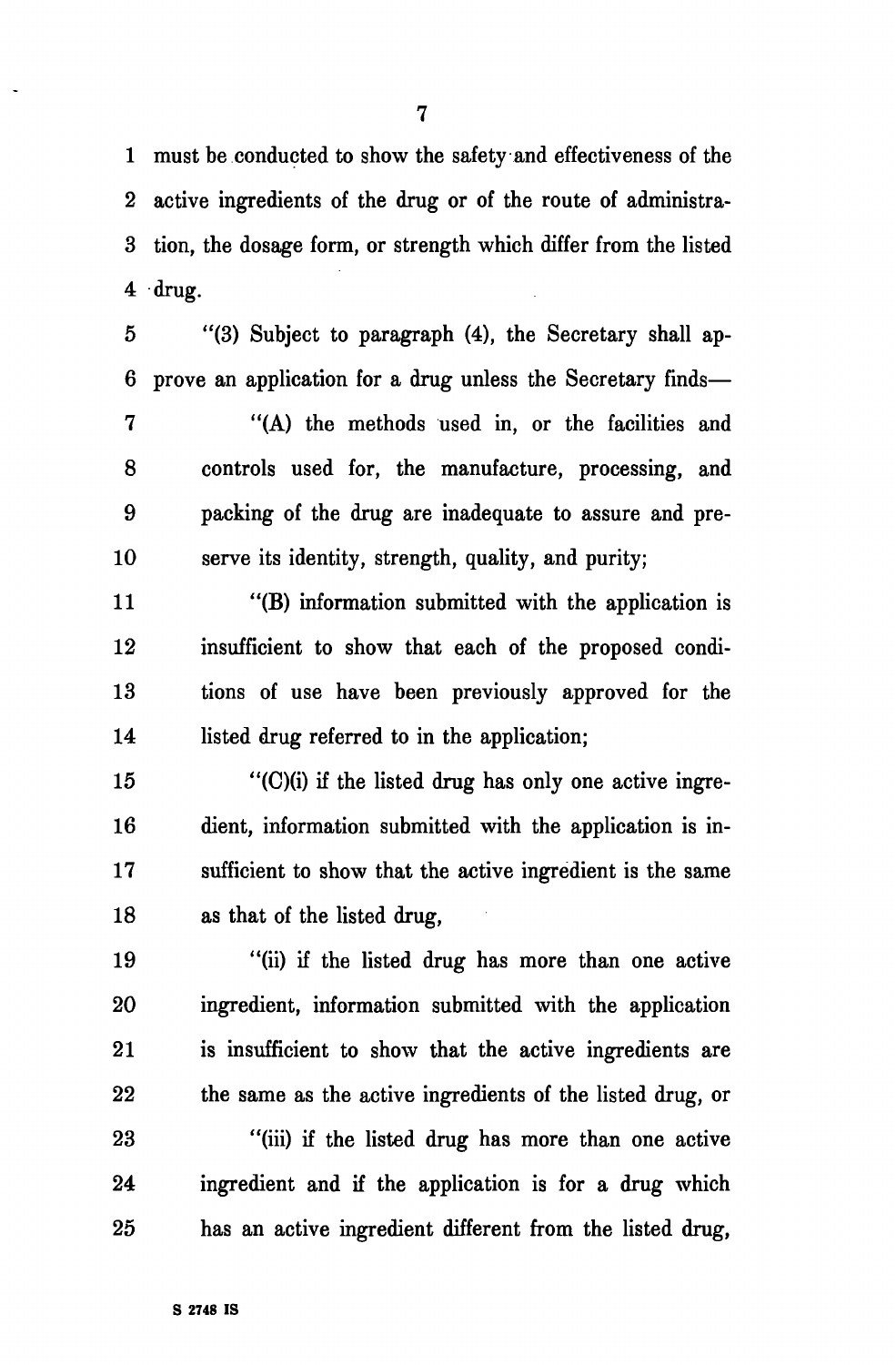1 information submitted with the application is insuffi-2 cient to show— 3 "(I) that the other active ingredients are the 4 same as the active ingredients of the listed drug, 5 or 6 "(II) that the different active ingredient is an 7 active ingredient of a listed drug or a drug which 8 does not meet the requirements of section 201(p), 9 or no petition to file an application for the drug with 10 the different ingredient was approved under paragraph 11  $(2)(C);$ 12  $\bullet$  "(D)(i) if the application is for a drug whose route 13 of administration, dosage form, or strength of the drug 14 is the same as the route of administration, dosage 15 form, or strength of the listed drug referred to in the 16 application, information submitted in the application is 17 insufficient to show that the route of administration, 18 dosage form, or strength is the same as that of the 19 listed drug, or 20 "(ii) if the application is for a drug whose route of 21 administration, dosage form, or strength of the drug is 22 different, from that of the listed drug referred to in the

23 application, no petition to file an application for the 24 drug with the different route of administration, dosage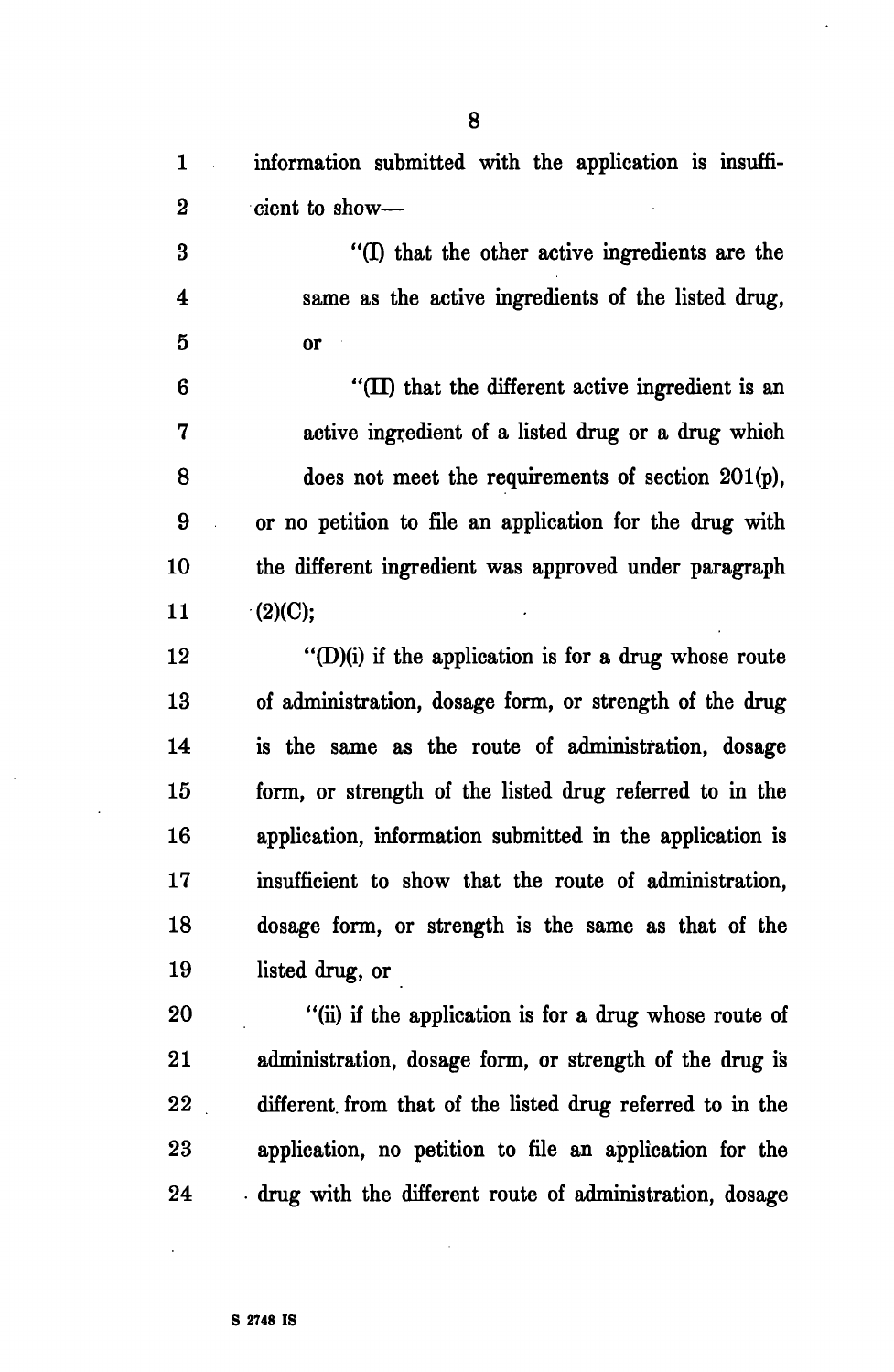1 form, or strength was approved under paragraph  $2 (2)(C):$ 

3 "(E) if the application was filed pursuant to the 4 approval of a petition under paragraph (2)(C), the ap-5 plication did not contain the information required by 6 the Secretary respecting the active ingredient, route of 7 administration, dosage form, or strength which is not 8 the same;

9 "(F) information submitted in the application is in-10 sufficient to show that the drug is bioequivalent to the 11 listed drug referred to in the application or, if the ap-12 plication was filed pursuant to a petition approved 13 under paragraph (2)(C), information submitted in the 14 application is insufficient to show that the active ingre-15 dients of the new drug are of the same pharmacological 16 or therapeutic class as those of the listed drug referred 17 to in paragraph  $(2)(A)(i)$  and that the new drug can be 18 expected to have the same therapeutic effect as the 19 listed drug when administered to patients for a condi-20 tion of use referred to in such paragraph;

21 "(G) information submitted in the application is 22 insufficient to show that the labeling proposed for the 23 drug is the same as the labeling approved for the listed 24 drug referred to in the application except for changes 25 required because of differences approved under a peti-

 $S$  2748 IS  $-2$ 

9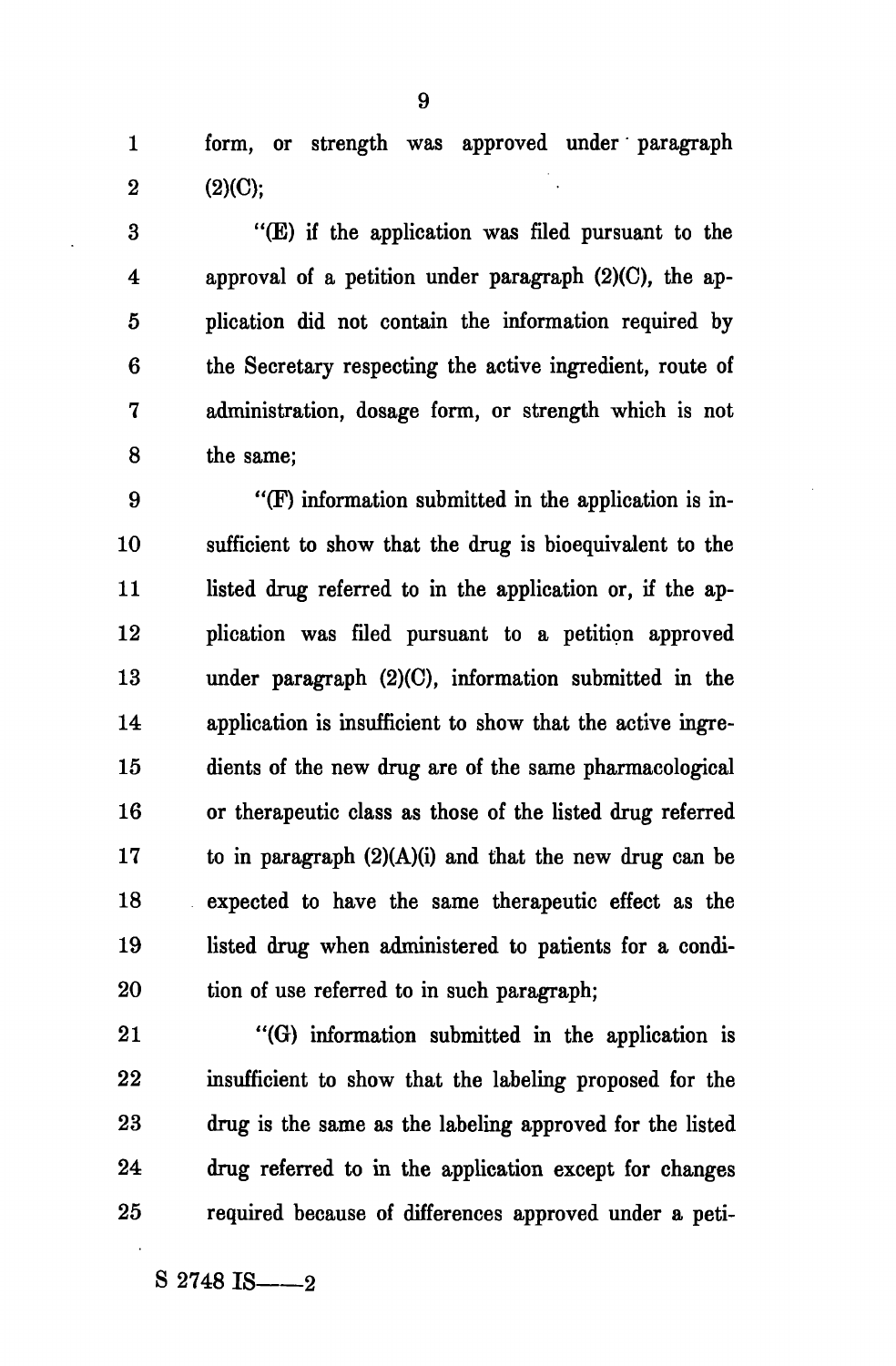1 tion filed under paragraph (2)(C) or because the drug 2 and the listed drug are produced or distributed by dif-3 ferent manufacturers;

4 "(H) information submitted in the application or 5 any other information available to the Secretary shows 6 that (i) the inactive ingredients of the drug are unsafe 7 for use under the conditions prescribed, recommended, 8 or suggested in the labeling proposed for the drug, or 9 (ii) the composition of the drug is unsafe under such 10 conditions because of the type or quantity of inactive 11 ingredients included or the manner in which the inac-12 tive ingredients are included;

13 "(I) the approval under subsection (c) of the listed 14 drug referred to in the application under this subsection 15 has been withdrawn or suspended for grounds de-16 scribed in the first sentence of subsection (e), the ap-17 proval under this subsection of the listed drug referred 18 to in the application under this subsection has been 19 withdrawn or suspended under paragraph (5), or the 20 Secretary has determined that the listed drug has been 21 withdrawn from sale for safety or effectiveness reasons; 22 "(J) the application does not meet any other re-23 quirement of paragraph (2)(A); or

24 *"(K)* the application contains an untrue statement 25 of material fact.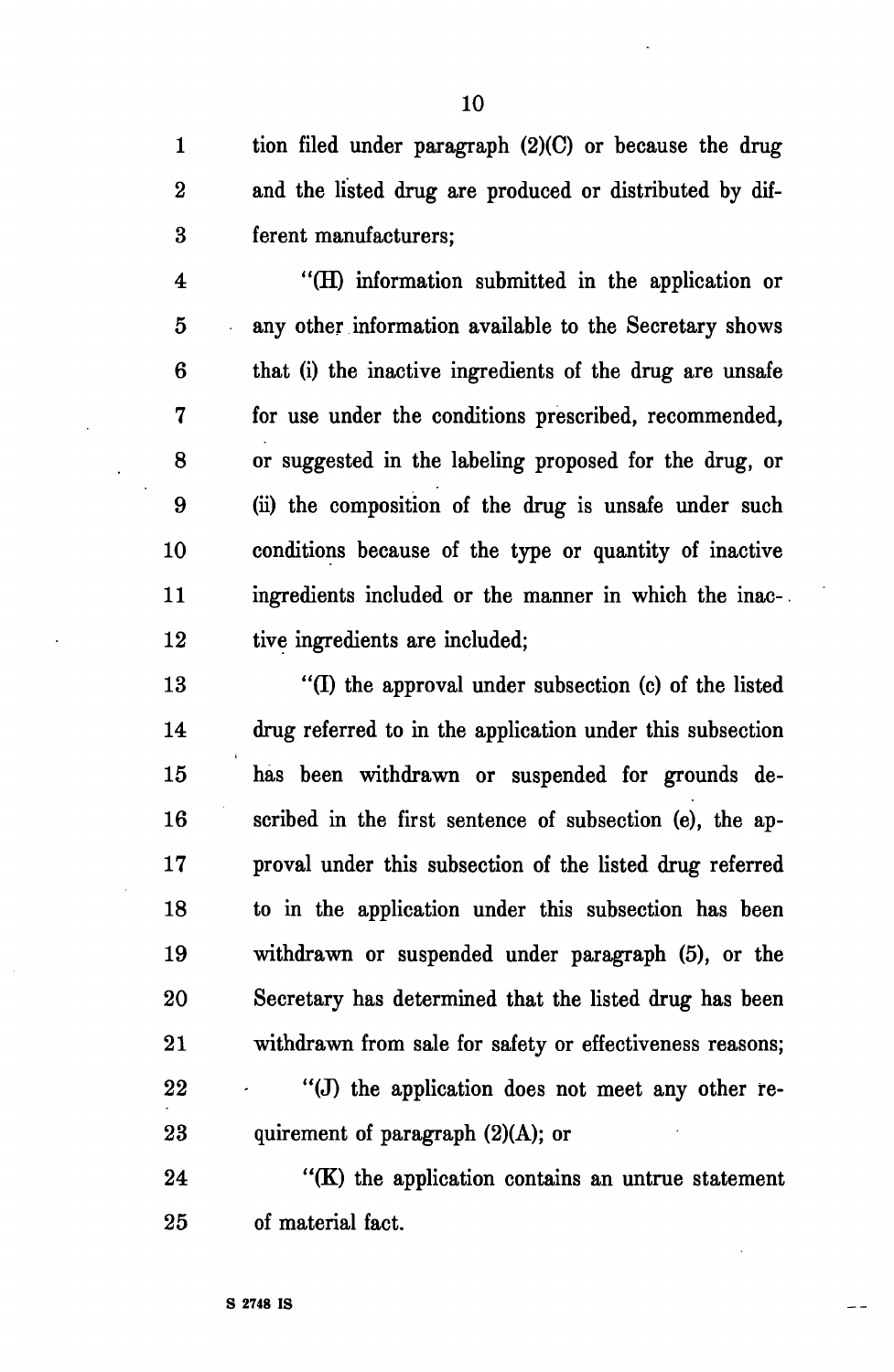1 "(4)(A) Within one hundred and eighty days of the ini-2 tial receipt of an application under paragraph (2) or within 3 such additional period as may be agreed upon by the Secre-4 tary and the applicant, the Secretary shall approve or disap-5 prove the application.

 $\frac{1}{1}$ 

 $\mathbf{I}$ 

6 "(B) The approval of an application submitted under 7 paragraph (2) shall be made effective on the last applicable 8 date determined under the following:

9 "(i) If the applicant only made a certification de-10 scribed in subclause (I) or (II) of paragraph  $(2)(A)(vi)$ 11 or in both such subclauses, the approval may be made 12 effective immediately.

13 "(ii) If the applicant made a certification described 14 in subclause  $(III)$  of paragraph  $(2)(A)(vii)$ , the approval 15 may be made effective on the date certified under sub- $16$  clause  $(III)$ .

17 "(iii) If the applicant made a certification de-18 scribed in subclause (TV) of paragraph (2)(A)(vii), the 19 approval shall be made effective immediately unless an 20 action is brought for infringement of each patent which 21 is the subject of the certification before the expiration 22 of forty-five days from the date the notice provided 23 under paragraph (2)(B)(i) is received. If such an action 24 is brought before the expiration of such days, the ap-25 proval shall be made effective upon the expiration of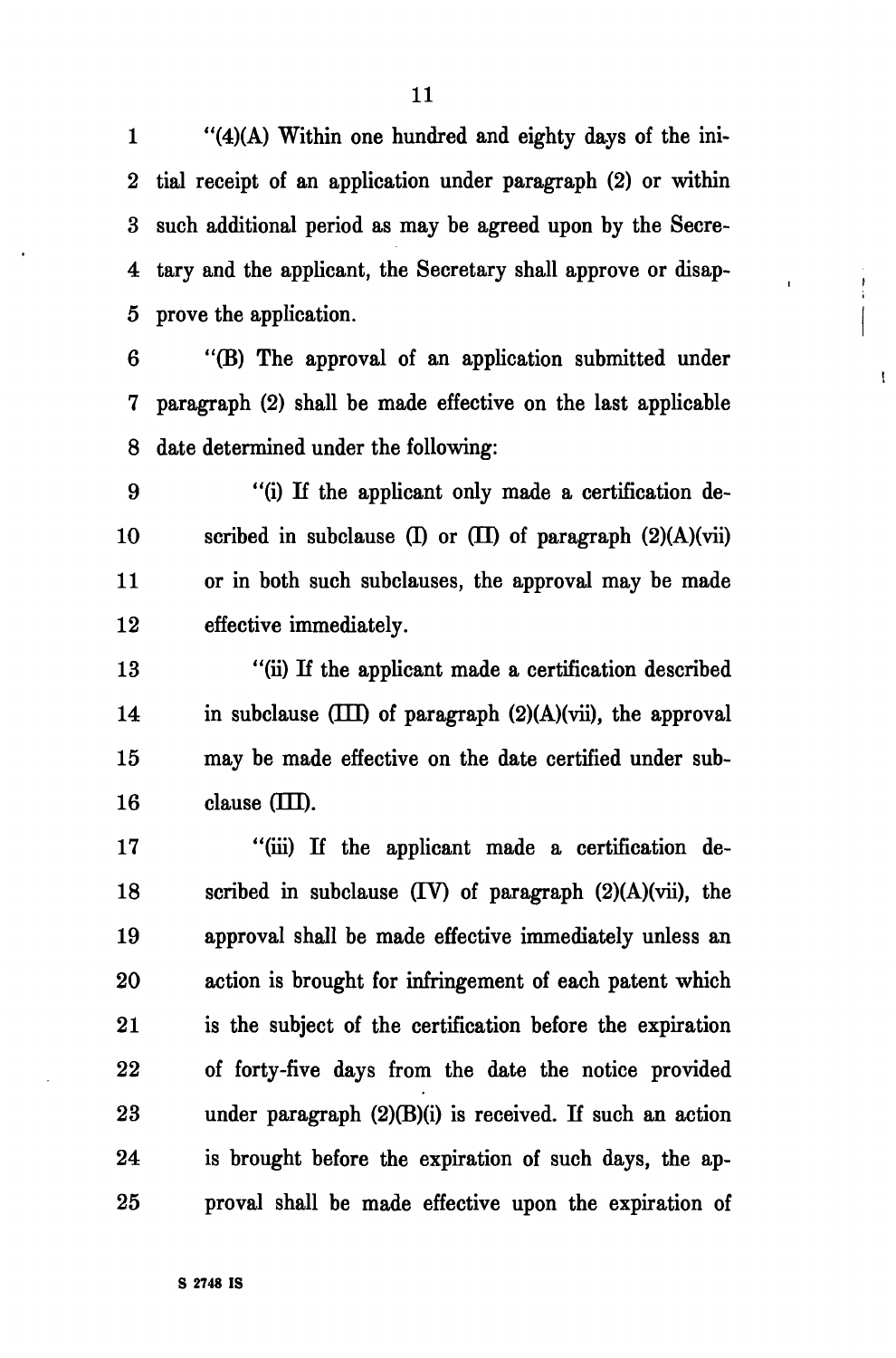12

1 the eighteen-month period beginning on the date of the 2 receipt of the notice provided under paragraph (2)(B)(i) 3 or such shorter or longer period as the court may order 4 because either party to the action failed to reasonably 5 cooperate in expediting the action, except that—

6 "(I) if before the expiration of such period 7 the court decides that each such patent is invalid 8 or not infringed, the approval shall be made effec-9 tive on the date of the court decision, or

10 "(II) if before the expiration of such period 11 the court decides that any such patent has been 12 infringed, the approval shall be made effective on 13 such date as the court orders under section 14 271(e)(4)(A) of title 35, United States Code.

15 In such an action, each of the parties shall reasonably 16 cooperate in expediting the action. Until the expiration 17 of the forty-five-day period beginning on the date the 18 notice made under paragraph (2)(B)(i) is received, no 19 action may be brought under section 2201 of title 28, 20 United States Code, for a declaratory judgment with 21 respect to the patent. Any action brought under section 22 2201 shall be brought in the judicial district where the 23 defendant has its principal place of business or a regu-24 lar and established place of business.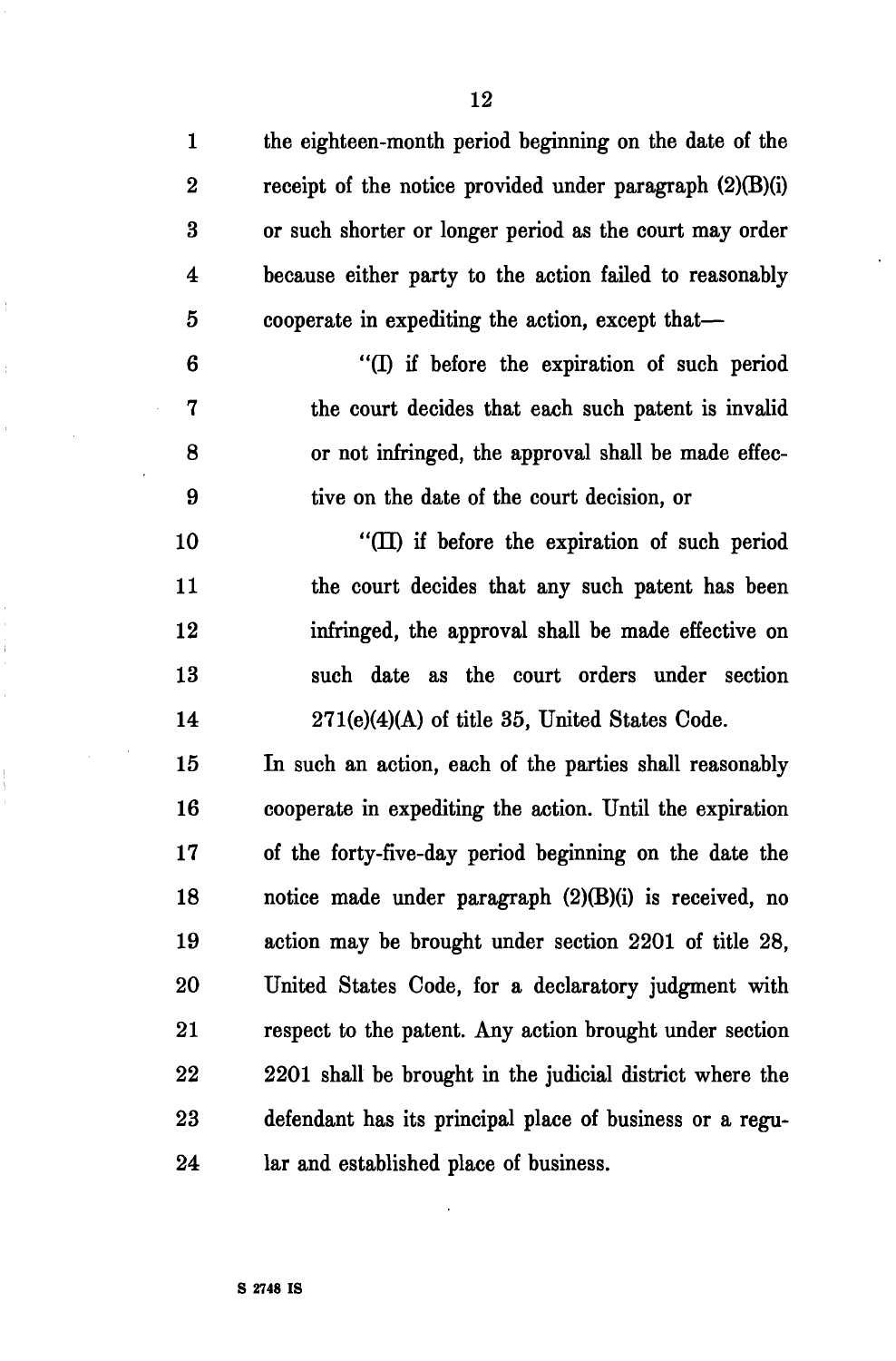| $\mathbf{1}$     | "(iv) If the application contains a certification de-        |
|------------------|--------------------------------------------------------------|
| $\boldsymbol{2}$ | scribed in subclause $(IV)$ of paragraph $(2)(A)(vi)$ and is |
| 3                | for a drug for which a previous application has been         |
| 4                | submitted under this subsection containing such a certi-     |
| $\mathbf{5}$     | fication, the application shall be made effective not ear-   |
| $6\phantom{1}6$  | lier than one hundred and eighty days after-                 |
| 7                | "(I) the date the Secretary receives notice                  |
| 8                | from the applicant under the previous application            |
| 9                | of the first commercial marketing of the drug                |
| 10               | under the previous application, or                           |
| 11               | "( $\Pi$ ) the date of a decision of a court in an           |
| 12               | action described in clause (iii) holding the patent          |
| 13               | which is the subject of the certification to be in-          |
| 14               | valid or not infringed,                                      |
| 15               | which ever is earlier.                                       |
|                  |                                                              |

16 "(C) If the Secretary decides to disapprove an applica-17 tion, the Secretary shall give the applicant notice of an op-18 portunity for a hearing before the Secretary on the question 19 of whether such application is approvable. If the applicant 20 elects to accept the opportunity for hearing by written re-21 quest within thirty days after such notice, such hearing shall 22 commence not more than ninety days after the expiration of 23 such thirty days unless the Secretary and the applicant other-24 wise agree. Any such hearing shall thereafter be conducted 25 on an expedited basis and the Secretary's order thereon shall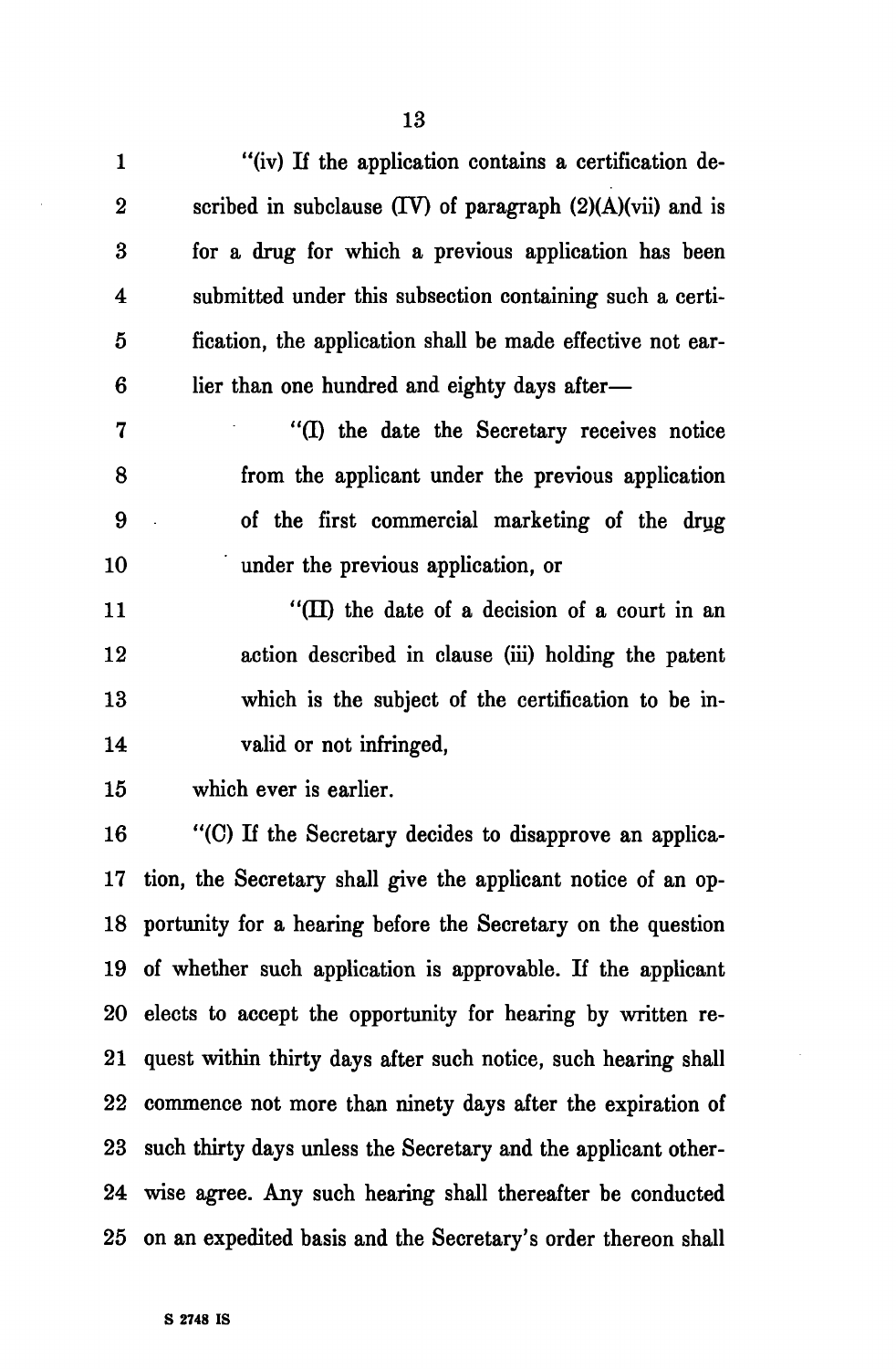1 be issued within ninety days after the date fixed by the Sec-2 retary for filing final briefs.

3 "(D)(i) If an application (other than an abbreviated new 4 drug application) submitted under subsection (b) for a drug, 5 no active ingredient (including any ester or salt of the active 6 ingredient) of which has been approved in any other applica-7 tion under subsection (b), was approved during the period 8 beginning January 1, 1982, and ending on the date of the 9 enactment of this subsection, the Secretary may not make the 10 approval of an application submitted under this subsection 11 which refers to the drug for which the subsection (b) applica-12 tion was submitted effective before the expiration of ten years 13 from the date of the approval of the application under subsec-14 tion (b).

15 "(ii) If an application submitted under subsection (b) for 16 a drug, no active ingredient (including any ester or salt of the 17 active ingredient) of which has been approved in any other 18 application under subsection (b), is approved after the date of 19 the enactment of this subsection and if the holder of the ap-20 proved application certifies to the Secretary that no patent 21 has ever been issued to any person for such drug or for a 22 method of using such drug and that the holder cannot receive 23 a patent for such drug or for a method of using such drug 24 because in the opinion of the holder a patent may not be 25 issued for such drug or for a method of using such drug for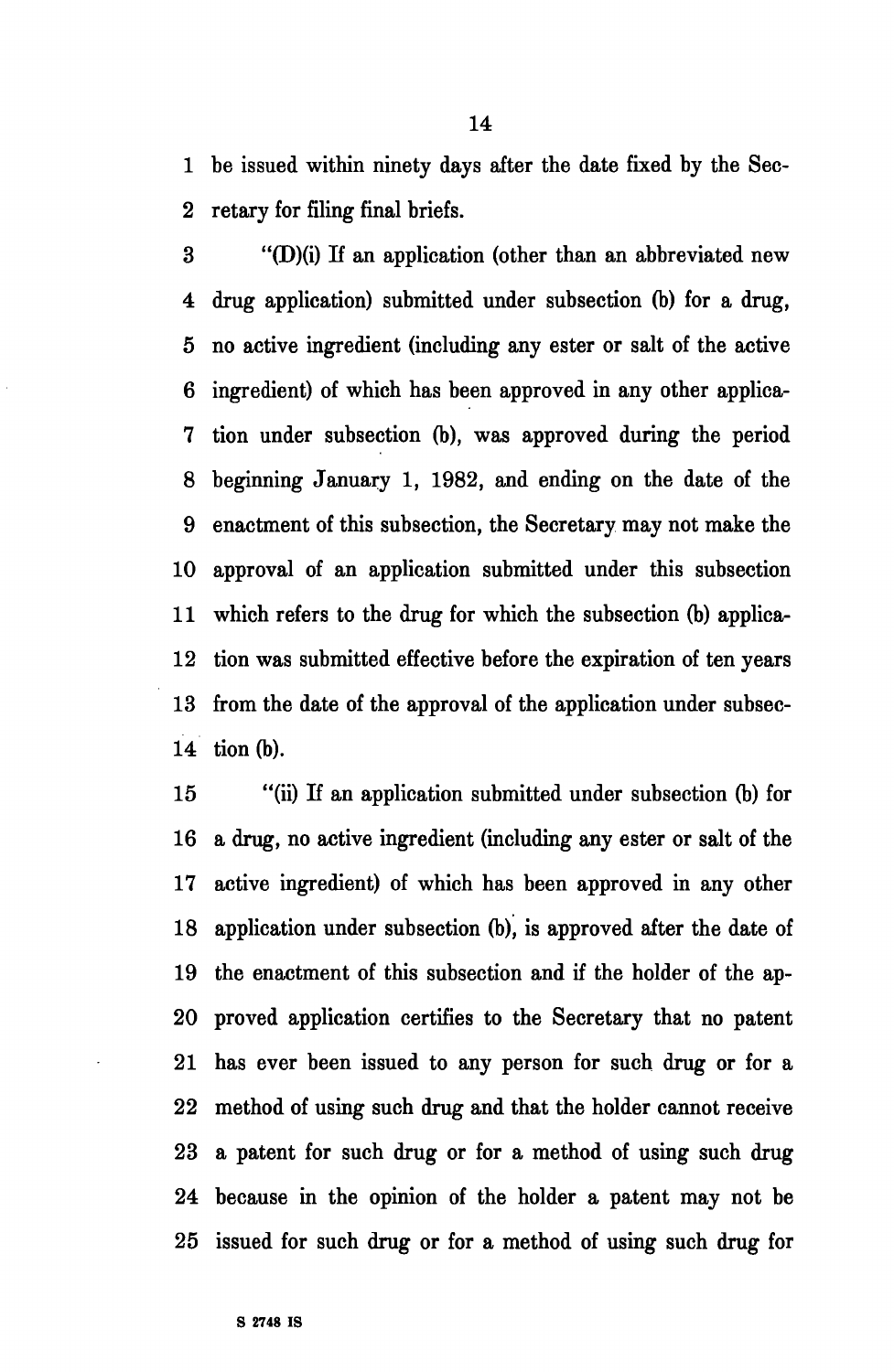1 any known therapeutic purposes the Secretary may not make 2 the approval of an application submitted under this subsection 3 which refers to the drug for which the subsection (b) applica-4 tion was submitted effective before the expiration of four 5 years from the date of the approval of the application under 6 subsection (b) unless the Secretary determines that an ade-7 quate supply of such drug will not be available or the holder 8 of the application approved under subsection (b) consents to 9 an earlier effective date for an application under this subsec-10 tion.

11 "(5) If a drug approved under this subsection refers in 12 its approved application to a drug the approval of which was 13 withdrawn or suspended for grounds described in the first 14 sentence of subsection (e) or was withdrawn or suspended 15 under this paragraph or which, as determined by the Secre-16 tary, has been withdrawn from sale for safety or effectiveness 17 reasons, the approval of the drug under this subsection shall 18 be withdrawn or suspended—

19 "(A) for the same period as the withdrawal or 20 suspension under subsection (e) or this paragraph, or

21 "(B) if the listed drug has been withdrawn from 22 sale, for the period of withdrawal from sale or, if earli-23 er, the period ending on the date the Secretary deter-24 mines that the withdrawal from sale is not for safety or 25 effectiveness reasons.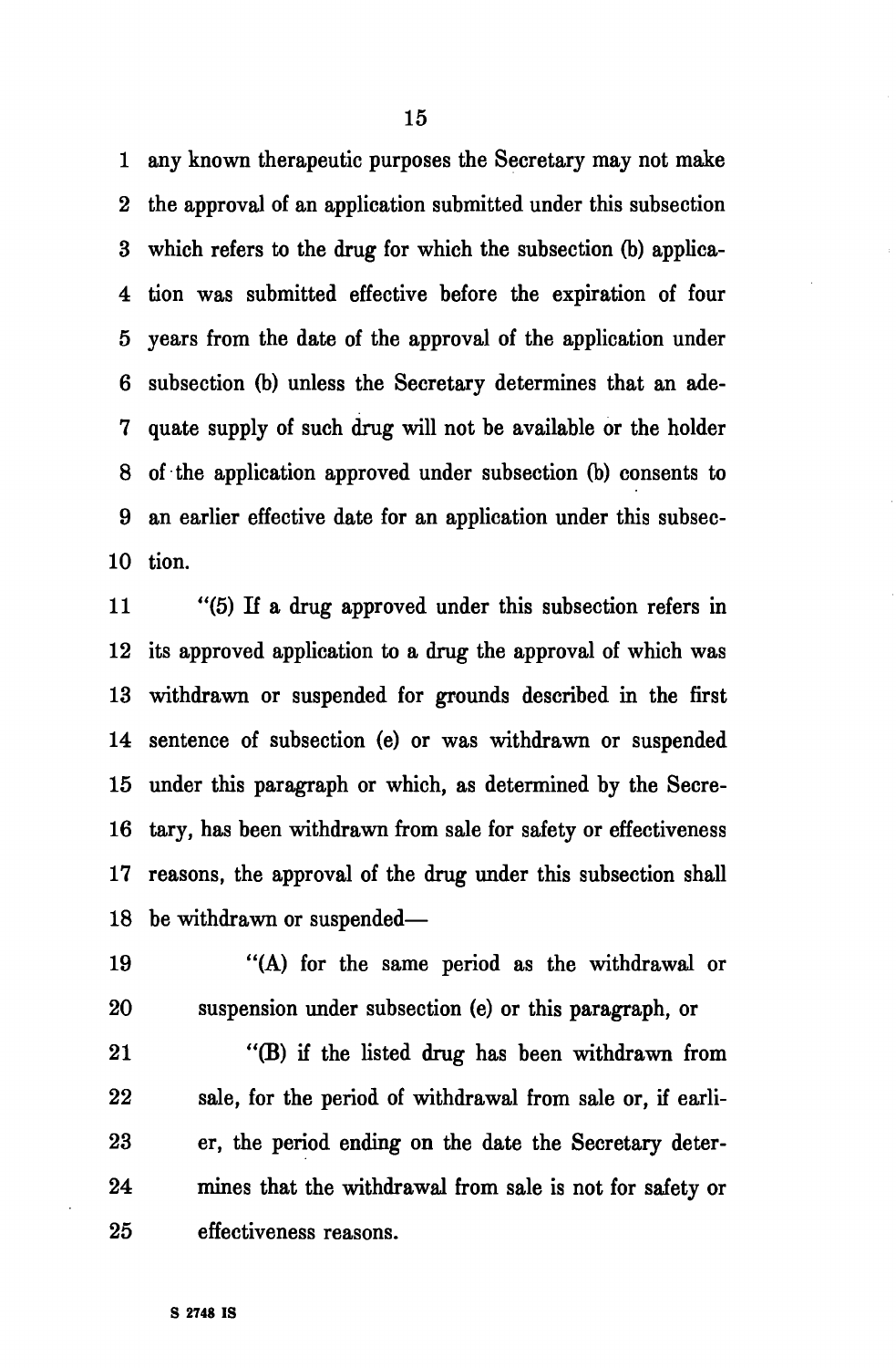1  $\frac{1}{6}(6)(A)(i)$  Within sixty days of the date of the enactment 2 of this subsection, the Secretary shall publish and make avail-3 able to the public—

4 "(I) a list in alphabetical order of the official and 5 proprietary name of each drug which has been ap-6 proved for safety and effectiveness under subsection (c) 7 before the date of the enactment of this subsection;

 $8$  "(II) the date of approval if the drug is approved 9 after 1981 and the number of the application which 10 was approved; and

11 "(III) whether in vitro or in vivo bioequivalence 12 studies, or both such studies, are required for applica-13 tions filed under this subsection which will refer to the 14 drug published.

15 "(ii) Every thirty days after the publication of the first 16 list under clause (i) the Secretary shall revise the list to in-17 elude each drug which has been approved for safety and ef-18 fectiveness under subsection (c) or approved under this sub-19 section during the thirty-day period.

20 "(iii) When patent information submitted under subsec-21 tion (b) or (c) respecting a drug included on the list is to be 22 published by the Secretary the Secretary shall, in revisions 23 made under clause (ii), include such information for such 24 drug.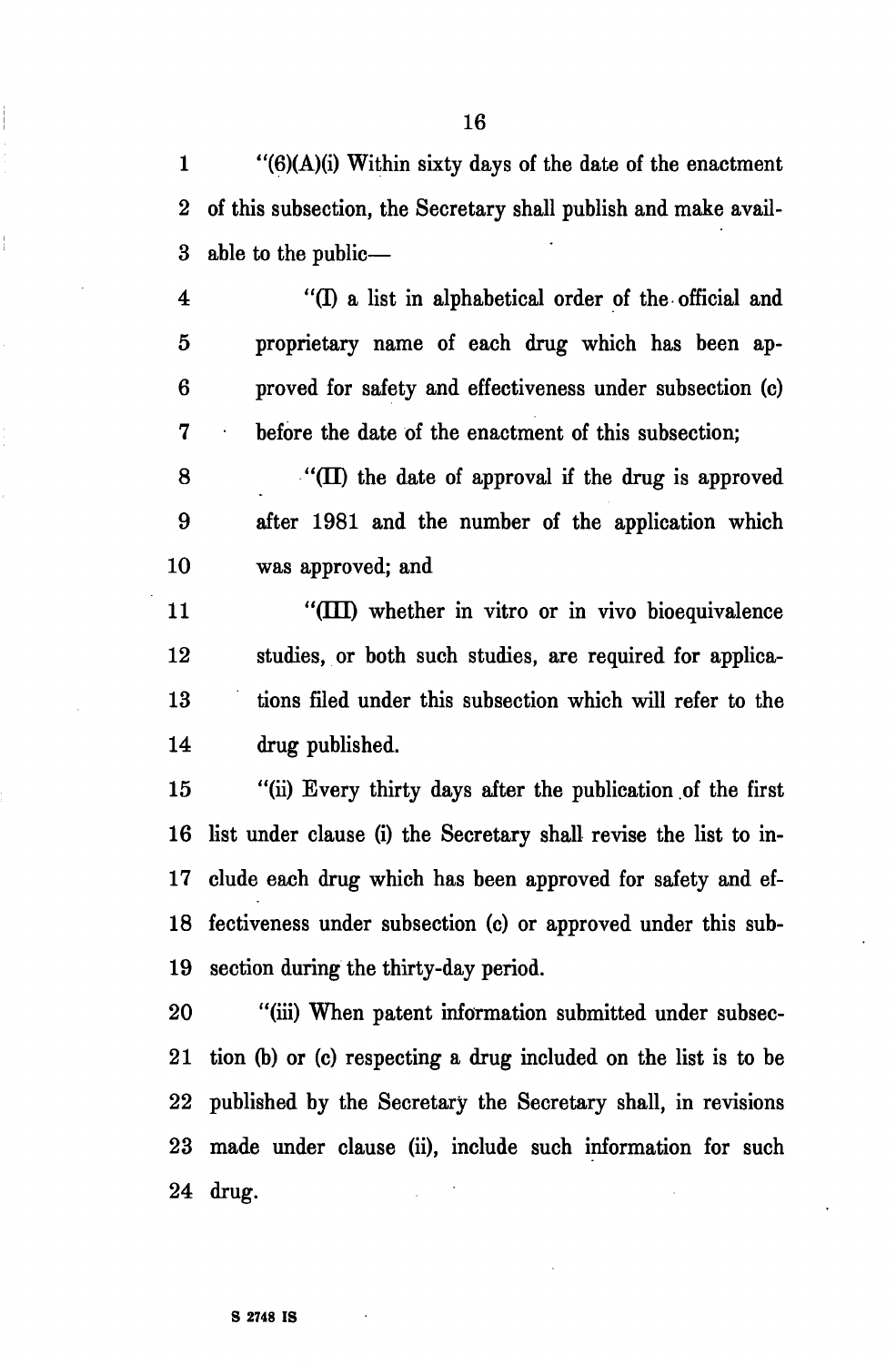1 "(B) A drug approved for safety and effectiveness under 2 subsection (c) or approved under this subsection shall, for 3 purposes of this subsection, be considered to have been pub-4 lished under subparagraph (A) on the date of its approval or 5 the date of enactment, whichever is later.

6 "(C) If the approval of a drug was withdrawn or sus-7 pended for grounds described in the first sentence of subsec- . 8 tion (e) or was withdrawn or suspended under paragraph (5) 9 or if the Secretary determines that a drug has been with-10 drawn from sale for safety or effectiveness reasons, it may 11 not be published in the list under subparagraph (A) or, if the 12 withdrawal or suspension occurred after its publication in 13 such list, it shall be immediately removed from such list—

14 "(i) for the same period as the withdrawal or sus-15 pension under subsection (e) or paragraph (5), or

16 "(ii) if the listed drug has been withdrawn from 17 sale, for the period of withdrawal from sale or, if earli-18 er, the period ending on the date the Secretary deter-19 mines that the withdrawal from sale is not for safety or 20 effectiveness reasons.

21 A notice of the removal shall be published in the Federal 22 Kegister.

23 "(7) For purposes of this subsection:

24 "(A) The term 'bioavailability' means the rate and 25 extent to which the active ingredient or therapeutic in-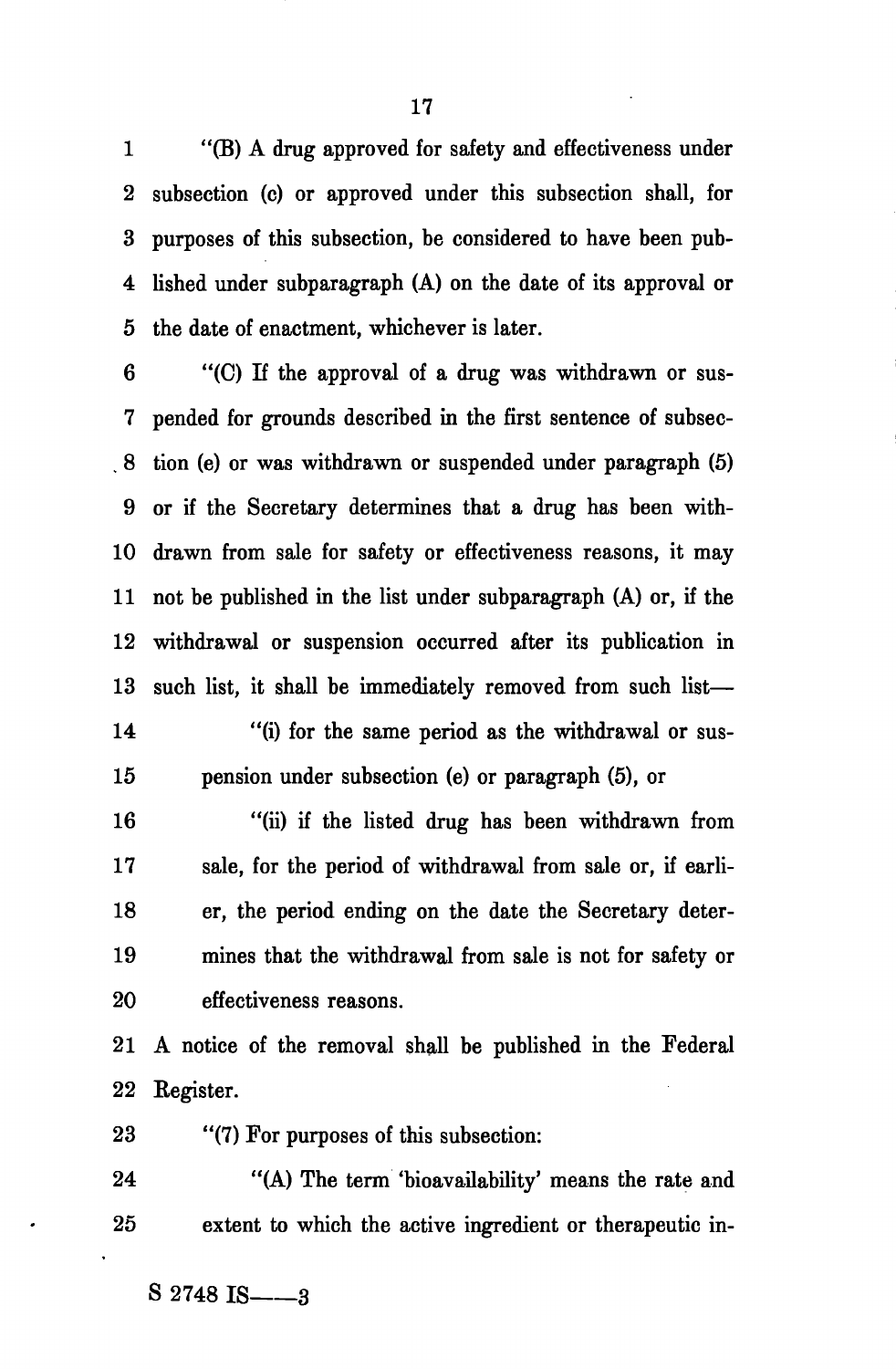1 gredient is absorbed from a drug and becomes available 2 at the site of drug action. 3 "(B) A drug shall be considered to be bioequiva-4 lent to a listed drug if— 5 "(i) the rate and extent of absorption of the 6 drug do not show a significant difference from the 7 rate and extent of absorption of the listed drug 8 when administered at the same molar dose of the 9 therapeutic ingredient under similar experimental 10 conditions in either a single dose or multiple 11 doses; or 12 "(ii) the extent of absorption of the drug does 13 not show a significant difference from the extent 14 of absorption of the listed drug when administered 15 at the same molar dose of the therapeutic ingredi-16 ent under similar experimental conditions in either 17 a single dose or multiple doses and the difference 18 from the listed drug in the rate of absorption of 19 the drug is intentional, is reflected in its proposed 20 labeling, is not essential to the attainment of ef-21 fective body drug concentrations on chronic use, 22 and is considered medically insignificant for the 23 drug.".

24 SEC. 102. (a)(1) Section 505(b) of such Act is amended 25 by adding at the end the following: "The applicant shall file

18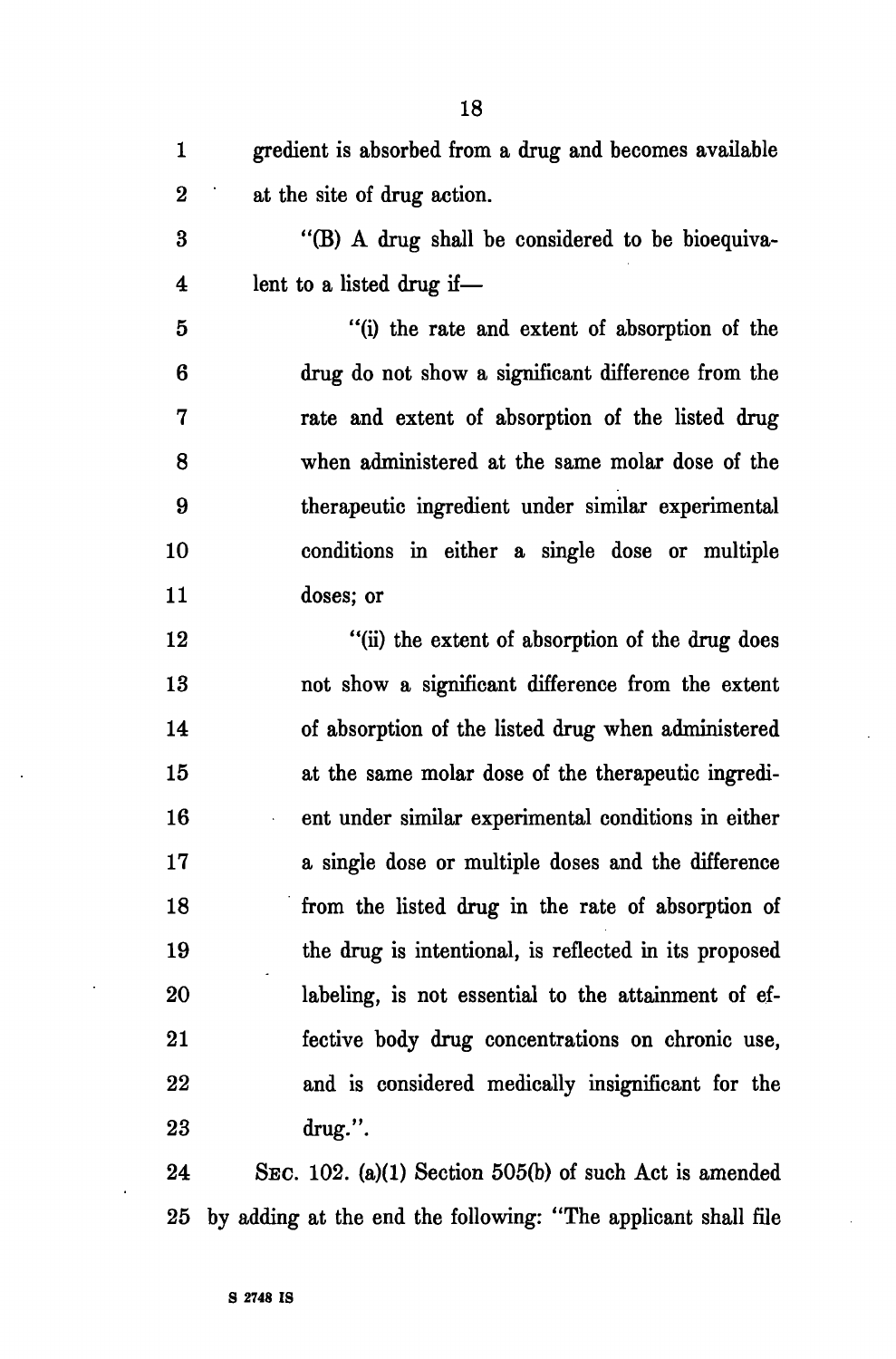1 with the application the patent number and the expiration 2 date of any patent which claims the drug for which the appli-3 cant submitted the application or which claims a method of 4 using such drug and with respect to which a claim of patent 5 infringement could reasonably be asserted if a person not li-6 censed by the owner engaged in the manufacture, use, or sale 7 of the drug. If an application is filed under this subsection for 8 a drug and a patent which claims such drug or a method of 9 using such drug is issued after the filing date but before ap-10 proval of the application, the applicant shall amend the appli-11 cation to include the information required by the preceding 12 sentence. Upon approval of the application, the Secretary 13 shall publish information submitted under the two preceding 14 sentences.".

15 (2) Section 505(c) of such Act is amended by inserting 16 "(1)" after "(c)", by redesignating paragraphs (1) and (2) as 17 subparagraphs (A) and (B), respectively, and by adding at the 18 end the following:

19 "(2) If the patent information described in subsection (b) 20 could not be filed with the submission of an application under 21 subsection (b) because the application was filed before the 22 patent information was required under subsection (b) or a 23 patent was issued after the application was approved under 24 such subsection, the holder of an approved application shall 25 file with the Secretary the patent number and the expiration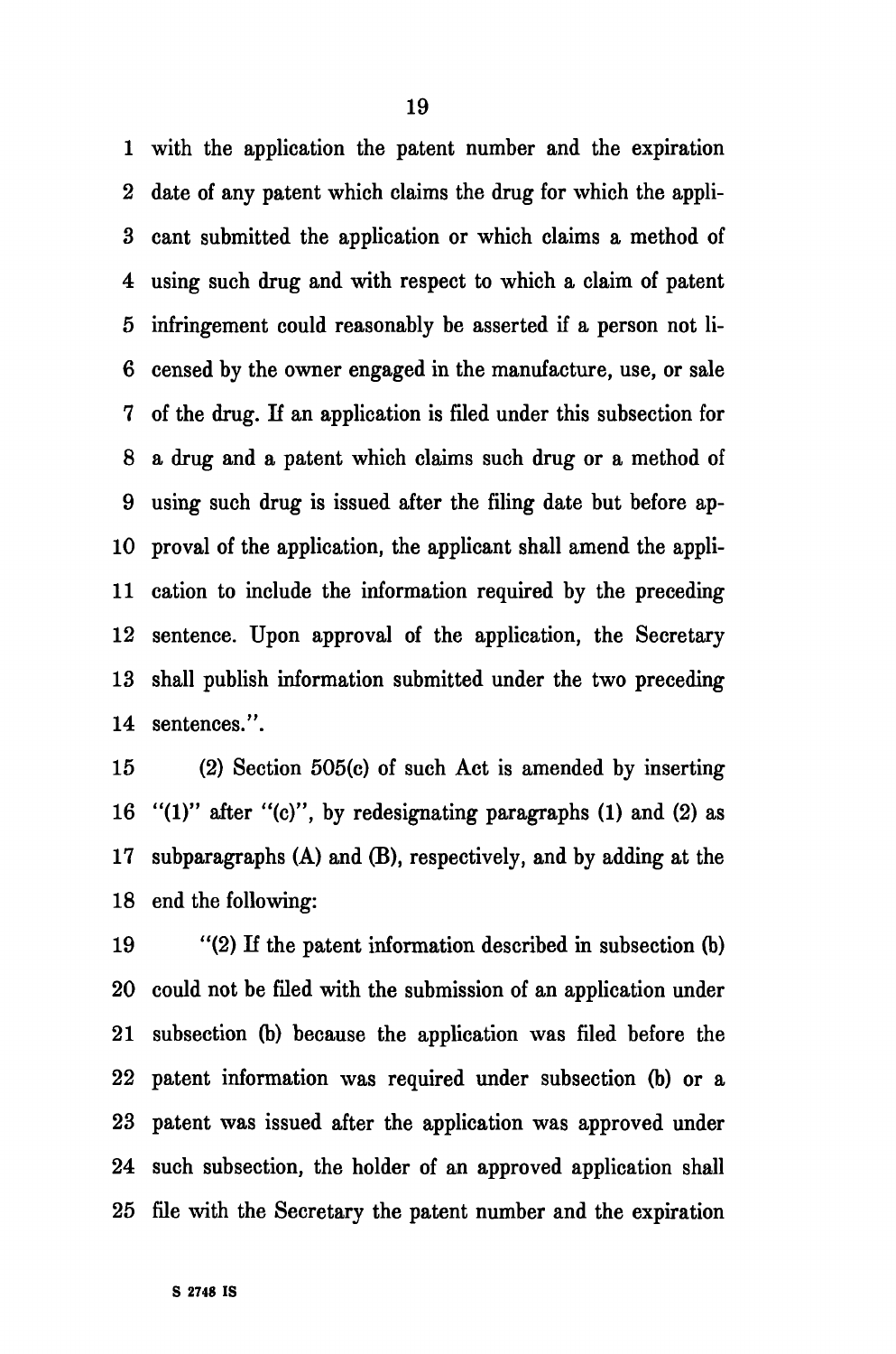1 date of any patent which claims the drug for which the appli-2 cation was submitted or which claims a method of using such 3 drug and with respect to which a claim of patent infringe-4 ment could reasonably be asserted if a person not licensed by 5 the owner engaged in the manufacture, use, or sale of the 6 drug. If the holder of an approved application could not file 7 patent information under subsection (b) because it was not 8 required at the time the application was approved, the holder 9 shall file such information under this subsection not later than 10 thirty days after the date of the enactment of this sentence, 11 and if the holder of an approved application could not file 12 patent information under subsection (b) because no patent 13 had been issued when the application was filed or approved, 14 the holder shall file such information under this subsection 15 not later than thirty days after the date the patent involved is 16 issued. Upon the submission of patent information under this 17 subsection, the Secretary shall publish it.".

18 (3)(A) The first sentence of section 505(d) of such Act is 19 amended by redesignating clause (6) as clause (7) and insert-20 ing after clause (5) the following: "(6) the application failed 21 to contain the patent information prescribed by subsection (b); 22 or".

23 (B) The first sentence of section 505(e) of such Act is 24 amended by redesignating clause (4) as clause (5) and insert-25 ing after clause (3) the following: "(4) the patent information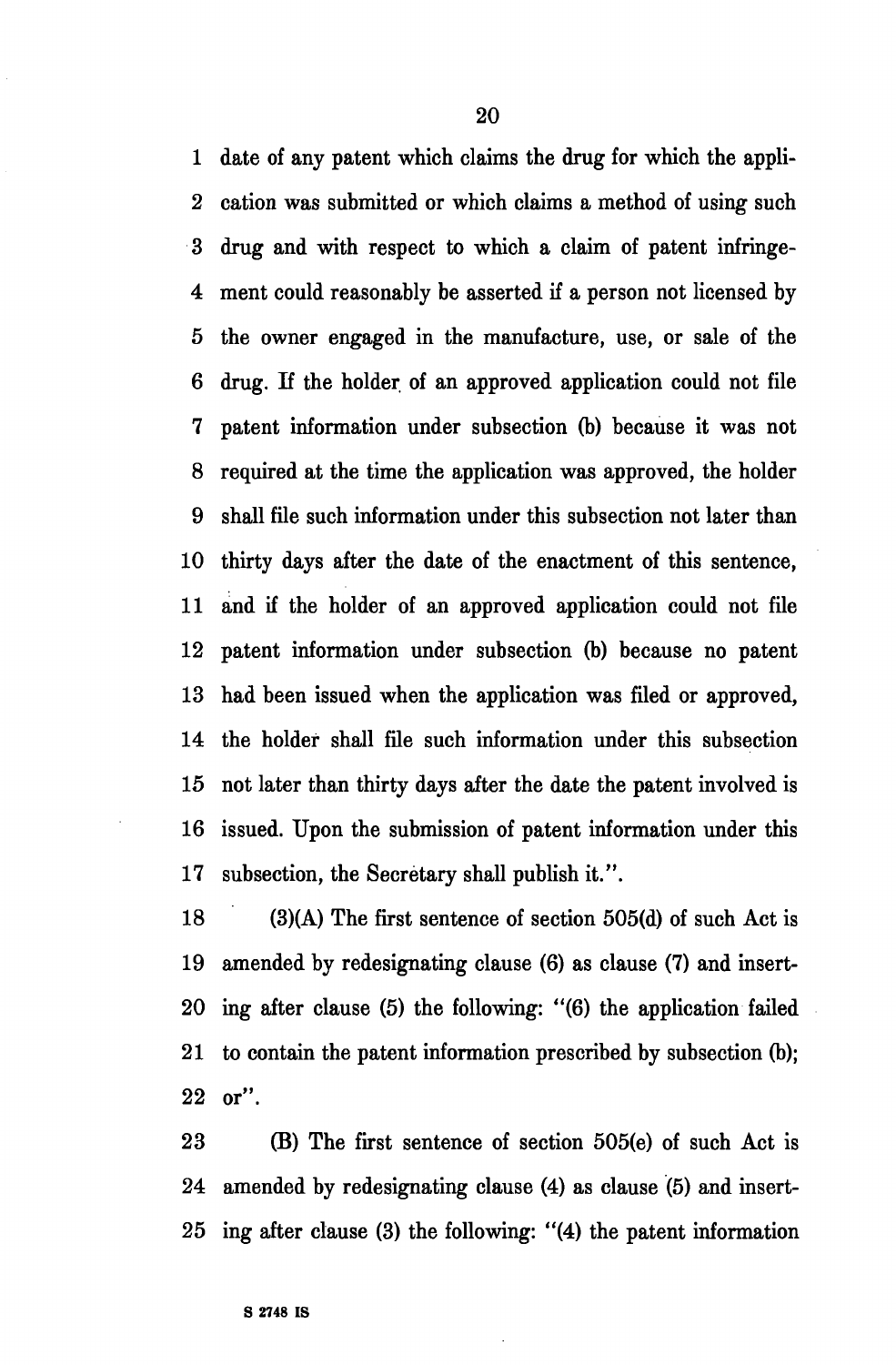1 prescribed by subsection (c) was not filed within thirty days 2 after the receipt of written notice from the Secretary specify-3 ing the failure to file such information; or".

4 (b)(1) Section 505(a) of such Act is amended by insert-5 ing "or (j)" after "subsection (b)".

6 (2) Section 505(c) of such Act is amended by striking 7 out "this subsection" and inserting in lieu thereof "subsection 8 (b)".

9 (3) The second sentence of section 505(e) of such Act is 10 amended by inserting "submitted under subsection (b) or (j)" 11 after "an application".

12 (4) The second sentence of section 505(e) is amended by 13 striking out "(j)" each place it occurs in clause (1) and insert-14 ing in lieu thereof "(k)".

15 (5) Section 505(k)(l) of such Act (as so redesignated) is 16 amended by striking out "pursuant to this section" and in-17 serting in lieu thereof "under subsection (b) or (j)".

18 (6) Subsections (a) and (b) of section 527 of such Act are 19 each amended by striking out "under section 505(b)" and 20 inserting in lieu thereof "under section 505".

21 SEC. 103. (a) Section 505(b) of such Act is amended by 22 inserting  $"(1)"$  after  $"(b)"$ , by redesignating clauses  $(1)$ 23 through (6) as clauses (A) through (F), respectively, and by 24 adding at the end the following: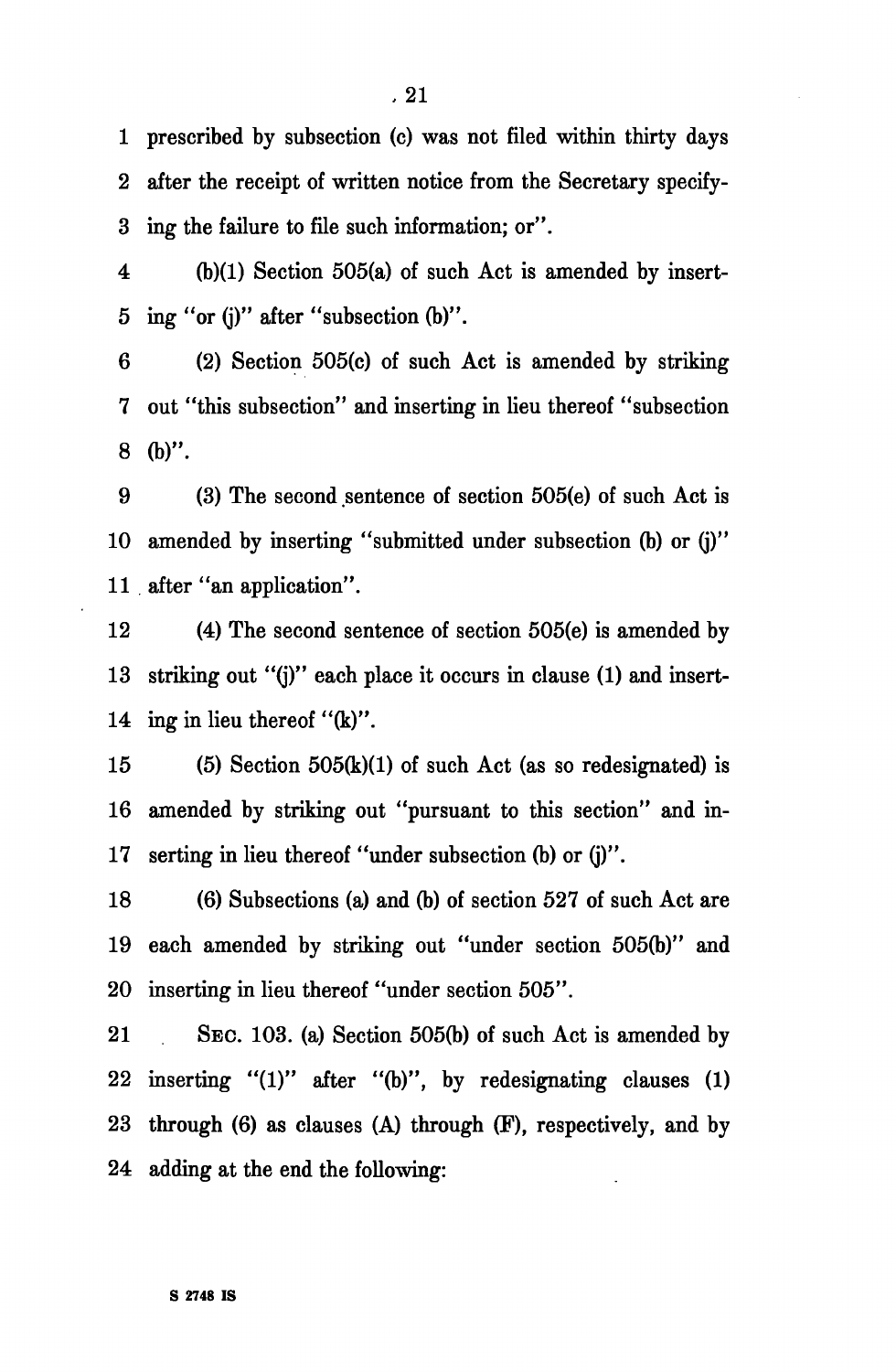1 "(2) An application submitted under paragraph (1) for a 2 drug for which investigations described in clause (A) of such 3 paragraph and relied upon by the applicant for approval of 4 the application were not conducted by or for the applicant or 5 for which the applicant has not obtained a right of reference 6 or use from the person by or for whom the investigations 7 were conducted shall also include—

8 "(A) a certification, in the opinion of the applicant 9 and to the best of his knowledge, with respect to each 10 patent which claims the drug for which such investiga-11 tions were conducted or which claims a use for such 12 drug for which the applicant is seeking approval under 13 this subsection and for which information is required to 14 be filed under paragraph (1) or subsection (c)—

15 "(i) that such patent information has not 16 been filed,

17 "(ii) that such patent has expired,

18 "(iii) of the date on which such patent will 19 expire, or

20 "(iv) that such patent is invalid or will not 21 be infringed by the manufacture, use, or sale of 22 the new drug for which the application is submit-23 ted; and

24 "(B) if with respect to the drug for which investi-25 gations described in paragraph (1)(A) were conducted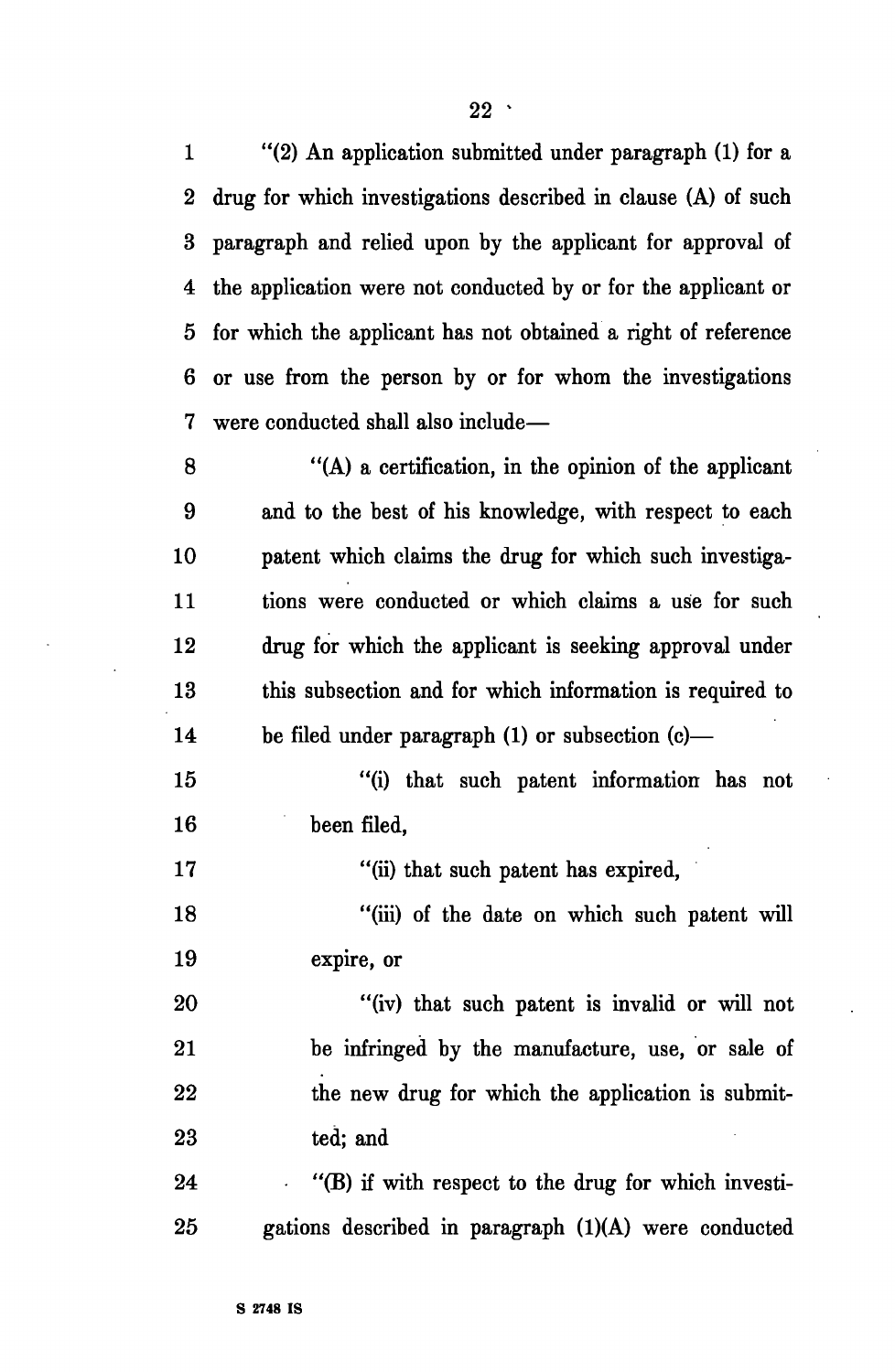1 information was filed under paragraph (1) or subsection 2 (c) for a method of use patent which does not claim a 3 use for which the applicant is seeking approval under 4 this subsection, a statement that the method of use 5 patent does not claim such a use.

6 "(3)(A) An applicant who makes a certification de-7 scribed in paragraph (2)(A)(iv) shall include in the application 8 a statement that the applicant has given the notice required 9 by subparagraph (B) to—

10 "(i) each owner of the patent which is the subject 11 of the certification or the representative of such owner 12 designated to receive such notice, and

13 "(ii) the holder of the approved application under 14 subsection (b) for the drug which is claimed by the 15 patent or a use of which is claimed by the patent or 16 the representative of such holder designated to receive 17 such notice.

18 "(B) The notice referred to in subparagraph (A) shall 19 state that an application has been submitted under this sub-20 section for the drug with respect to which the certification is 21 made to obtain approval to engage in the commercial manu-22 facture, use, or sale of the drug before the expiration of the 23 patent referred to in the certification. Such notice shall in-24 elude a detailed statement of the factual and legal basis of the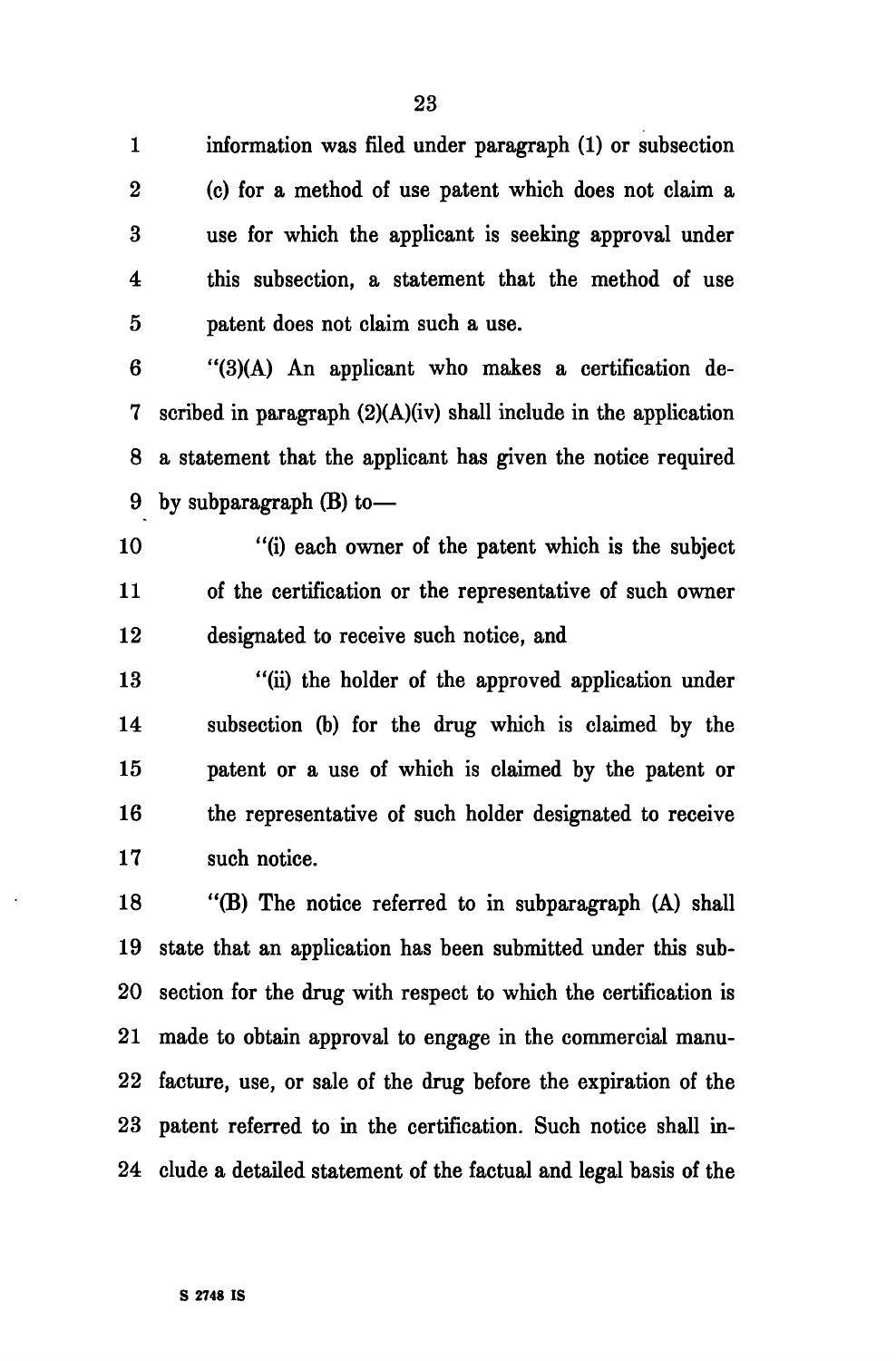1 applicant's opinion that the patent is not valid or will not be 2 infringed.

3 "(C) If an application is amended to include a certifica-4 tion described in paragraph (2)(A)(iv), the notice required by 5 subparagraph (B) shall be given when the amended applica-6 tion is submitted.".

7 (b) Section 505(c) of such Act (as amended by section 8 102(a)(2)) is amended by adding at the end the following: 9 "(3) The approval of an application filed under subsec-10 tion (b) which contains a certification required by paragraph 11 (2) of such subsection shall be made effective on the last ap-12 plicable date determined under the following:

13 "(A) If the applicant only made a certification de-14 scribed in clause (i) or (ii) of subsection (b)(2)(A) or in 15 both such clauses, the approval may be made effective 16 immediately.

17 "(B) If the applicant made a certification de-18 scribed in clause (iii) of subsection  $(b)(2)(A)$ , the ap-19 proval may be made effective on the date certified 20 under clause (iii).

21 "(C) If the applicant made a certification de-22 scribed in clause (iv) of subsection (b)(2)(A), the ap-23 proval shall be made effective immediately unless an 24 action is brought for infringement of each patent which 25 is the subject of the certification before the expiration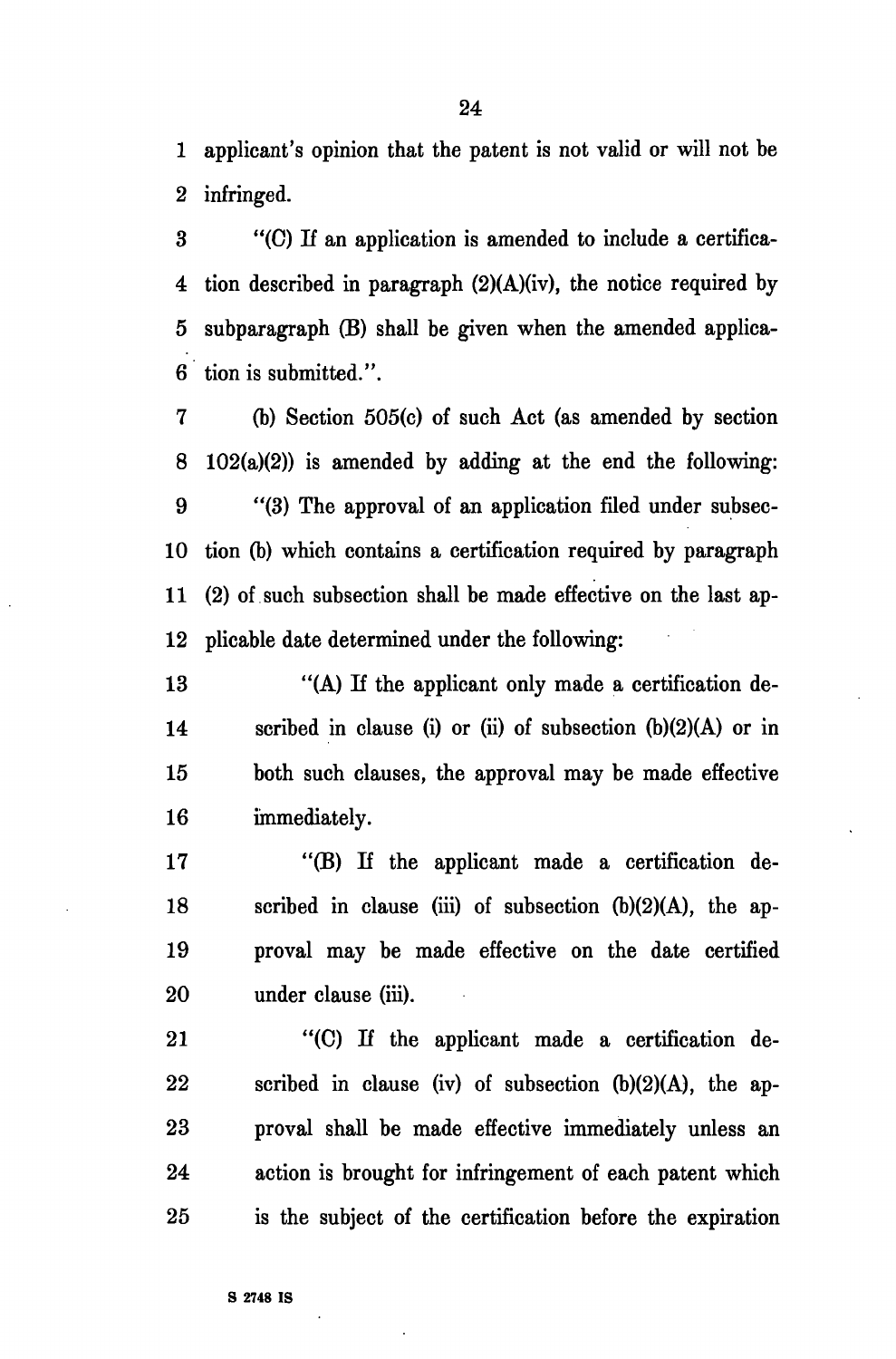1 of forty-five days from the date the notice provided 2 under paragraph (3)(B) is received. If such an action is 3 brought before the expiration of such days, the approv-4 al may be made effective upon the expiration of the 5 eighteen-month period beginning on the date of the re-6 ceipt of the notice provided under paragraph (3)(B) or 7 such shorter or longer period as the court may order 8 because either party to the action failed to reasonably 9 cooperate in expediting the action, except that— 10 "(i) if before the expiration of such period the 11 court decides that each such patent is invalid or 12 not infringed, the approval may be made effective 13 on the date of the court decision, or 14 "(ii) if before the expiration of such period 15 the court decides that any such patent has been 16 infringed, the approval may be made effective on 17 such date as the court orders under section 18 271(e)(4)(A) of title 35, United States Code. 19 In such an action, each of the parties shall reasonably 20 cooperate in expediting the action. Until the expiration 21 of the forty-five-day period beginning on the date the 22 notice made under paragraph (3)(B) is received, no 23 action may be brought under section 2201 of title 28, 24 United States Code, for a declaratory judgment with 25 respect to the patent. Any action brought under such

 $S$  2748 IS  $-4$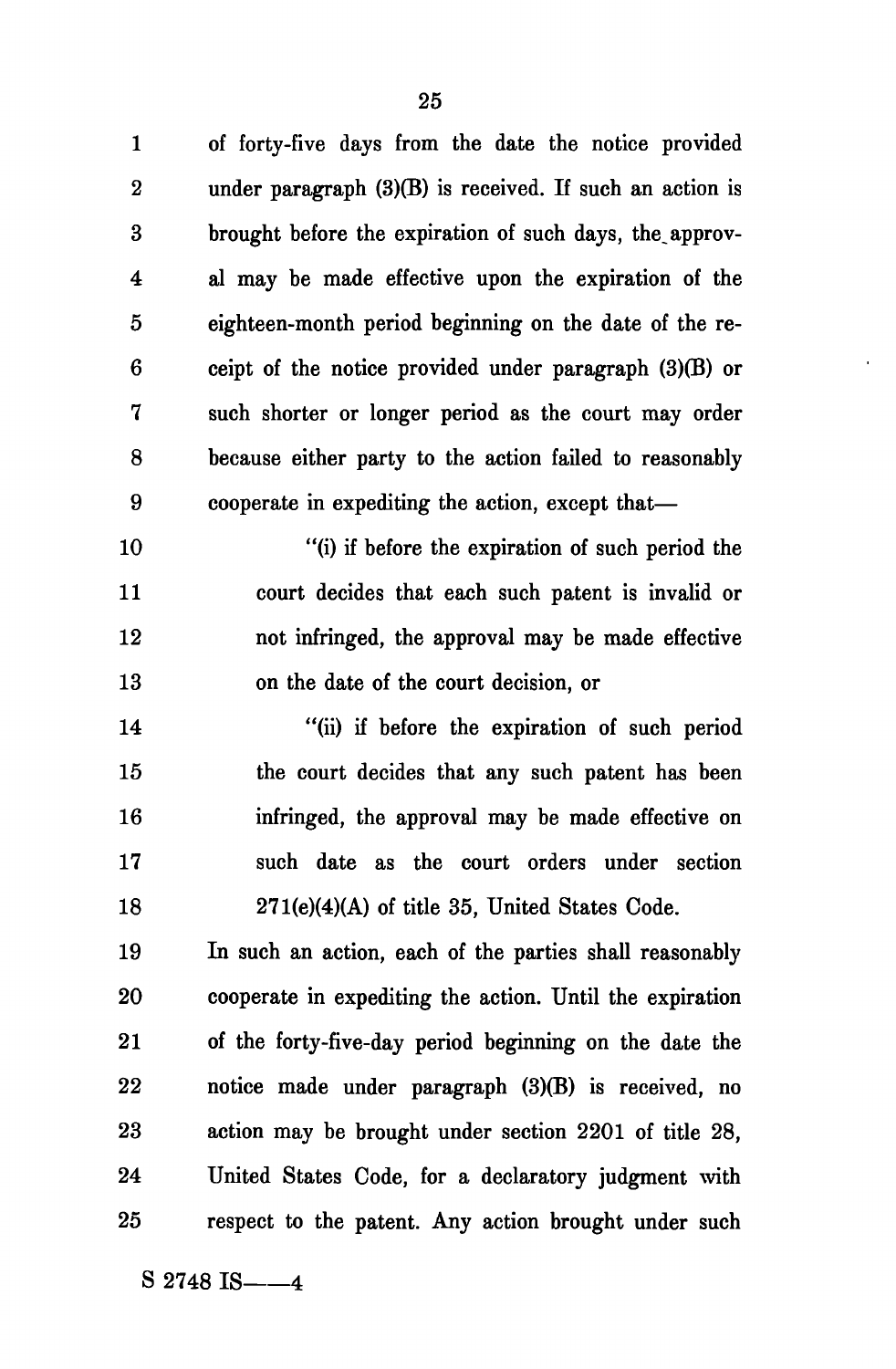1 section 2201 shall be brought in the judicial district 2 where the defendant has its principal place of business 3 or a regular and established place of business.

 $4$  "(D)(i) If an application (other than an abbreviat-5 ed new drug application) submitted under subsection (b) 6 for a drug, no active ingredient (including any ester or 7 salt of the active ingredient) of which has been ap-8 proved in any other application under subsection (b), 9 was approved during the period beginning January 1, 10 1982, and ending on the date of the enactment of this 11 subsection, the Secretary may not make the approval 12 of another application for a drug for which investiga-13 tions described in clause (A) of subsection (b)(1) and 14 relied upon by the applicant for approval of the appli-15 cation were not conducted by or for the applicant or 16 which the applicant has not obtained a right of refer-17 ence or use from the person by or for whom the inves-18 tigations were conducted effective before the expiration 19 of ten years from the date of the approval of the appli-20 cation previously approved under subsection (b).

21 "(ii) If an application submitted under subsection 22 (b) for a drug, no active ingredient (incluidng any ester 23 or salt of the active ingredient) of which has been ap-24 proved in any other application under subsection (b), is 25 approved after the date of the enactment of this sub-

26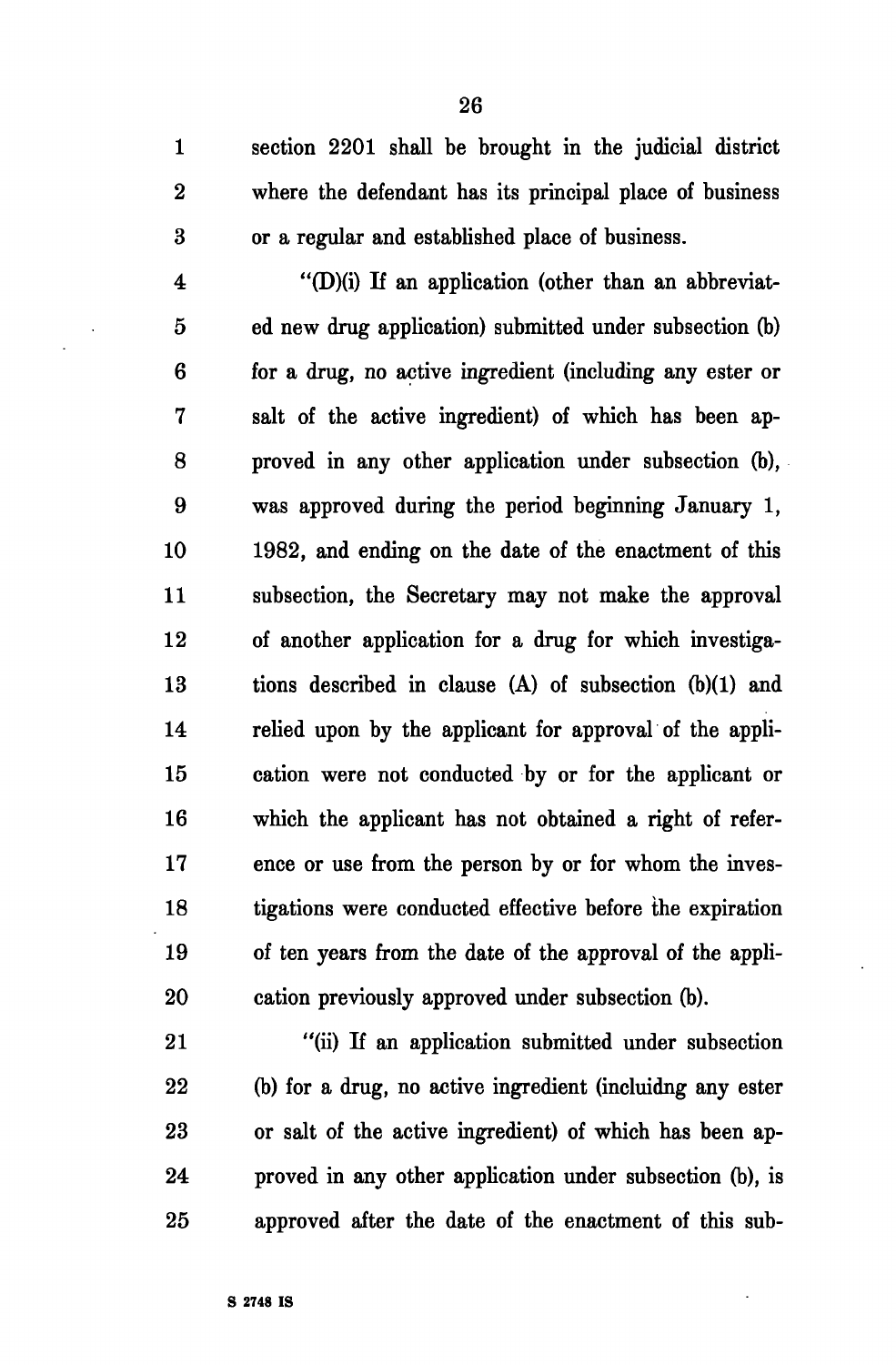1 section and if the holder of the approved application 2 certifies to the Secretary that no patent has ever been

3 issued to any person for such drug or for a method of 4 using such drug and that the holder cannot receive a 5 patent for such drug or for a method of using such 6 drug because in the opinion of the holder a patent may 7 not be issued for such drug or for a method of using for 8 any known therapeutic purposes such drug, the Secre-9 tary may not make the approval of another application 10 for a drug for which investigations described in clause 11 (A) of subsection (b)(1) and relied upon by the applicant 12 for approval of the application were not conducted by 13 or for the applicant or which the applicant has not ob-14 tained a right of reference or use from the person by or 15 for whom the investigations were conducted effective 16 before the expiration of four years from the date of the 17 approval of the application previously approved under 18 subsection (b) unless the Secretary determines that an 19 adequate supply of such drug will not be available or 20 the holder of the application approved under subsection 21 (b) consents to an earlier effective date for an applica-22 tion under this subsection.".

23 SEC. 104. Section 505 of such Act is amended by 24 adding at the end the following: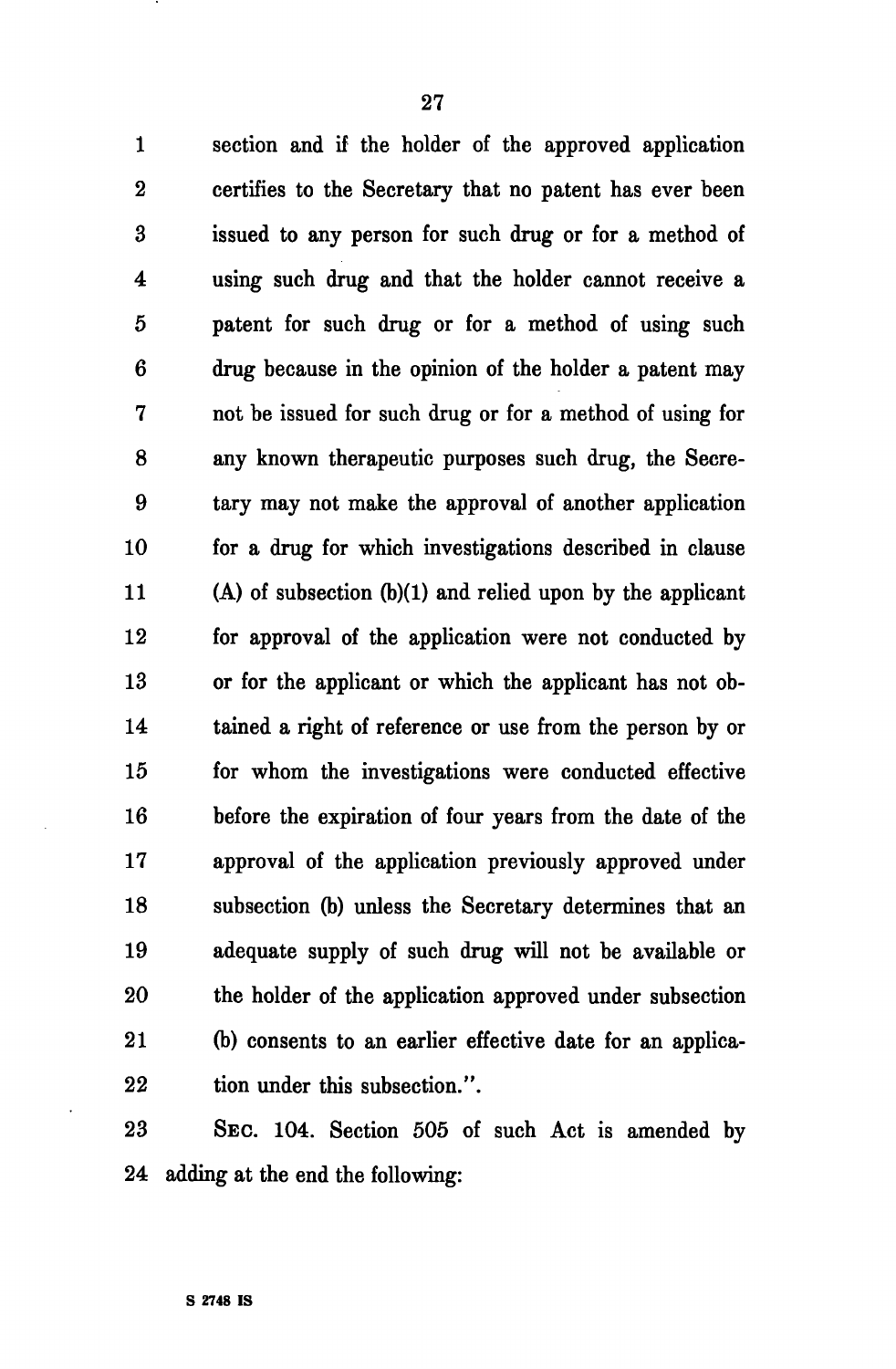1 "(1) Safety and effectiveness data and information which 2 has been submitted in an application under subsection (b) for 3 a drug and which has not previously been disclosed to the 4 public shall be made available to the public, upon request, 5 unless extraordinary circumstances are shown—

6 "(1) if no work is being or will be undertaken to 7 have the application approved,

8 "(2) if the Secretary has determined that the ap-9 plication is not approvable and all legal appeals have 10 been exhausted,

11 "(3) if approval of the application under subsec-12 tion (c) is withdrawn and all legal appeals have been 13 exhausted,

14 "(4) if the Secretary has determined that such 15 drug is not a new drug, or

16 "(5) upon the effective date of the approval of the 17 first application under subsection (j) which refers to 18 such drug or upon the date upon which the approval of 19 an application under subsection (j) which refers to such 20 drug could be made effective if such an application had 21 been submitted.

22 "(m) For purposes of this section, the term 'patent' 23 means a patent issued by the Patent and Trademark Office of 24 the Department of Commerce.".

Ĵ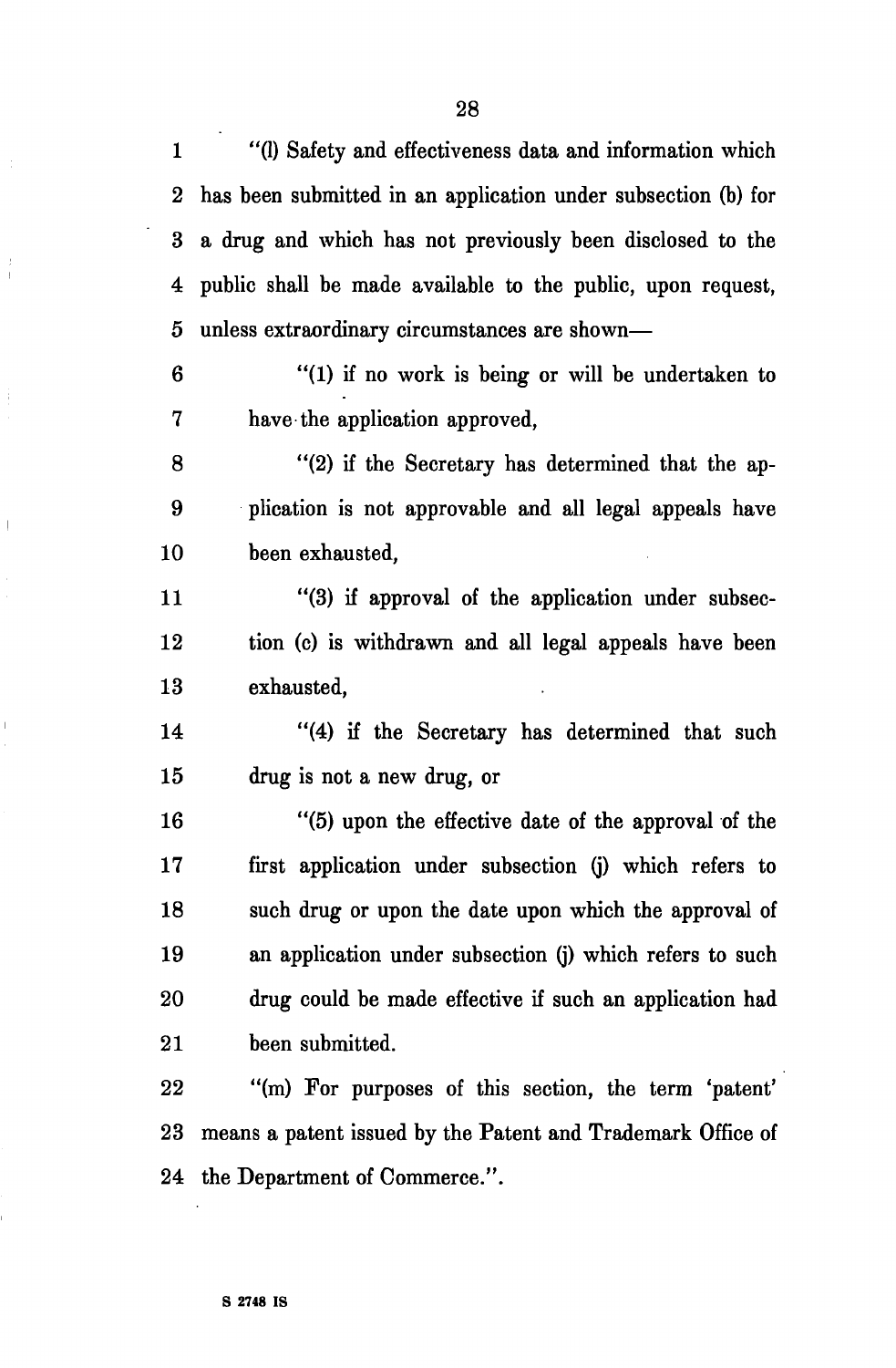1 SEC. 105. (a) The Secretary of Health and Human 2 Services shall promulgate, in accordance with the notice and 3 comment requirements of section 553 of title 5, United States 4 Code, such regulations as may be necessary for the adminis-5 tration of section 505 of the Federal Food, Drug, and Cos-6 metic Act, as amended by sections 101, 102, and 103 of this 7 Act, within one year of the date of enactment of this Act. 8 (b) During the period beginning on the date of the enact-9 ment of this Act and ending on the date regulations promuli0 gated under subsection (a) take effect, abbreviated new drug 11 applications may be submitted in accordance with the provi-12 sions of section 314.2 of title 21 of the Code of Federal Eeg-13 ulations and shall be considered as suitable for any drug 14 which has been approved for safety and effectiveness under 15 section 505(c) of the Federal Food, Drug, and Cosmetic Act 16 before the date of the enactment of this Act. If any such 17 provision is inconsistent with the requirements of section 18 505(j) of the Federal Food, Drug, and Cosmetic Act, the 19 Secretary shall consider the application under the applicable 20 requirements of such section. The Secretary of Health and 21 Human Services may not approve such an abbreviated new 22 drug application which is filed for a drug which is described 23 in sections  $505(c)(3)(D)$  and  $505(i)(4)(D)$  of the Federal Food, 24 Drug, and Cosmetic Act except in accordance with such sec-25 tion.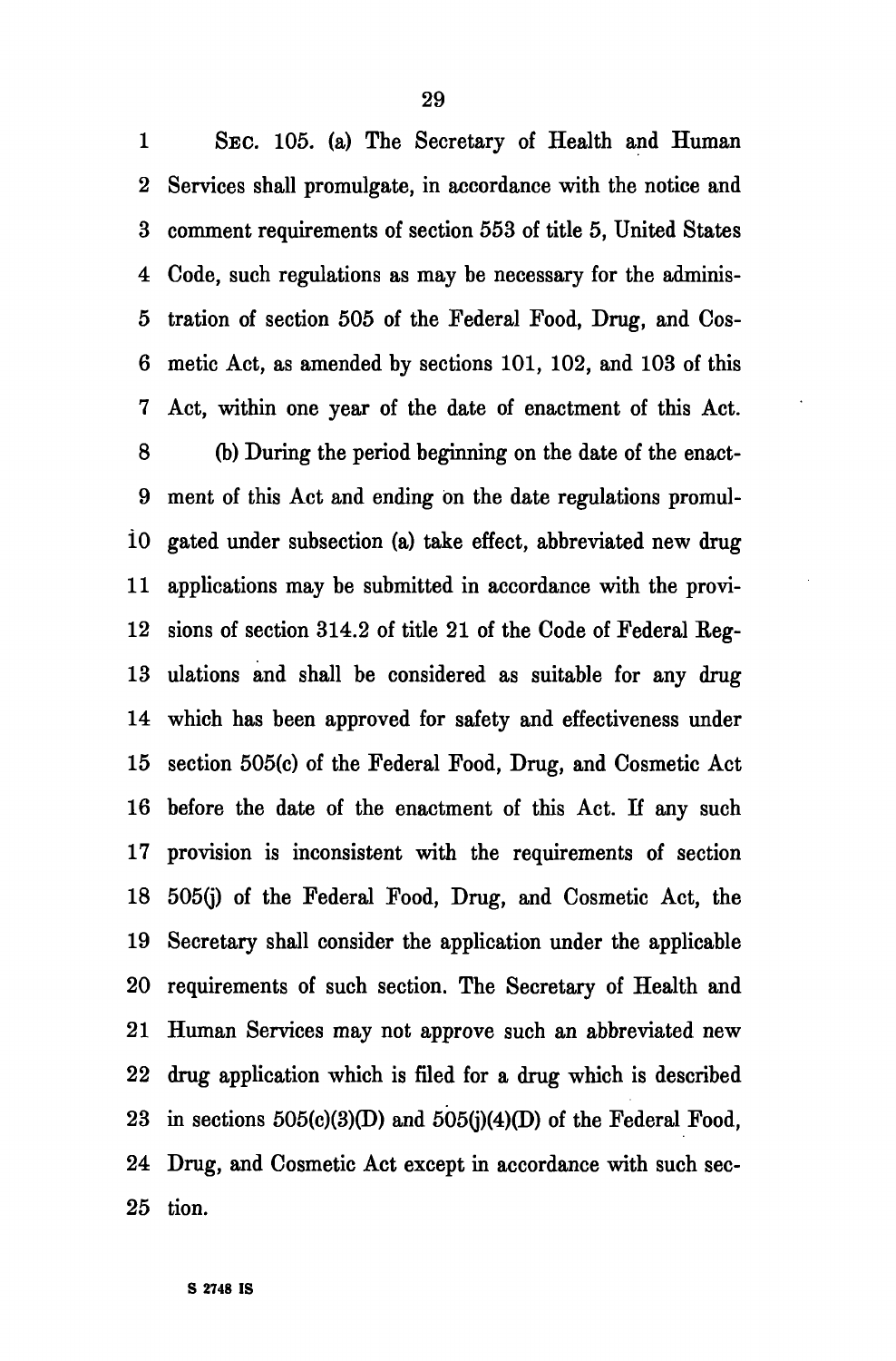1 SEC. 106. Section 2201 of title 28, United States Code, 2 is amended by inserting "(a)" before "In a case" and by 3 adding at the end the following:

4 "(b) For limitations on actions brought with respect to 5 drug patents see section 505 of the Federal Food, Drug, and 6 Cosmetic Act.".

7 TITLE II—PATENT EXTENSION

8 SEC. 201. (a) Title 35 of the United States Code is 9 amended by adding the following new section immediately 10 after section 155:

11 **"§ 156. Extension of patent term** 

12 "(a) The term of a patent which claims a product, a 13 method of using a product, or a method of manufacturing a 14 product shall be extended in accordance with this section 15 from the original expiration date of the patent if—

16 "(1) the term of the patent has not expired before 17 an application is submitted under subsection (d) for its 18 extension;

19 "(2) the term of the patent has never been ex-20 tended;

21 "(3) an application for extension is submitted by 22 the owner of record of the patent or its agent and in 23 accordance with the requirements of subsection (d);

24 " $(4)(A)$  in the case of a patent which claims the 25 product or a method of using the product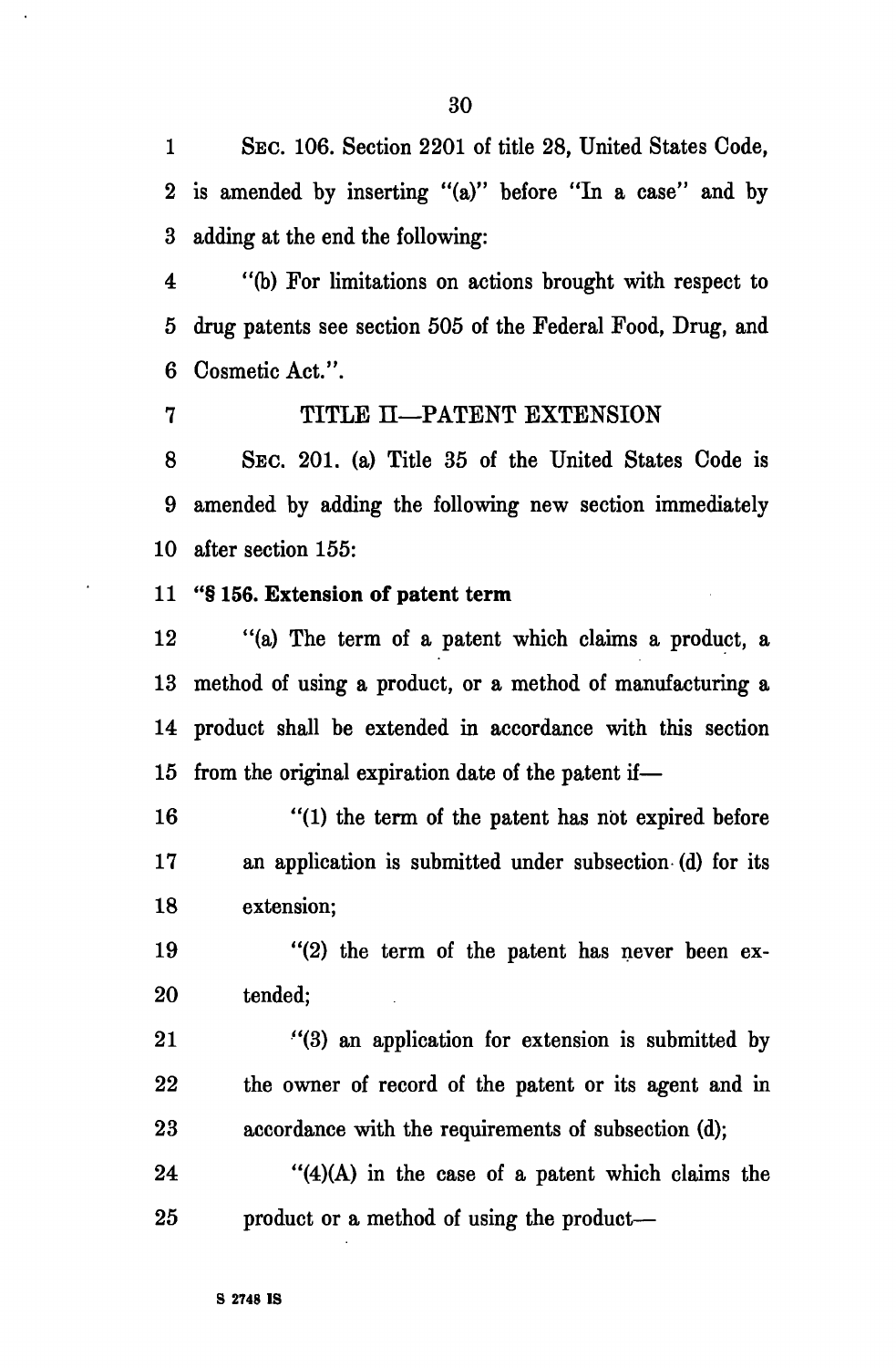1 "(i) the product is not claimed in another 2 patent having an earlier issuance date or which 3 was previously extended, and 4 "(ii) the product and the use approved for

5 the product in the applicable regulatory review 6 period are not identically disclosed or described in 7 another patent having an earlier issuance date or 8 which was previously extended; or

9 "(B) in the case of a patent which claims the 10 product, the product is also claimed in a patent which 11 has an earlier issuance date or which was previously 12 extended and which does not identically disclose or de-13 scribe the product and—

14 "(i) the holder of the patent to be extended 15 has never been and will not become the holder of 16 the patent which has an earlier issuance date or 17 which was previously extended, and

18 "(ii) the holder of the patent which has an 19 earlier issuance date or which was previously ex-20 tended has never been and will not become the 21 holder of the patent to be extended;

 $22$  "(5)(A) in the case of a patent which claims a 23 method of manufacturing the product which does not 24 primarily use recombinant DNA technology in the 25 manufacture of the product—

31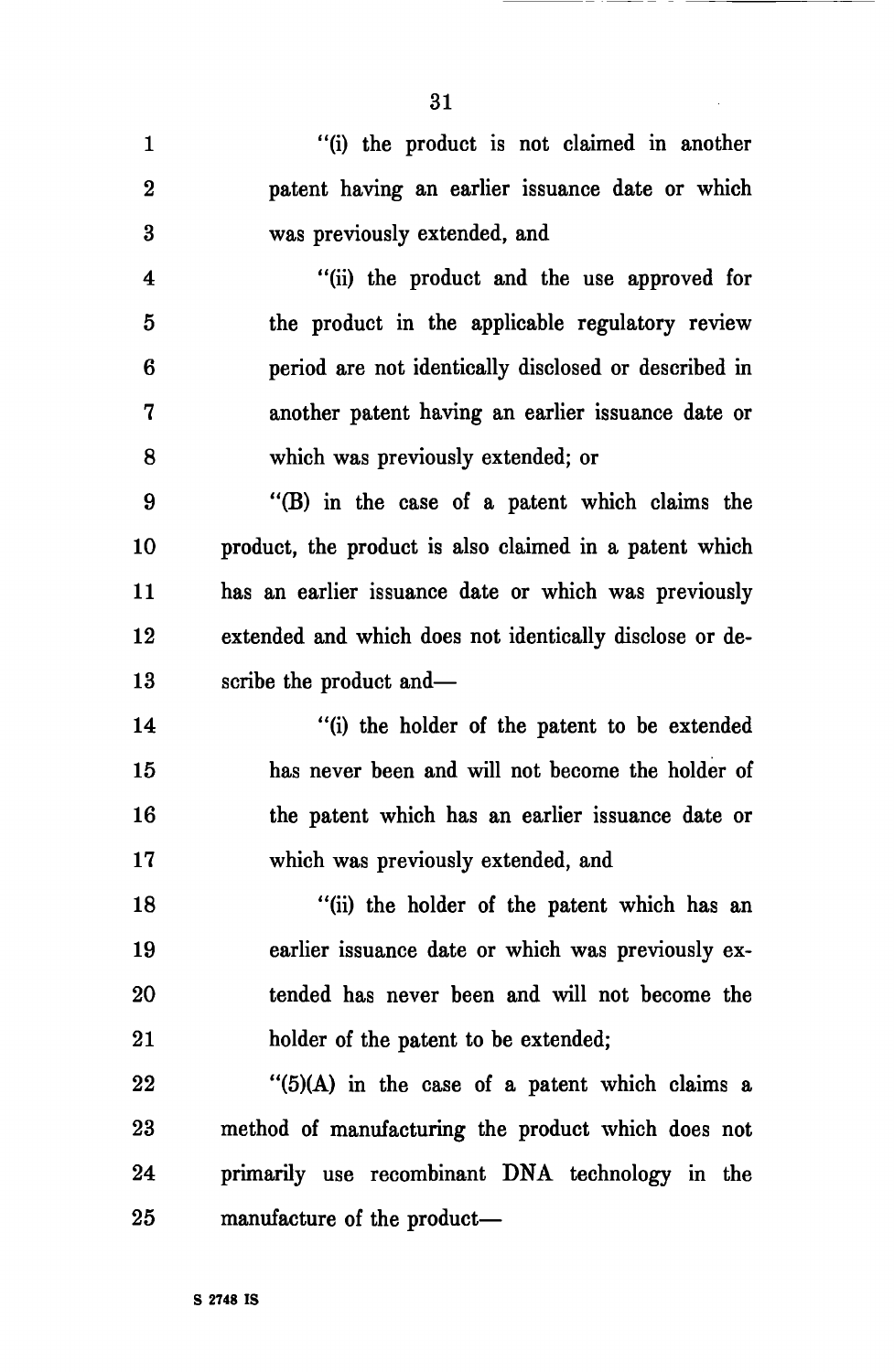| $\mathbf{1}$ | "(i) no other patent has been issued which           |
|--------------|------------------------------------------------------|
| $\bf{2}$     | claims the product or a method of using the prod-    |
| 3            | uct and no other patent which claims a method of     |
| 4            | using the product may be issued for any known        |
| 5            | therapeutic purposes; and                            |
| 6            | "(ii) no other method of manufacturing the           |
| 7            | product is claimed in a patent having an earlier     |
| 8            | issuance date;                                       |
| 9            | "(B) in the case of a patent which claims a          |
| 10           | method of manufacturing the product which primarily  |
| 11           | uses recombinant DNA technology in the manufacture   |
| 12           | of the product—                                      |
| 13           | "(i) the holder of the patent for the method         |
| 14           | of manufacturing the product $(I)$ is not the holder |
| 15           | of a patent for the product or for a method of       |
| 16           | using the product, $(II)$ is not owned or controlled |
| 17           | by a holder of a patent for the product or for a     |
| 18           | method of using the product or by a person who       |
| 19           | owns or controls a holder of such a patent, and      |
| 20           | (III) does not own or control the holder of such a   |
| 21           | patent or a person who owns or controls a holder     |
| 22           | of such a patent; and                                |
| 23           | "(ii) no other method of manufacturing the           |
| 24           |                                                      |

 $\ddot{\phantom{a}}$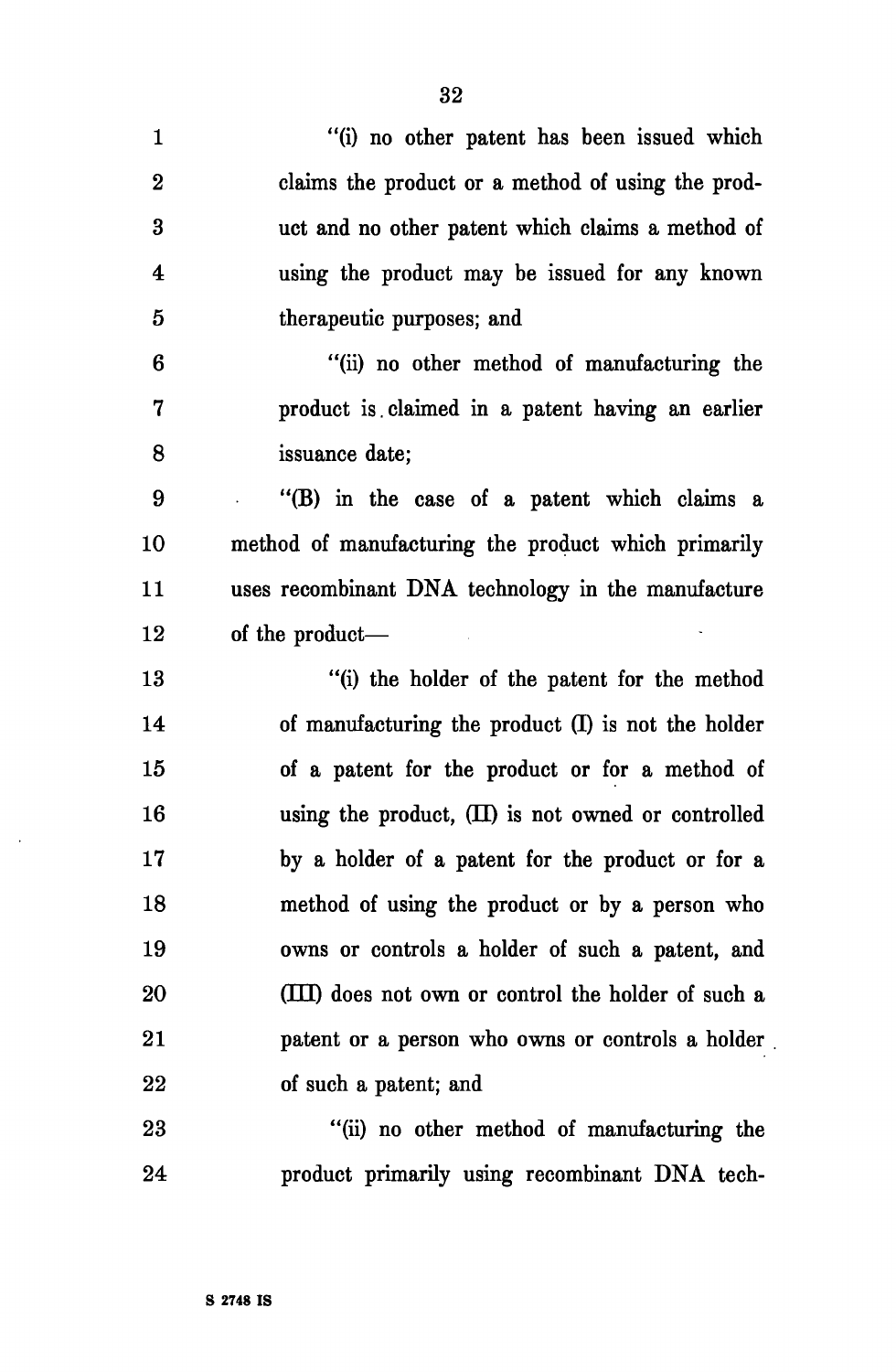1 nology is claimed in a patent having an earlier is-2 suance.

3 "(6) the product has been subject to a regulatory 4 review period before its commercial marketing or use;

5 "(7)(A) except as provided in subparagraph (B), 6 the permission for the commercial marketing or use of 7 the product after such regulatory review period is the 8 first permitted commercial marketing or use of the 9 product under the provision of law under which such 10 regulatory review period occurred; or

11 "(B) in the case of a patent which claims a 12 method of manufacturing the product which primarily 13 uses recombinant DNA technology in the manufacture 14 of the product, the permission for the commercial mar-15 keting or use of the product after such regulatory 16 review period is the first permitted commercial market-17 ing or use of a product manufactured under the process 18 claimed in the patent; and

19 "(8) the patent does not claim another product or 20 a method of using or manufacturing another product 21 which product received permission for commercial mar-22 keting or use under such provision of law before the 23 filing of an application for extension.

24 The product referred to in paragraphs (4), (5), (6), and (7) is 25 hereinafter in this section referred to as the 'approved prod-

33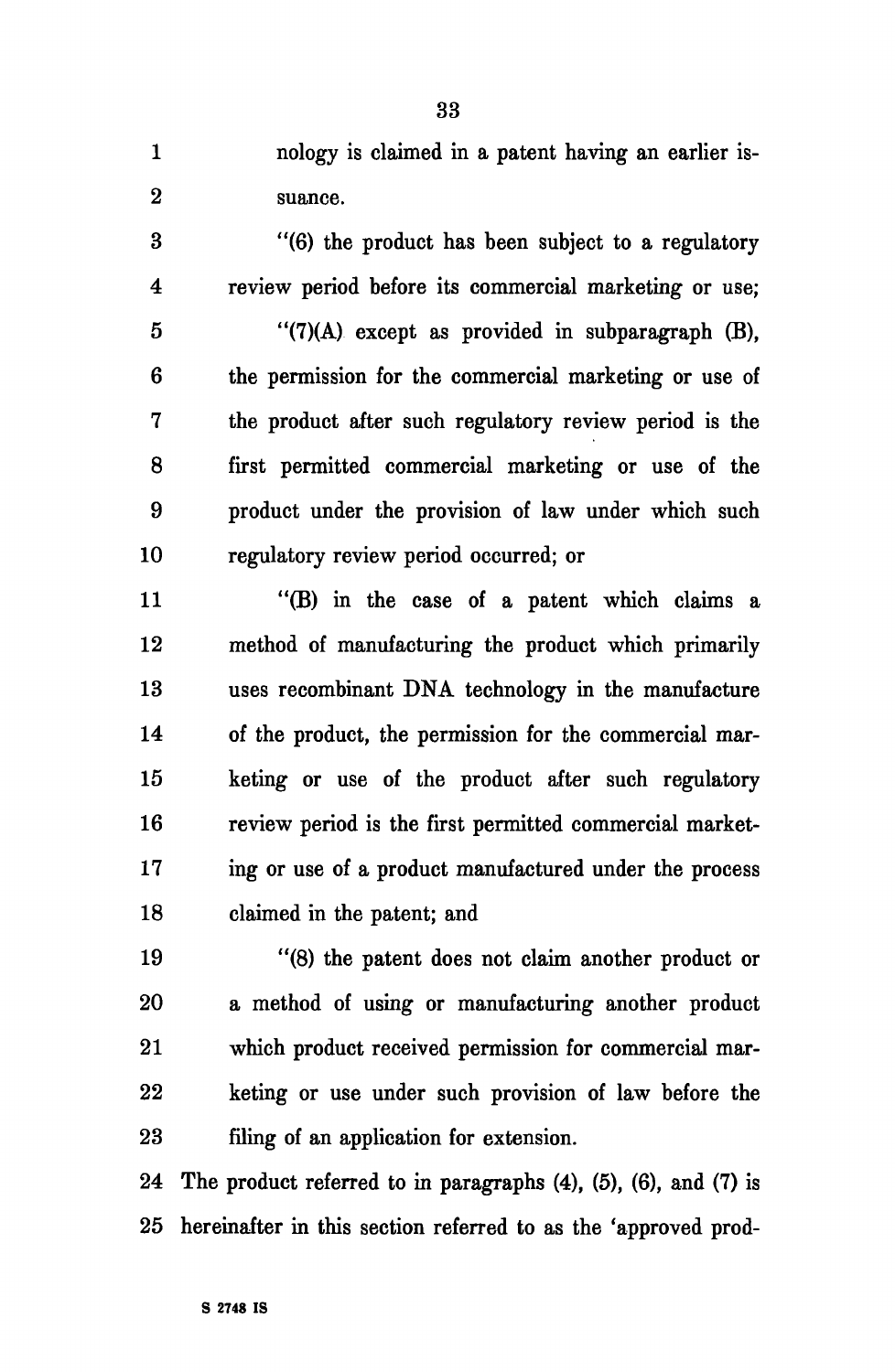1 uct'. For purposes of paragraphs  $(4)(B)$ ,  $(5)(B)$ , the holder of a 2 patent is any person who is the owner of record of the patent 3 or is the exclusive licensee of the owner of record of the 4 patent.

5 "(b) The rights derived from any patent the term of 6 which is extended under this section shall during the period 7 during which the patent is extended—

8 "(1) in the case of a patent which claims a prod-9 uct be limited to any use approved for the approved 10 product before the expiration of the term of the patent 11 under the provision of law under which the applicable 12 regulatory review occurred;

13 "(2) in the case of a patent which claims a 14 method of using a product, be limited to any use 15 claimed by the patent and approved for the approved 16 product before the expiration of the term of the patent 17 under the provision of law under which the applicable 18 regulatory review occurred; and

19 "(3) in the case of a patent which claims a 20 method of manufacturing a product, be limited to the 21 method of manufacturing as used to make the approved 22 product.

23 "(c) The term of a patent eligible for extension under 24 subsection (a) shall be extended by the time equal to the reg-

i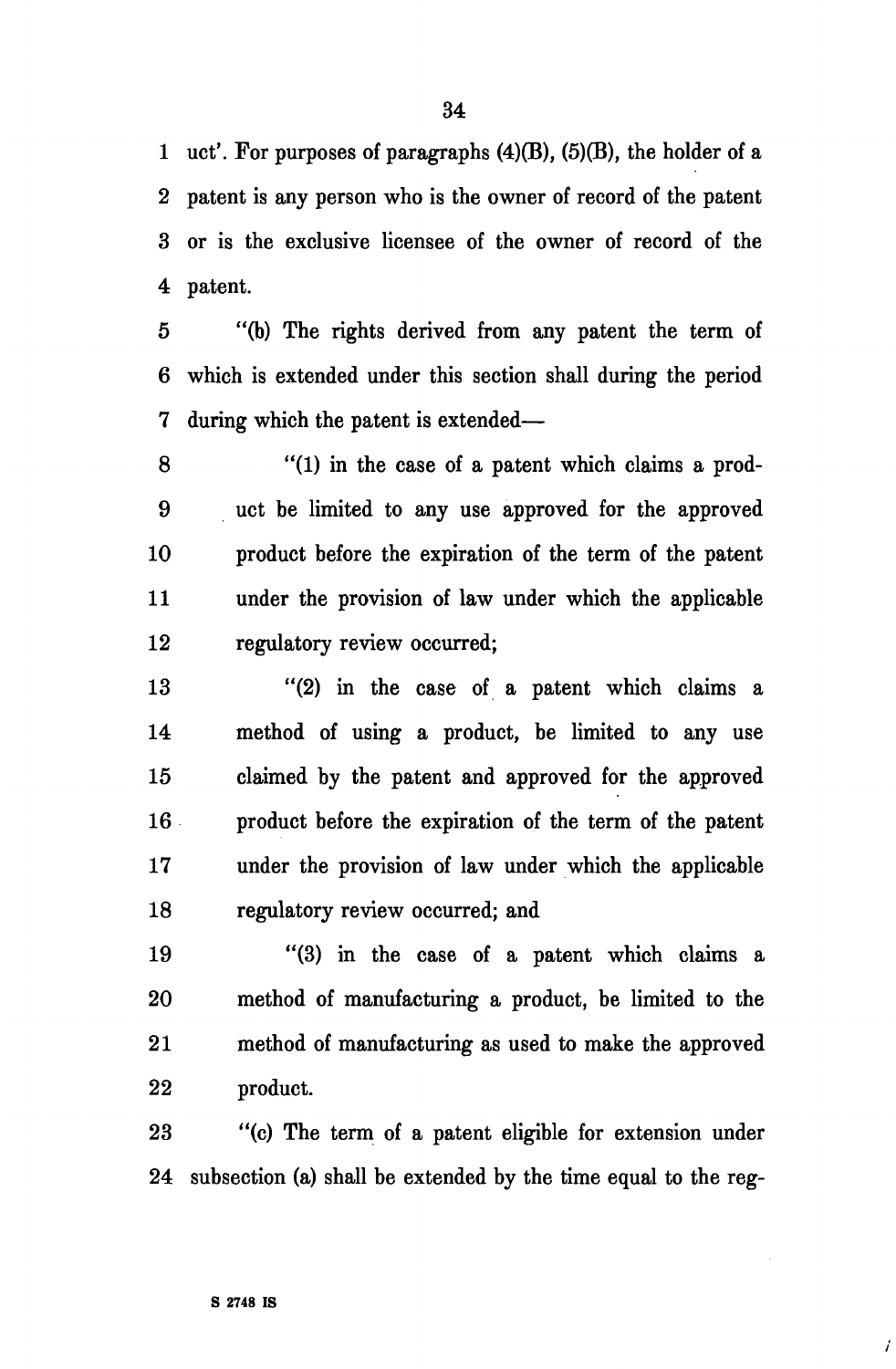1 ulatory review period for the approved product which period 2 occurs after the date the patent is issued, except that—

3 "(1) each period of the regulatory review period 4 shall be reduced by any period determined under sub-5 section (d)(2)(B) during which the applicant for the 6 patent extension did not act with due diligence during 7 such period of the regulatory review period;

8 "(2) after any reduction required by paragraph (1), 9 the period of extension shall include only one-half of 10 the time remaining in the periods described in para-11 graphs  $(1)(B)(i)$ ,  $(2)(B)(i)$ , and  $(3)(B)(i)$  of subsection  $(g)$ ; 12 and

13 "(3) if the period remaining in the term of a 14 patent after the date of the approval of the approved 15 product under the provision of law under which such 16 regulatory review occurred when added to the regula-17 tory review period as revised under paragraphs (1) and 18 (2) exceeds fourteen years, the period of extension shall 19 be reduced so that the total of both such periods does 20 not exceed fourteen years.

21 "(d)(1) to obtain an extension of the term of a patent 22 under this section, the owner of record of the patent or its 23 agent shall submit an application to the Commissioner. Such 24 an application may only be submitted within the sixty-day 25 period beginning on the date the product received permission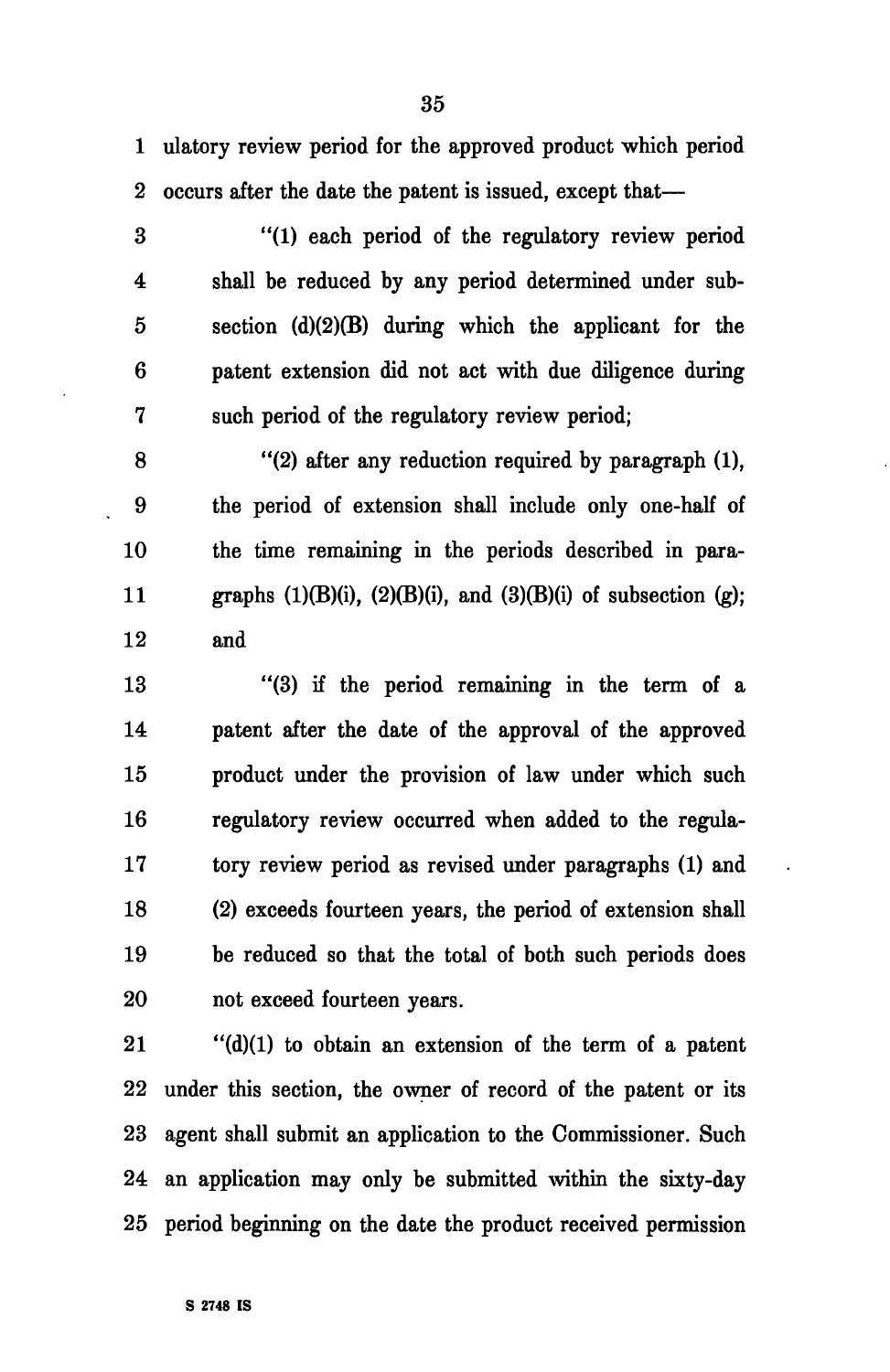1 under the provision of law under which the applicable regula-2 tory review period occurred for commercial marketing or use. 3 The application shall contain—

4 "(A) the identity of the approved product;

5 "(B) the identity of the patent for which an exten-6 sion is being sought and the identification of each claim 7 of such patent which claims the approved product or a 8 method of using or manufacturing the approved prod-9 uct;

10 "(C) the identity of every other patent known to 11 the patent owner which claims or identically discloses 12 or describes the approved product or a method of using 13 or manufacturing the approved product;

14 "(D) the identity of all other products which have 15 received permission under the provision of law under 16 which the applicable regulatory review period occurred 17 for commercial marketing or use and which are 18 claimed in any of the patents identified in subparagraph 19 (C);

20 "(E) information to enable the Commissioner to 21 determine under subsections (a) and (b) the eligibility of 22 a patent for extension and the rights that will be de-23 rived from the extension and information to enable the 24 Commissioner and the Secretary of Health and Human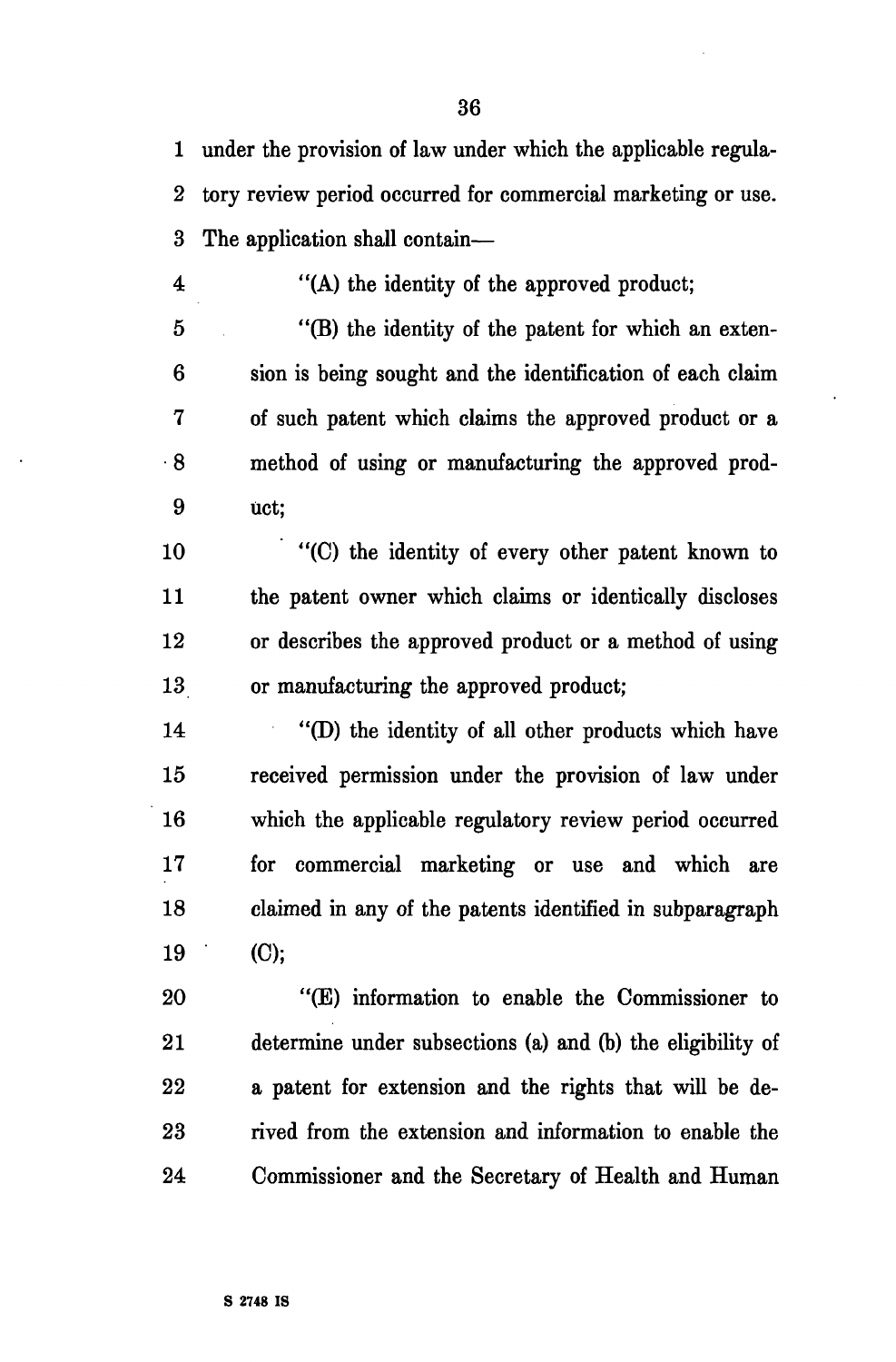| $\mathbf{1}$            | Services or the Secretary of Agriculture to determine            |
|-------------------------|------------------------------------------------------------------|
| $\boldsymbol{2}$        | the period of the extension under subsection (g);                |
| $\bf{3}$                | "(F) a brief description of the activities undertak-             |
| $\overline{\mathbf{4}}$ | en by the applicant during the applicable regulatory             |
| $\mathbf 5$             | review period with respect to the approved product and           |
| $6\phantom{1}6$         | the significant dates applicable to such activities; and         |
| 7                       | "(G) such patent or other information as the                     |
| 8                       | Commissioner may require.                                        |
| 9                       | "(2)(A) Within sixty days of the submittal of an applica-        |
| 10                      | tion for extension of the term of a patent under paragraph (1),  |
| 11                      | the Commissioner shall notify-                                   |
| 12                      | "(1) the Secretary of Agriculture if the patent                  |
| 13                      | claims a drug product or a method of using or manu-              |
| 14                      | facturing a drug product and the drug product is sub-            |
| 15                      | ject to the Virus-Serum-Toxin Act, and                           |
| 16                      | "(ii) the Secretary of Health and Human Services                 |
| 17                      | if the patent claims any other drug product, a medical           |
| 18                      | device, or a food additive or color additive or a method         |
| 19                      | of using or manufacturing such a product, device, or             |
| 20                      | additive and if the product, device, and additive are            |
| 21                      | subject to the Federal Food, Drug, and Cosmetic Act,             |
| $\bf{22}$               | of the extension application and shall submit to the Secretary   |
| 23                      | who is so notified a copy of the application. Not later than     |
|                         | 24 thirty days after the receipt of an application from the Com- |
| $25\,$                  | missioner, the Secretary receiving the application shall         |

37

 $\ddot{\cdot}$ 

 $\hat{\mathcal{A}}$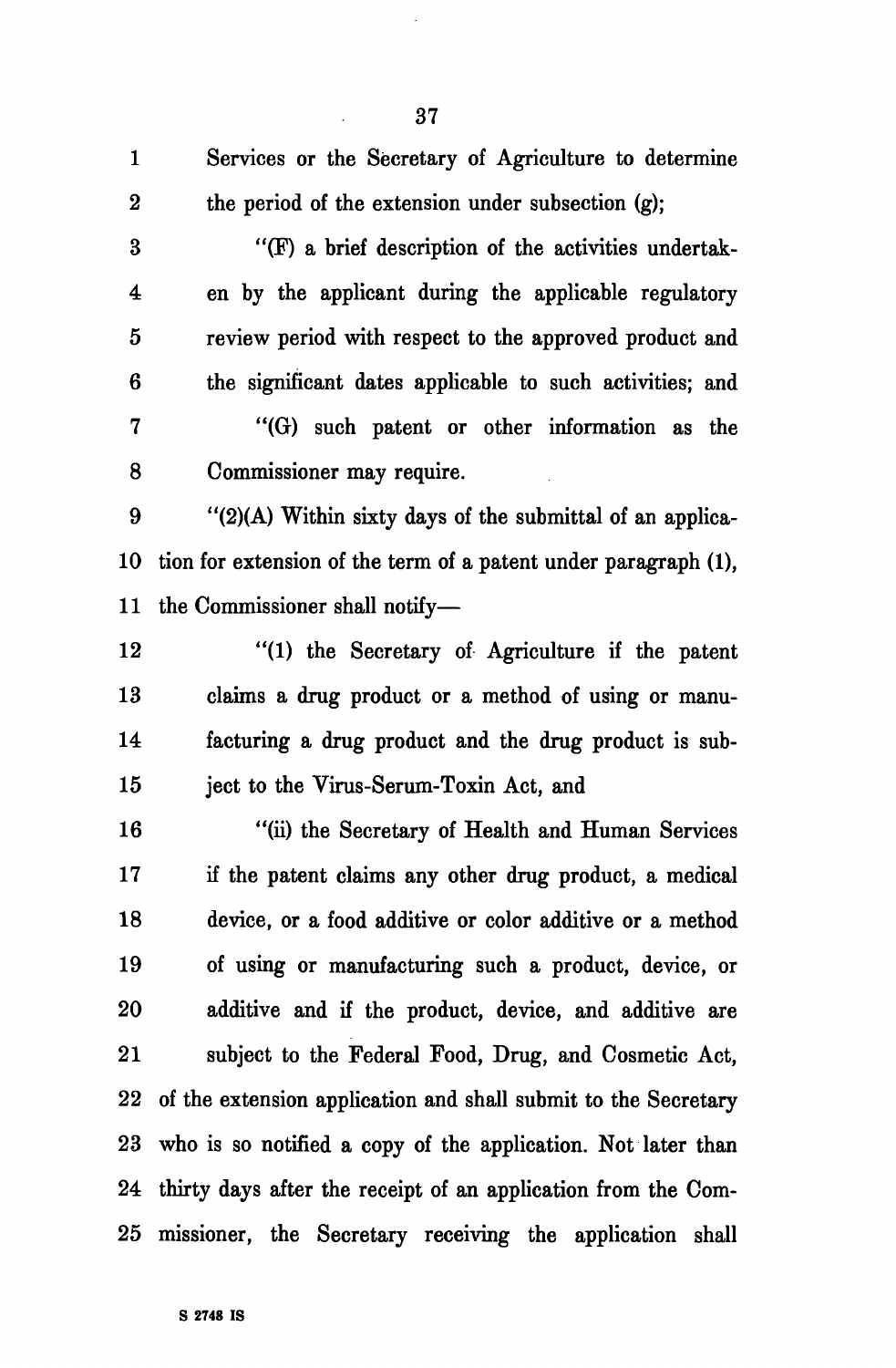1 review the dates contained in the application pursuant to 2 paragraph (1)(E) and determine the applicable regulatory 3 review period, shall notify the Commissioner of the determi-4 nation, and shall publish in the Federal Register a notice of 5 such determination.

6 "(B)(i) If a petition is submitted to the Secretary making 7 the determination under subparagraph (A), not later than one 8 hundred and eighty days after the publication of the determi-9 nation under subparagraph (A), upon which it may reason-10 ably be determined that the applicant did not act with due 11 diligence during the applicable regulatory review period, the 12 Secretary making the determination shall, in accordance with 13 regulations promulgated by such Secretary determine if the 14 applicant acted with due diligence during the applicable regu-15 latory review period. The Secretary shall make such determi-16 nation not later than ninety days after the receipt of such a 17 petition. The Secretary of Health and Human Services may 18 not delegate the authority to make the determination pre-19 scribed by this subparagraph to an office below the Office of 20 the Commissioner of Food and Drugs.

21 "(ii) The Secretary making a determination under clause 22 (i) shall notify the Commissioner of the determination and 23 shall publish in the Federal Register a notice of such determi-24 nation together with the factual and legal basis for such de-25 termination. Any interested person may request, within the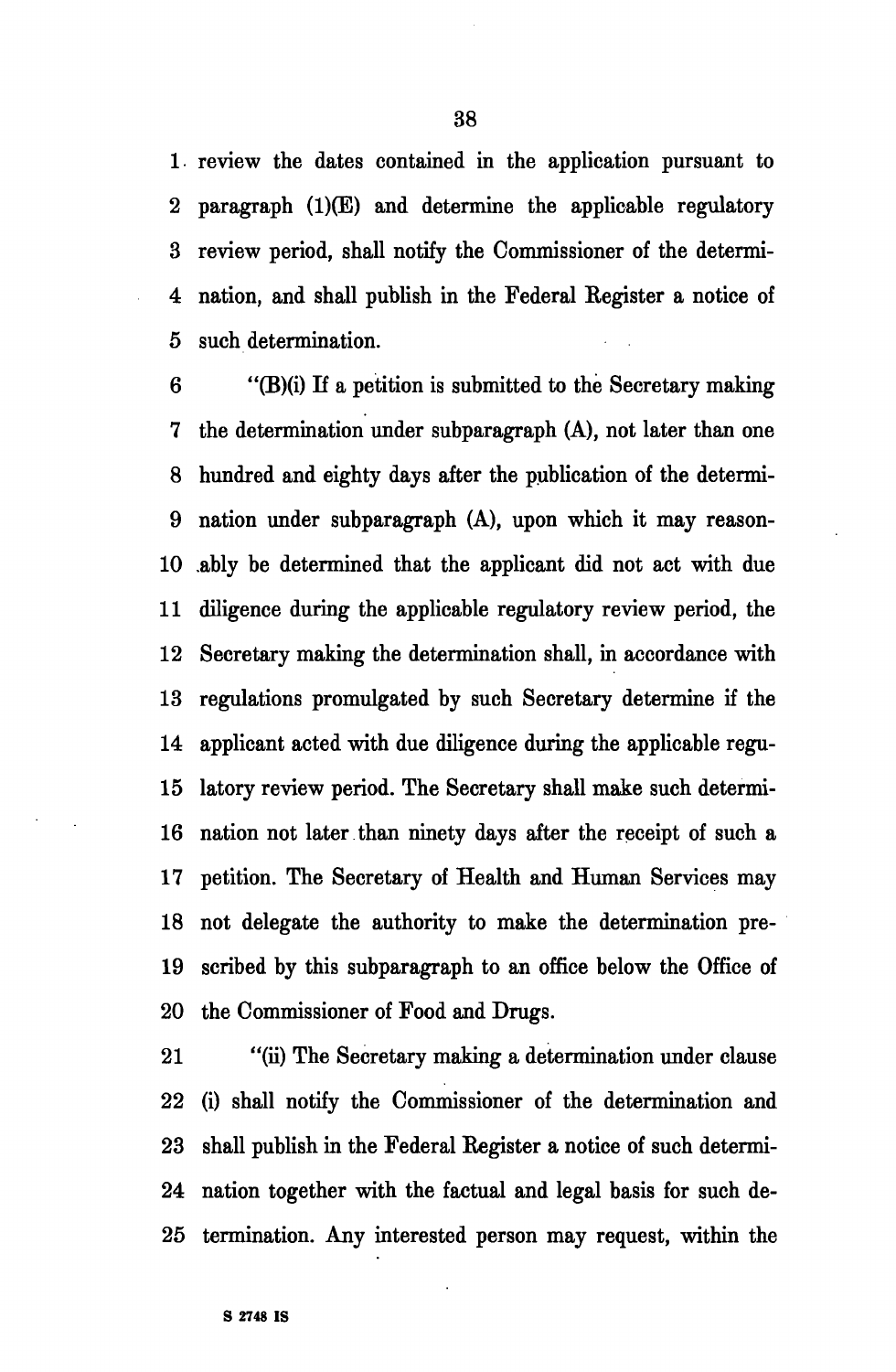1 sixty-day period beginning on the publication of a determina-2 tion, the Secretary making the determination to hold an in-3 formal hearing on the determination. If such a request is 4 made within such period, such Secretary shall hold such 5 hearing not later than thirty days after the date of the re-6 quest, or at the request of the person making the request, not 7 later than sixty days after such date. The Secretary who is 8 holding the hearing shall provide notice of the hearing to the 9 owner of the patent involved and to any interested person 10 and provide the owner and any interested person an opportu-11 nity to participate in the hearing. Within thirty days after the 12 completion of the hearing, such Secretary shall affirm or 13 revise the determination which was the subject of the hearing 14 and notify the Commissioner of any revision of the determi-15 nation and shall publish any such revision in the Federal 16 Kegister.

17 "(3) For purposes of paragraph (2)(B), the term 'due 18 diligence' means that degree of attention, continuous directed 19 effort, and timeliness as may reasonably be expected from, 20 and are ordinarily exercised by, a person during a regulatory 21 review period.

22 "(4) An application for the extension of the term of a 23 patent is subject to the disclosure requirements prescribed by 24 the Commissioner.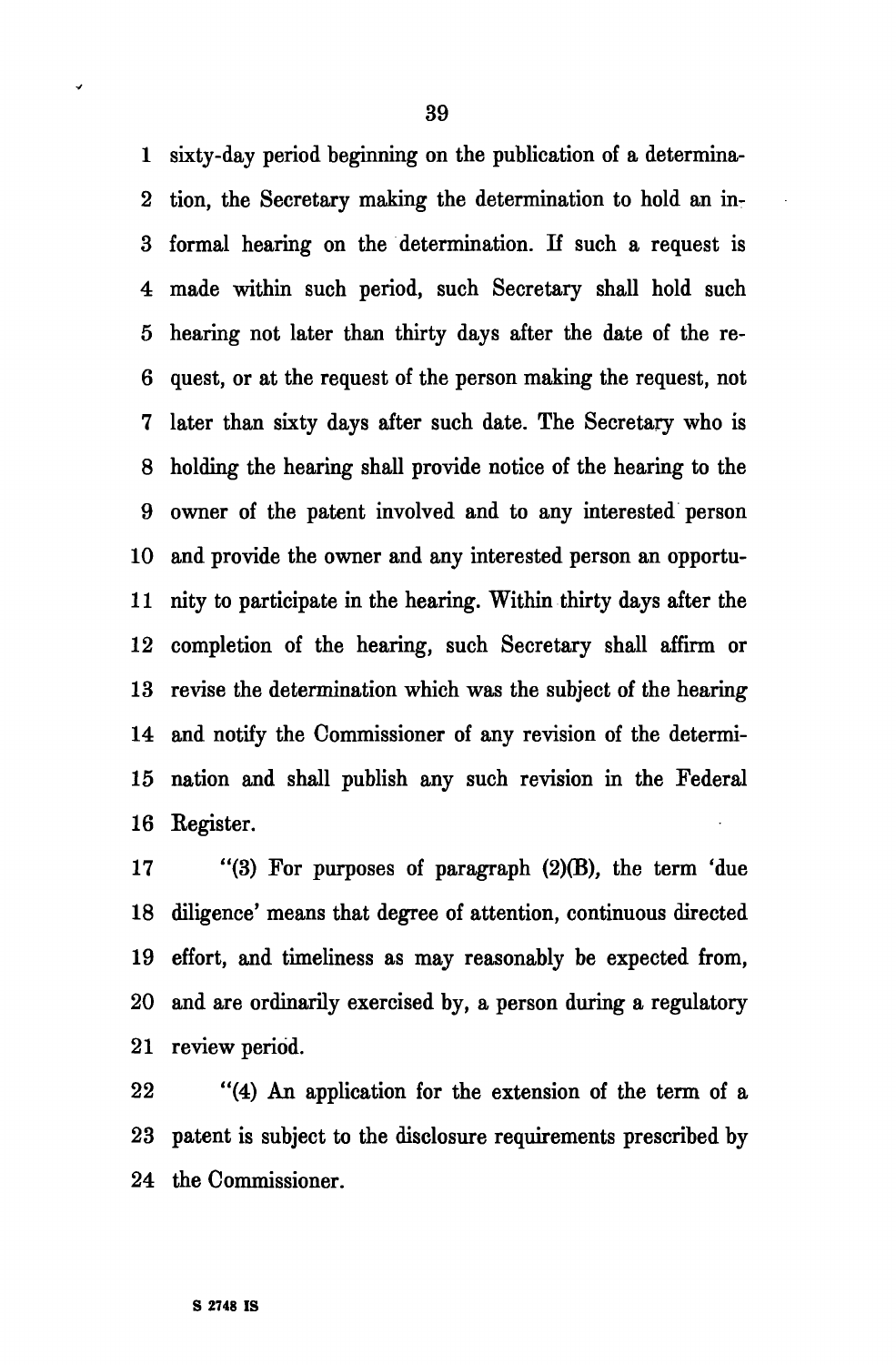1 "(e)(1) A determination that a patent is eligible for ex-2 tension may be made by the Commissioner solely on the basis 3 of the information contained in the application for the exten-4 sion. If the Commissioner determines that a patent is eligible 5 for extension under subsection (a) and that the requirements 6 of subsection (d) have been complied with, the Commissioner 7 shall issue to the applicant for the extension of the term of 8 the patent a certificate of extension, under seal, for the period 9 prescribed by subsection (c). Such certificate shall be record-10 ed in the official file of the patent and shall be considered as 11 part of the original patent.

12 "(2) If the term of a patent for which an application has 13 been submitted under subsection (d) would expire before a 14 determination is made under paragraph (1) respecting the ap-15 plication, the Commissioner shall extend, until such determi-16 nation is made, the term of the patent for periods of up to one 17 year if he determines that the patent is eligible for extension. 18 "(f) For purposes of this section:

19 "(1) The term 'product' means any machine, manu-20 facture, or composition of matter for which a patent 21 may be obtained and includes the following:

22 "(A) A drug product.

23 "(B) Any medical device, food additive, or 24 color additive, subject to regulation under the 25 Federal Food, Drug, and Cosmetic Act.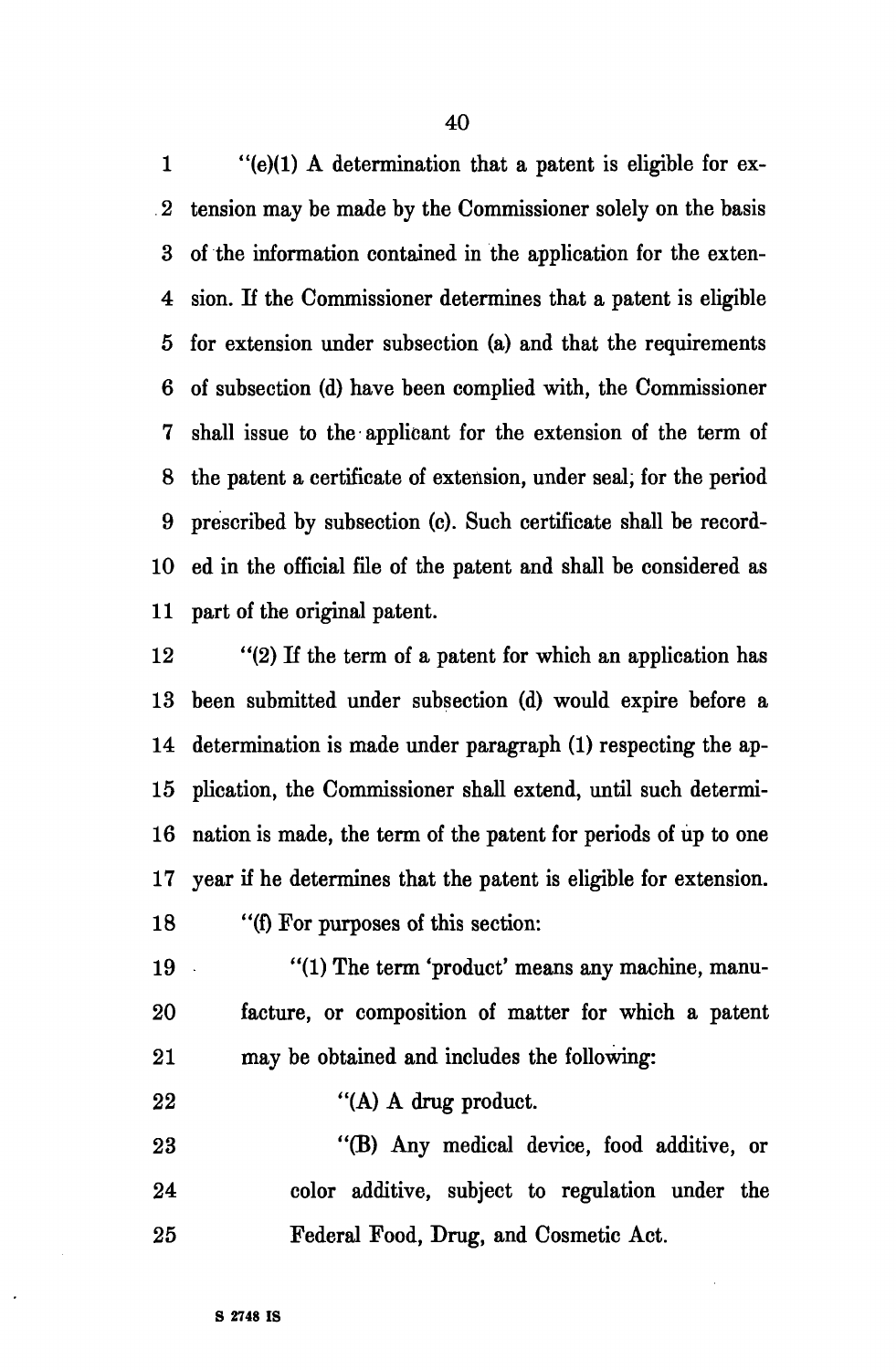1 "(2) The term 'drug product' means the active in-2 gredient of a new drug, antibiotic drug, new animal 3 drug, or human or veterinary biological product (as 4 those terms are used in the Federal Food, Drug, and 5 Cosmetic Act, the Public Health Service Act, and the 6 Virus-Serum-Toxin Act) including any salt or ester of 7 the active ingredient, as a single entity or in combina-8 tion with another active ingredient.

9 "(3) The term 'major health or environmental ef-10 fects test' means a test which is reasonably related to 11 the evaluation of the health or environmental effects of 12 a product, which requires at least six months to con-13 duct, and the data from which is submitted to receive 14 permission for commercial marketing or use. Periods of 15 analysis or evaluation of test results are not to be in-16 cluded in determining if the conduct of a test required 17 at least six months.

18 "(4)(A) Any reference to section 351 is a refer-19 ence to section 351 of the Public Health Service Act.

20 "(B) Any reference to section 503, 505, 507, 21 512, or 515 is a reference to section 503, 505, 507, 22 512, or 515 of the Federal Food, Drug, and Cosmetic 23 Act.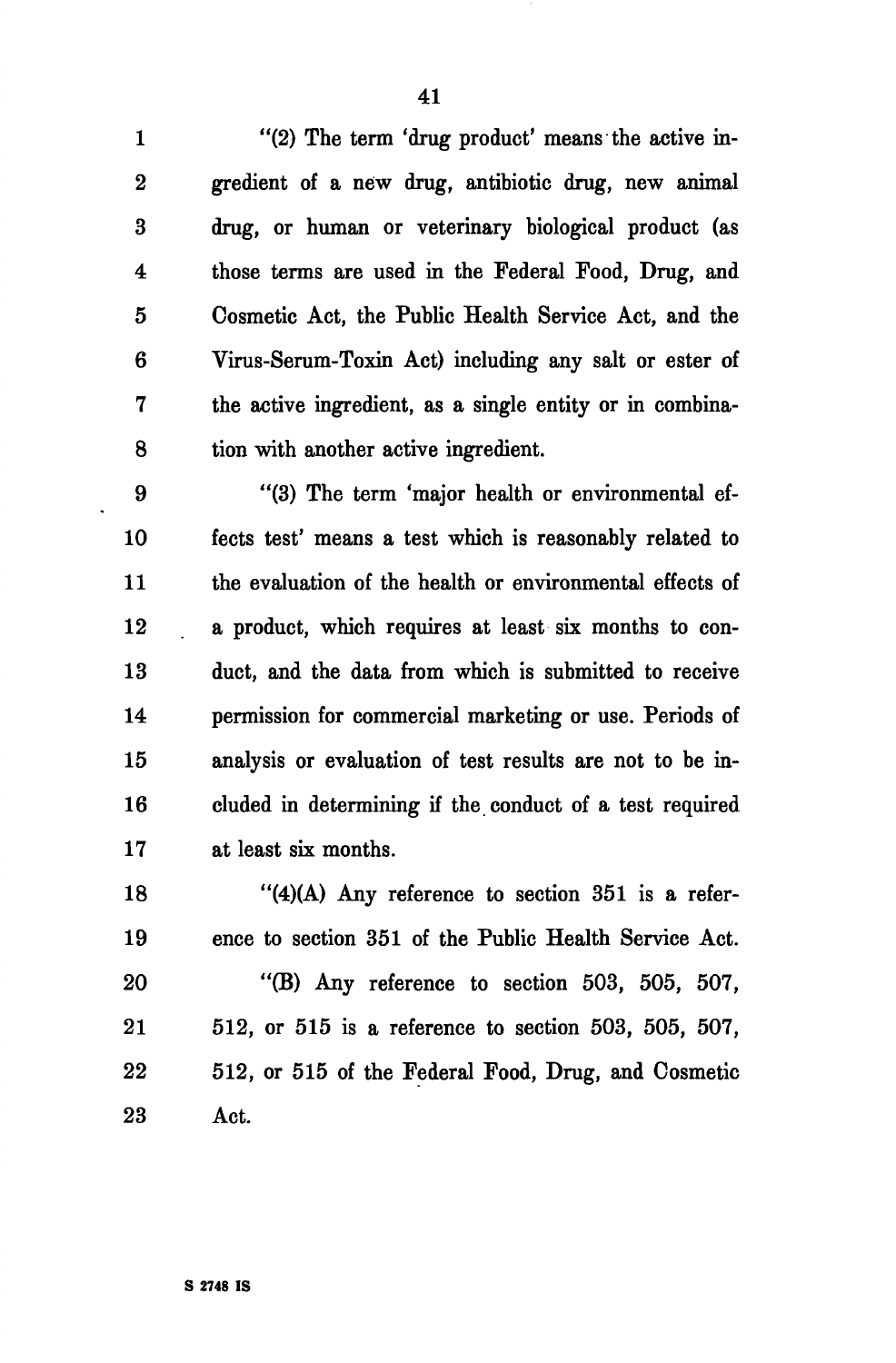| 1        | "(C) Any reference to the Virus-Serum-Toxin Act         |
|----------|---------------------------------------------------------|
| $\bf{2}$ | is a reference to the Act of March 4, 1913 (21 U.S.C.   |
| $\bf{3}$ | $151 - 158$ ).                                          |
| 4        | "(5) The term 'informal hearing' has the meaning        |
| 5        | prescribed for such term by section 201(y) of the Fed-  |
| 6        | eral Food, Drug, and Cosmetic Act.                      |
| 7        | "(6) The term 'patent' means a patent issued by         |
| 8        | the United States Patent and Trademark Office,          |
| 9        | "(g) For purposes of this section, the term 'regulatory |
| 10       | review period' has the following meanings:              |
| 11       | $''(1)(A)$ In the case of a product which is a drug     |
| 12       | product, the term means the period described in sub-    |
| 13       | paragraph (B) to which the limitation described in      |
| 14       | paragraph (4) applies.                                  |
| 15       | "(B) The regulatory review period for a drug            |
| 16       | product is the sum of-                                  |
| 17       | (i) the period beginning on the date—                   |
| 18       | "(I) an exemption under subsection (i)                  |
| 19.      | of section 505, subsection (d) of section 507,          |
| 20       | or subsection (j) of section 512, or                    |
| 21       | "(II) the authority to prepare an experi-               |
| 22       | mental drug product under the Virus-Serum-              |
| 23       | Toxin Act,                                              |
| 24       | Became effective for the approved drug product          |
| 25       | and ending on the date an application was initially     |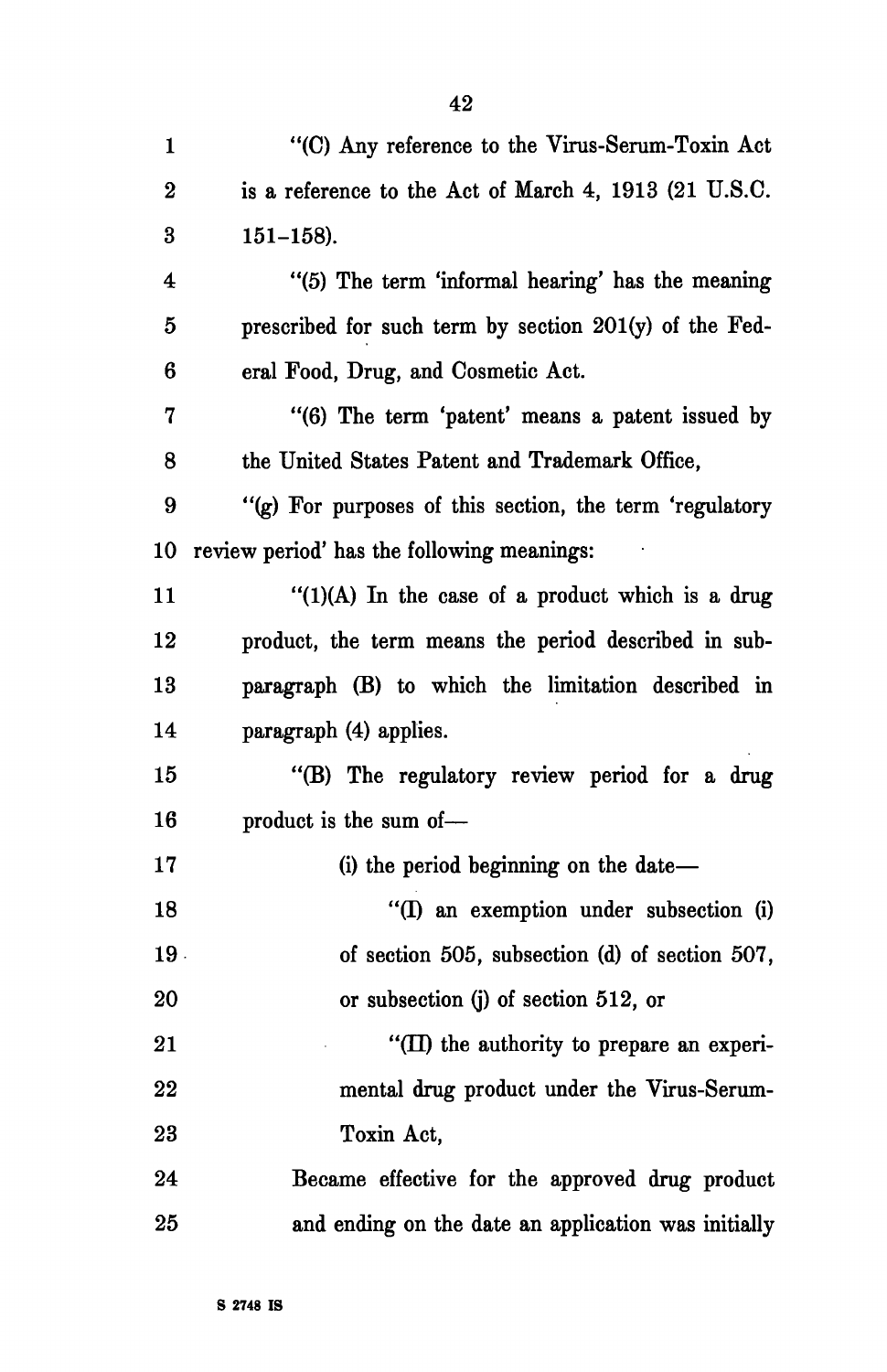| 1        | submitted for such drug product under section         |
|----------|-------------------------------------------------------|
| $\bf{2}$ | 351, 505, 507, or 512 or the Virus-Serum-Toxin        |
| 3        | Act, and                                              |
| 4        | "(ii) the period beginning on the date the ap-        |
| 5        | plication was initially submitted for the approved    |
| 6        | drug product under section 351, subsection (b) of     |
| 7        | such section 505, section 507, section 512, or the    |
| 8        | Virus-Serum-Toxin Act and ending on the date          |
| 9        | such application was approved under such section      |
| 10       | or Act.                                               |
| 11       | "(2)(A) In the case of a product which is a food      |
| 12       | additive or color additive, the term means the period |
| 13       | described in subparagraph (B) to which the limitation |
| 14       | described in paragraph (4) applies.                   |
| 15       | "(B) The regulatory review period for a food or       |
| 16       | color additive is the sum of-                         |
| 17       | "(i) the period beginning on the date a major         |
| 18       | health or environmental effects test on the addi-     |
| 19       | tive was initiated and ending on the date a peti-     |
| 20       | tion was initially submitted with respect to the      |
| 21       | product under the Federal Food, Drug, and Cos-        |
| 22       | metic Act requesting the issuance of a regulation     |
| 23       | for use of the product, and                           |
| 24       | "(ii) the period beginning on the date a peti-        |
| 25       | tion was initially submitted with respect to the      |

 $\sim$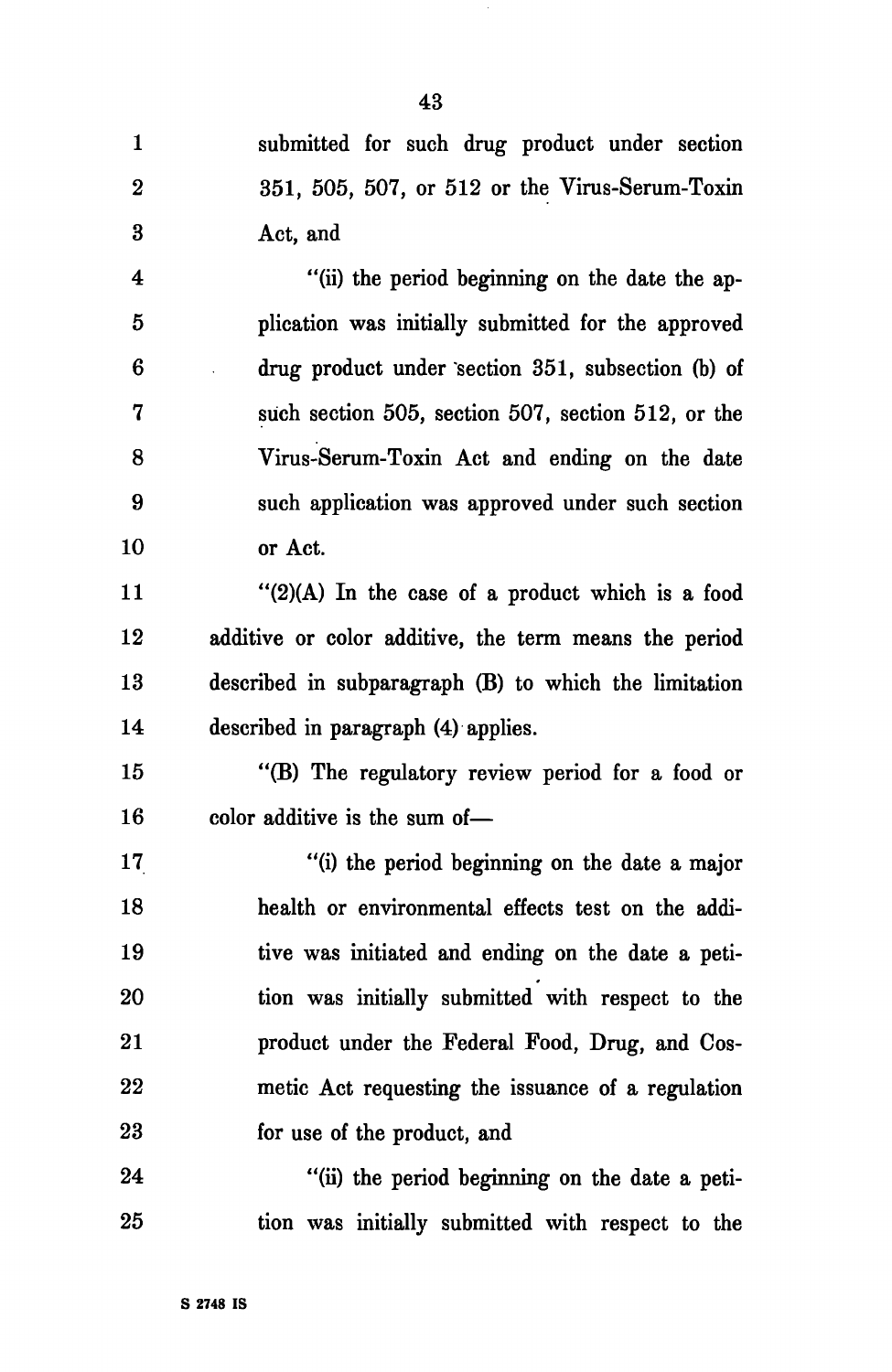1 product under the Federal Food, Drug, and Cos-2 metic Act requesting the issuance of a regulation 3 for use of the product, and ending on the date 4 such regulation became effective or, if objections 5 were filed to such regulation, ending on the date 6 such objections were resolved and commercial 7 marketing was permitted or, if commercial mar-8 keting was permitted and later revoked pending 9 further proceedings as a result of such objections, 10 ending on the date such proceedings were finally 11 resolved and commercial marketing was permit-12 ted.

13 "(3)(A) In the case of a product which is a medi-14 cal device, the term means the period described in sub-15 paragraph (B) to which the limitation described in 16 paragraph (4) applies.

17 "(B) The regulatory review period for a medical 18 device is the sum of—

19 "(i) the period beginning on the date a clini-20 cal investigation on humans involving the device 21 was begun and ending on the date an application 22 was initially submitted with respect to the device 23 under section 515, and

24 "(ii) the period beginning on the date an ap-25 plication was initially submitted with respect to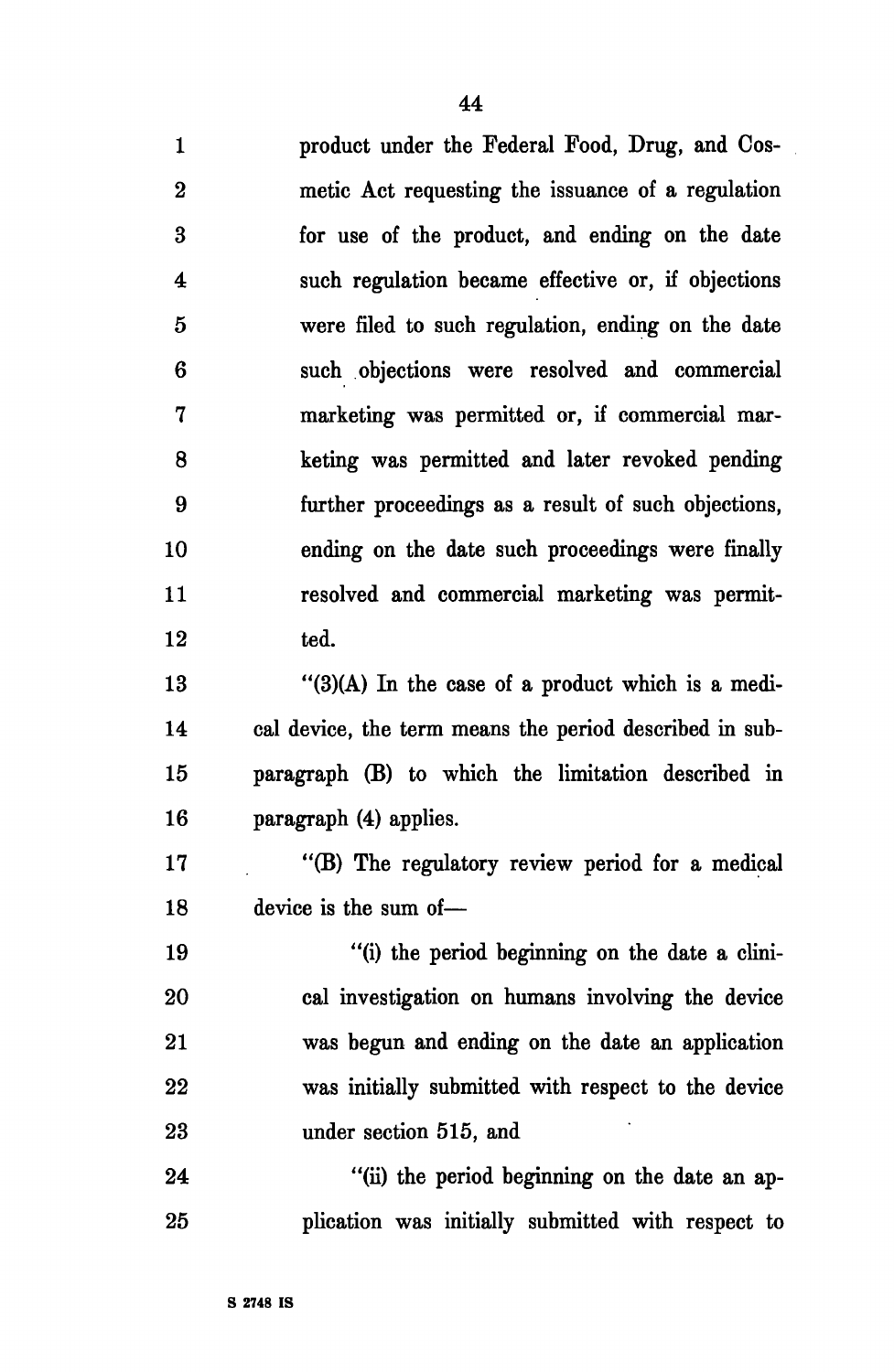$\lambda$ 

 $\ddot{\phantom{a}}$ 

| $\overline{1}$   | the device under section 515 and ending on the          |
|------------------|---------------------------------------------------------|
| $\boldsymbol{2}$ | date such application was approved under such           |
| 3                | Act or the period beginning on the date a notice        |
| 4                | of completion of a product development protocol         |
| 5                | was initially submitted under section $515(f)(5)$ and   |
| 6                | ending on the date the protocol was declared            |
| 7                | completed under section $515(f)(6)$ .                   |
| 8                | "(4) A period determined under any of the preced-       |
| 9                | ing paragraphs is subject to the following limitations: |
| 10               | "(A) If the patent involved was issued after            |
| 11               | the date of the enactment of this section, the          |
| 12               | period of extension determined on the basis of the      |
| 13               | regulatory review period determined under any           |
| 14               | such paragraph may not exceed five years.               |
| 15               | "(B) If the patent involved was issued before           |
| 16               | the date of the enactment of this section and—          |
| 17               | "(i) no request for an exemption de-                    |
| 18               | scribed in paragraph (1)(B) was submitted,              |
| 19               | "(ii) no request was submitted for the                  |
| 20               | preparation of an experimental drug product             |
| 21               | described in paragraph $(1)(B)$ ,                       |
| 22               | "(iii) no major health or environmental                 |
| 23               | effects test described in paragraph (2) was             |
| 24               | initiated and no petition for a regulation or           |

 $\ddot{\phantom{1}}$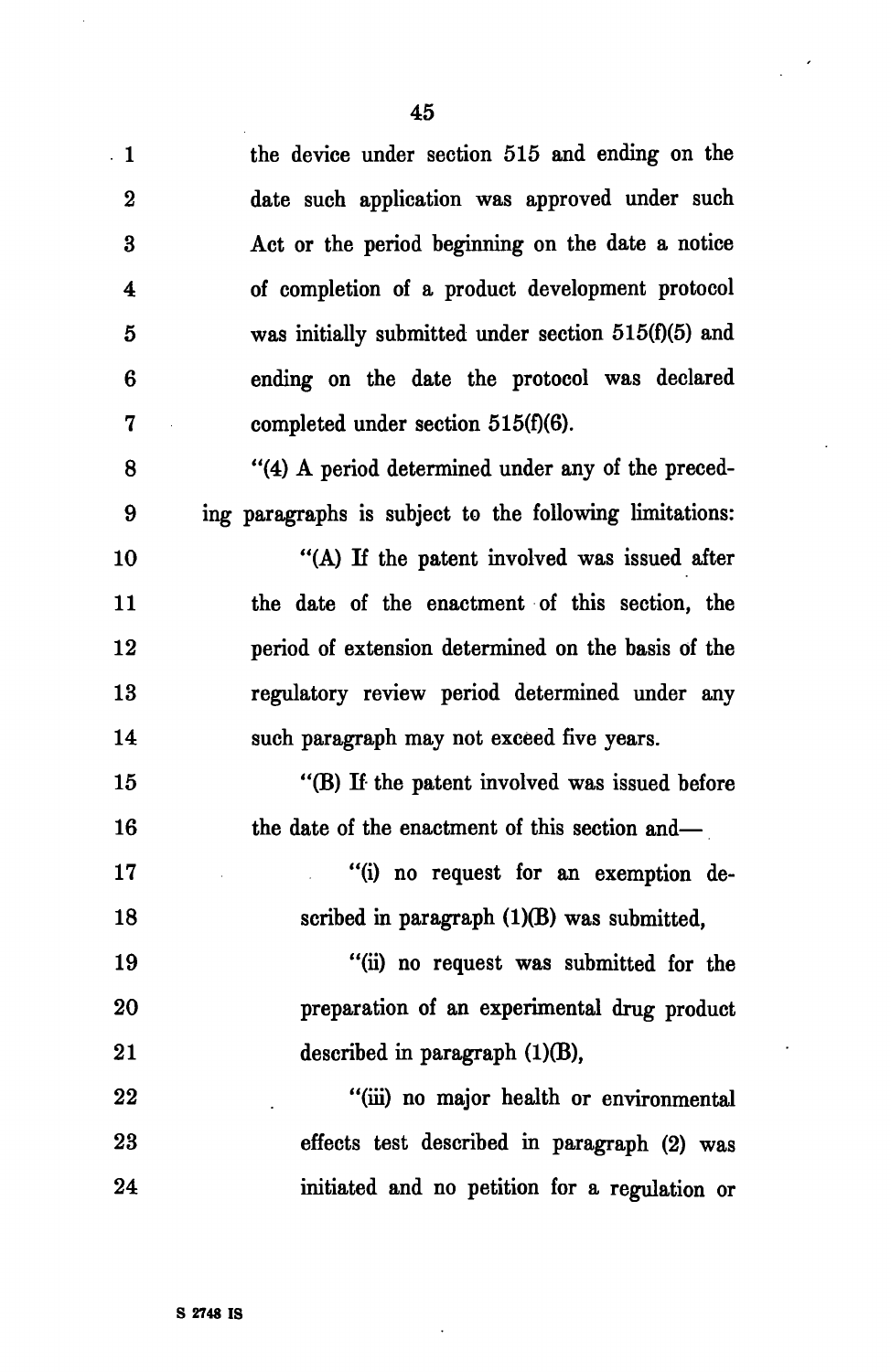1 application for registration described in such 2 paragraph was submitted, or 3 "(iv) no clinical investigation described 4 in paragraph (3) was begun or product devel- .5 opment protocol described in such paragraph 6 was submitted, 7 before such date for the approved product the 8 period of extension determined on the basis of the 9 regulatory review period determined under any 10 such paragraph may not exceed five years. 11 (C) If the patent involved was issued before 12 the date of the enactment of this section and if an 13 action described in subparagraph (b) was taken 14 before the date of the enactment of this section 15 with respect to the approved product and the 16 commercial marketing or use of the product has 17 not been approved before such date, the period of 18 extension determined on the basis of the regulato-19 ry review period determined under such para-20 graph may not exceed two years. 21 "(h) The Commissioner may establish such fees as the

22 Commissioner determines appropriate to cover the costs to 23 the Office of receiving and acting upon applications under 24 this section.".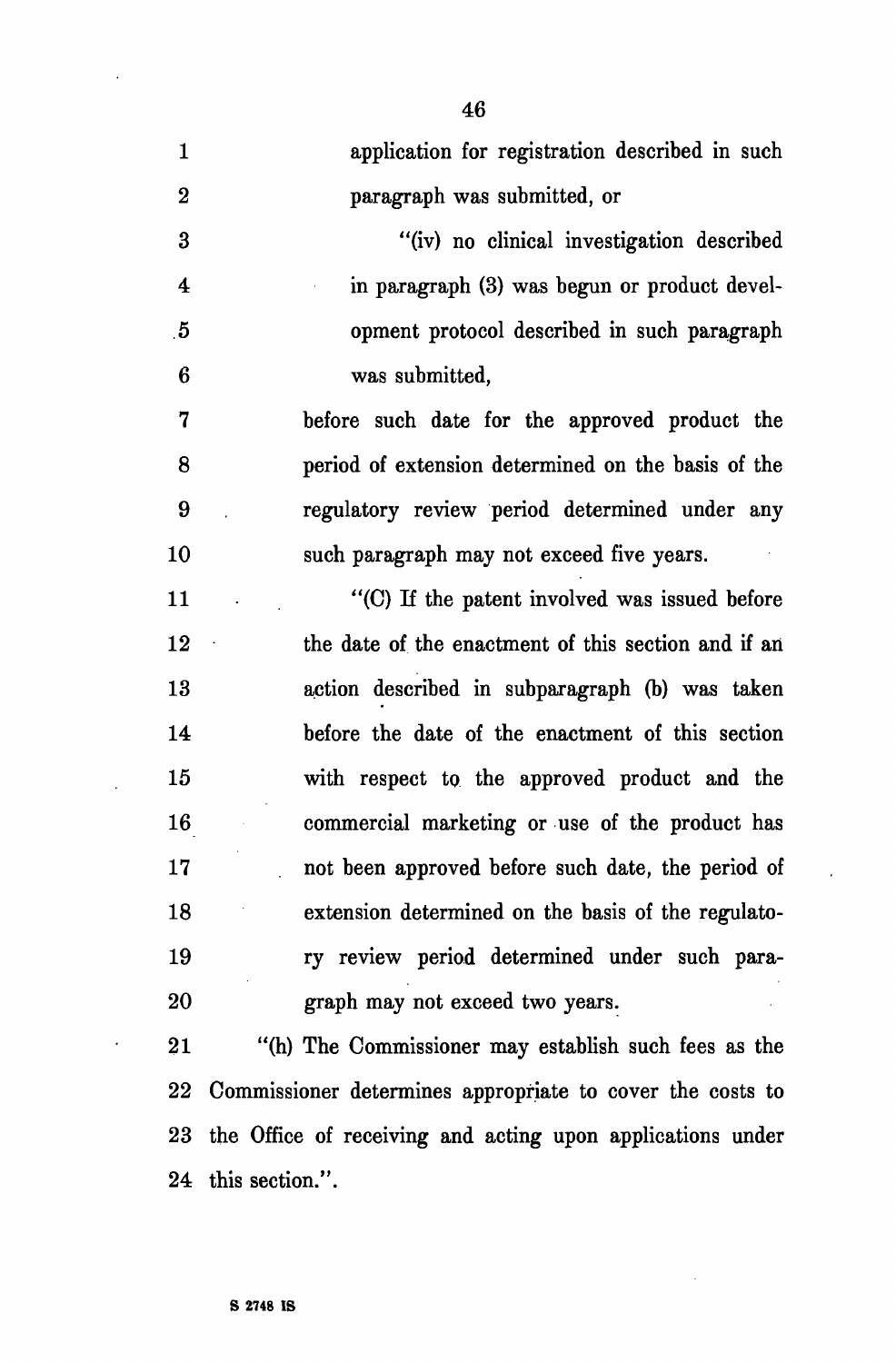1 (b) The analysis for chapter 14 of title 35 of the United 2 States Code is amended by adding at the end thereof the 3 following:

"156. Extension of patent term.".

4 SEC. 202. Section 271 of title 35, United States Code is 5 amended by adding at the end the following:

6 "(e)(1) It shall not be an act of infringement to make, 7 use, or sell a patented invention solely for uses reasonably 8 related to the development and submission of information • 9 under a Federal law which regulates the manufacture, use, or 10 sale of drugs.

11 "(2) It shall be an act of infringement to submit an ap-12 plication under section 505(j) of the Federal Food, Drug, and 13 Cosmetic Act for a drug claimed in a patent or the use of 14 which is claimed in a patent, if the purpose of such submis-15 sion is to obtain approval under such Act to engage in the 16 commercial manufacture, use, or sale of a drug claimed in a 17 patent or the use of which is claimed in a patent before the 18 expiration of such patent.

19 "(3) In any action for patent infringement brought under 20 this section, no injunctive or other relief may be granted 21 which would prohibit the making, using, or selling of a pat-22 ented invention under the paragraph (1).

23 "(4) For an act of infringement described in paragraph  $24(2)$ —

t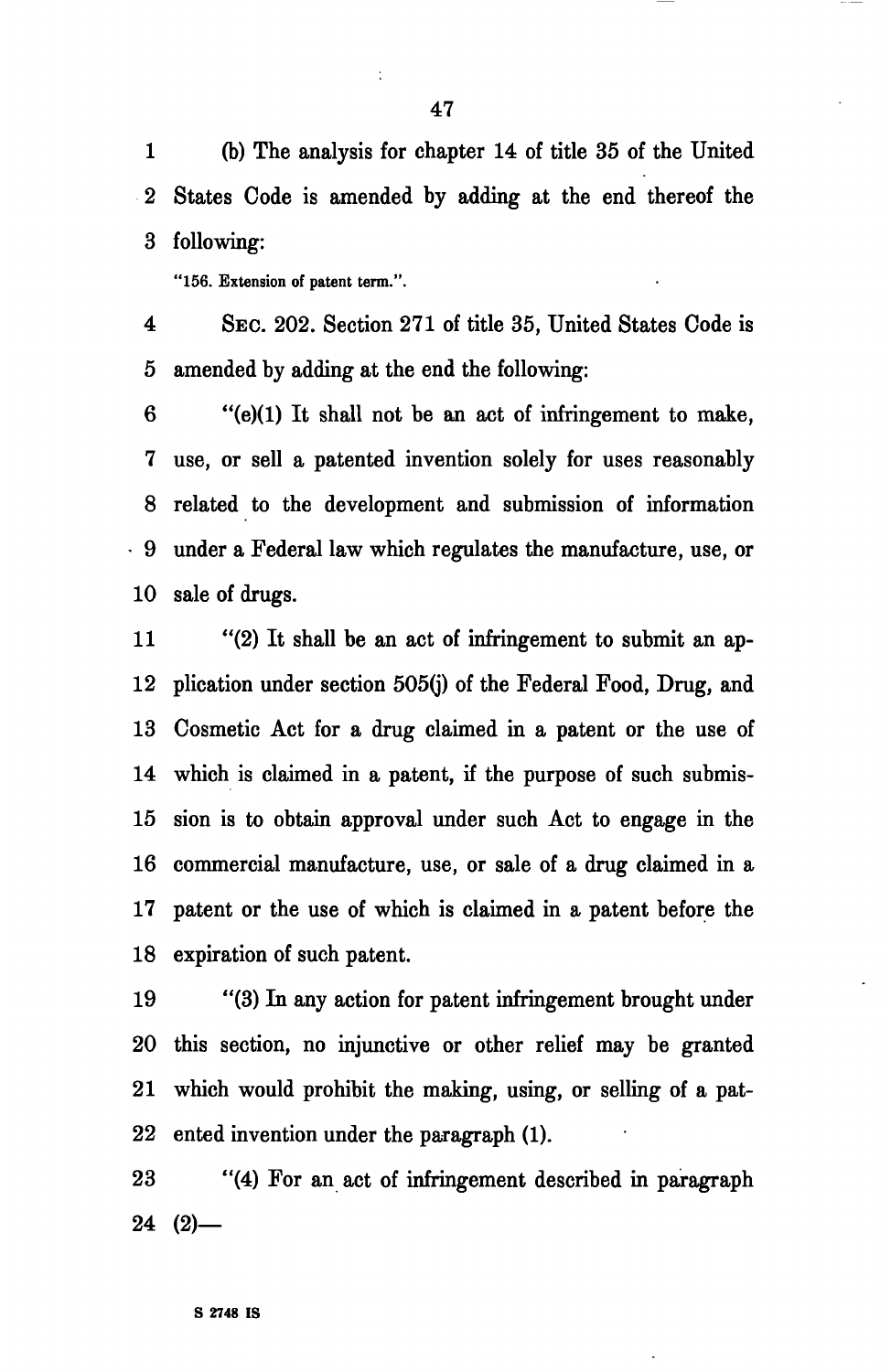1 "(A) the court shall order the effective date of any 2 approval of the drug involved in the infringement to be 3 a date which is not earlier than the date of the expira-4 tion of the patent which has been infringed,

5 "(B) injunctive relief may be granted against an 6 infringer to prevent the commercial manufacture, use, 7 or sale of an approved drug, and

8 "(C) damages or other monetary relief may be 9 awarded against an infringer only if there has been 10 commercial manufacture, use, or sale of an approved 11 drug.

12 The remedies prescribed by subparagraphs (A), (B), and (C) 13 are the only remedies which may be granted by a court for an 14 act of infringement described in paragraph (2), except that a 15 court may award attorney fees under section 285.".

16 SEC. 203. Section 282 of title 35, United States Code, 17 is amended by adding at the end the following: "Invalidity of 18 the extension of a patent term or any portion thereof under 19 section 156 of this title because of the material failure—

20 "(1) by the applicant for the extension, or

21 "(2) by the Commissioner,

22 to comply with the requirements of such section shall be a 23 defense in any action involving the infringement of a patent 24 during the period of the extension of its term and shall be